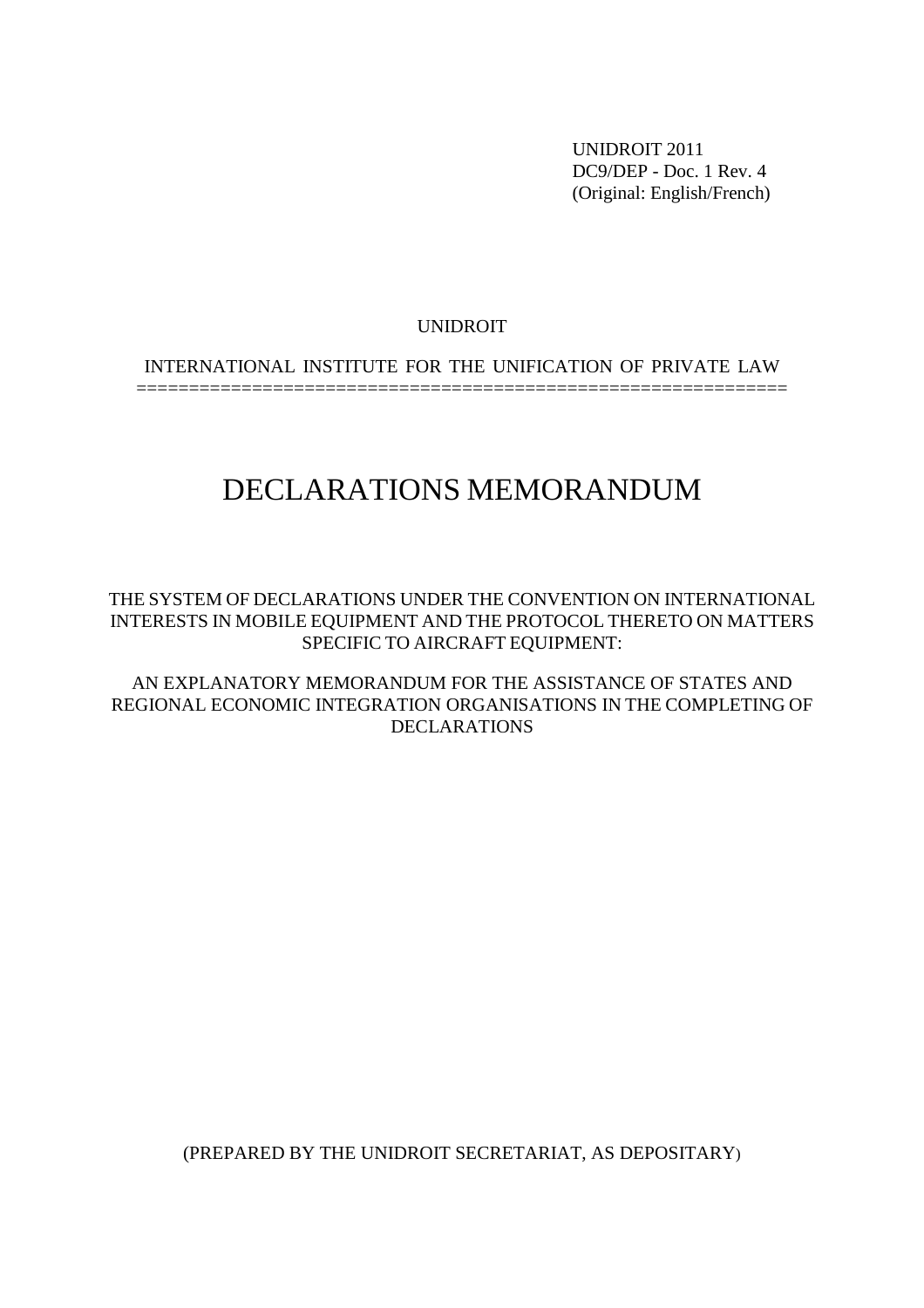# **TABLE OF CONTENTS**

#### **PART I - COMMENTARY**

| Introduction                                                                                                           |                  |
|------------------------------------------------------------------------------------------------------------------------|------------------|
| Background                                                                                                             |                  |
| Types of declarations                                                                                                  |                  |
| Introduction                                                                                                           |                  |
| Mandatory declaration (Contracting States)                                                                             |                  |
| Opt-in declarations                                                                                                    | $\overline{c}$   |
| Opt-out declarations                                                                                                   | $\overline{2}$   |
| Declarations relating to a Contracting State's own laws                                                                | $\boldsymbol{2}$ |
| Declaration relating to territorial units                                                                              | 3                |
| Mandatory declarations (Regional Economic Integration Organisations)                                                   | 3                |
| Guide to the use of declaration forms                                                                                  | 3                |
| Role of Depositary, Supervisory Authority and Registrar                                                                | 3                |
| Declaration forms for Contracting States: introduction                                                                 |                  |
| Use of the declaration forms                                                                                           | 4                |
| Selection of alternative forms                                                                                         |                  |
| Compatibility of declarations                                                                                          | 5                |
| Declaration forms for Regional Economic Integration Organisations                                                      | 5                |
| Language of declarations                                                                                               | 6                |
| Subsequent declarations, withdrawal of declarations, and timing considerations                                         | 6                |
| Presentation of declaration forms                                                                                      | 7                |
| Choices in relation to declarations                                                                                    |                  |
| Decisions relating to declarations determined by Contracting States                                                    |                  |
| Information about laws and policies relating to the matters convered by the Convention and<br><b>Aircraft Protocol</b> | 8                |

#### **PART II – MODEL DECLARATION FORMS FOR USE BY STATES UNDER THE CONVENTION**

| Form No. $1$ – Specific declaration under Article 39(1)(a)                                                                             | 10 |
|----------------------------------------------------------------------------------------------------------------------------------------|----|
| Form No. 2 – General declaration under Article $39(1)(a)$                                                                              | 11 |
| Form No. $3$ – Specific declaration under Article 39(1)(b)                                                                             | 12 |
| Form No. $4$ – General declaration under Article 39(1)(b)                                                                              | 13 |
| Form No. 6 – Declaration under Article 40                                                                                              | 14 |
| Form No. 7 – Specific declaration under Article 50                                                                                     | 15 |
| Form No. 8 – General declaration under Article 50                                                                                      | 16 |
| Form No. 9 – Specific declaration under Article 52                                                                                     | 17 |
| Form No. 10 – General declaration under Article 52                                                                                     | 18 |
| Form No. $11$ – Declaration under Article 53                                                                                           | 19 |
| Form No. $12$ – Declaration under Article 54(1)                                                                                        | 20 |
| Form No. 13-A – Mandatory declaration under Article 54(2) applicable to all relevant remedies                                          | 21 |
| Form No. $13-B$ – Mandatory declaration under Article 54(2) requiring leave of the court in relation<br>to specified relevant remedies | 22 |
| Form No. 14 – Declaration under Article 55 providing for the partial exclusion of the application of                                   | 23 |
| Article 13                                                                                                                             |    |
| Form No. 15 – Declaration under Article 55 providing for the total exclusion of the application of                                     | 24 |
| Article 13                                                                                                                             |    |
| Form No. 16 – Declaration under Article 55 providing for partial exclusion of the application of<br>Article 43                         | 25 |
| Form No. 17 – Declaration under Article 55 providing for the total exclusion of the application of                                     | 26 |
| Article 43                                                                                                                             |    |
| Form No. $18$ – Declaration under Article $60(1)$                                                                                      | 27 |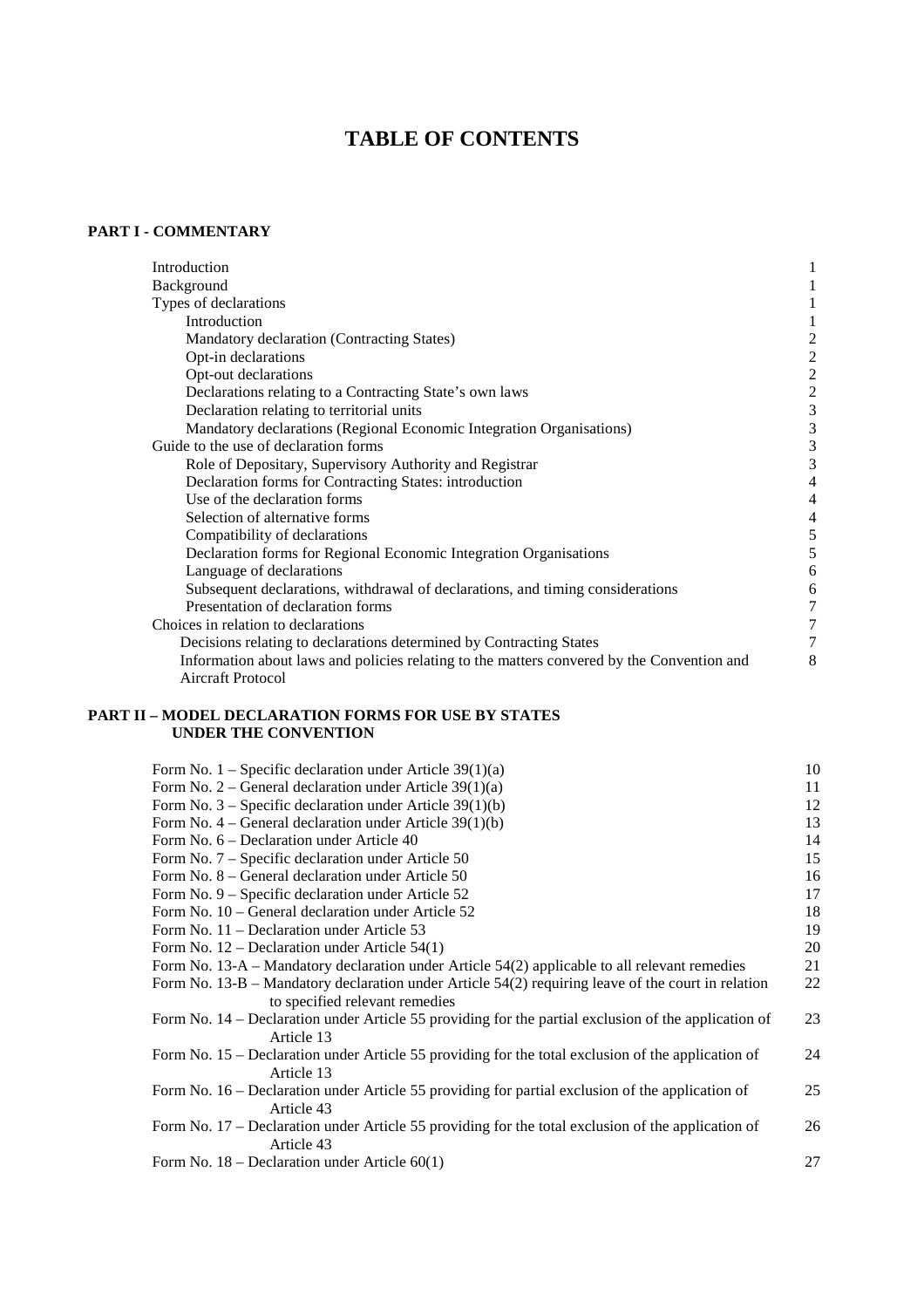#### **PART III – MODEL DECLARATION FORMS FOR USE BY STATES UNDER THE AIRCRAFT PROTOCOL**

| Form No. 19 – Declaration under Article XXX(1) in respect of Article VIII                                                                                                                                                                                                                                                    | $28\,$ |
|------------------------------------------------------------------------------------------------------------------------------------------------------------------------------------------------------------------------------------------------------------------------------------------------------------------------------|--------|
| Form No. 20 – Declaration under Article XXX(2) in respect of Article X providing for partial<br>application of Article X                                                                                                                                                                                                     | 29     |
| Form No. 21– Declaration under Article XXX(2) in respect of Article X providing for the<br>application of the entirety of Article X                                                                                                                                                                                          | 30     |
| Form No. 22 – Specific declaration under Article XXX(3) in respect of Article XI providing for<br>the application of Alternative A in its entirety to certain types of insolvency<br>proceeding                                                                                                                              | 31     |
| Form No. 23 – General declaration under Article XXX(3) in respect of Article XI providing for<br>the application of Alternative A in its entirety to all types of insolvency<br>proceeding                                                                                                                                   | 32     |
| Form No. 24 – Specific declaration under Article XXX(3) in respect of Article XI providing for<br>the application of Alternative B in its entirety to certain types of insolvency<br>proceeding                                                                                                                              | 33     |
| Form No. 25 – General declaration under Article XXX(3) in respect of Article XI providing for<br>the application of Alternative B in its entirety to all types of insolvency<br>proceeding                                                                                                                                   | 34     |
| Form No. 26 – Declaration under Article XXX(1) in respect of Article XII                                                                                                                                                                                                                                                     | 35     |
| Form No. 27 – Declaration under Article XXX(1) in respect of Article XIII                                                                                                                                                                                                                                                    | 36     |
| Form No. 28-A – Declaration under Article $XIX(1)$ providing for the designation of entry points<br>for compulsory use as transmitters of registration information for airframes and<br>helicopters, and for optional use as transmitters of registration information for<br>aircraft engines, to the International Registry | 37     |
| Form No. $28-B$ – Declaration under Article XIX(1) providing for the designation of entry points<br>for compulsory use as transmitters of registration information for airframes and<br>helicopters to the International Registry                                                                                            | 38     |
| Form No. $29$ – Declaration under Article XIX(1) providing for the designation of entry points for<br>optional use as transmitters of registration information to the International<br>Registry                                                                                                                              | 39     |
| Form No. 30 - Declaration under Article XXX(5) providing for the partial application of<br>Article XXI                                                                                                                                                                                                                       | 40     |
| Form No. 31 – Declaration under Article XXX(5) providing for the exclusion of the application of<br>Article XXI in its entirety                                                                                                                                                                                              | 41     |
| Form No. 32 – Declaration under Article XXIV(2)                                                                                                                                                                                                                                                                              | 42     |
| Form No. 33 - Specific declaration under Article XXIX                                                                                                                                                                                                                                                                        | 43     |
| Form No. 34 - General declaration under Article XXIX                                                                                                                                                                                                                                                                         | 44     |
|                                                                                                                                                                                                                                                                                                                              |        |

#### **PART IV – MODEL DECLARATION FORMS FOR USE BY REGIONAL ECONOMIC INTEGRATION ORGANISATIONS UNDER THE CONVENTION AND THE AIRCRAFT PROTOCOL**

| Form No. $35$ – Mandatory declaration under Article 48(2)      |    |
|----------------------------------------------------------------|----|
| Form No. $36$ – Mandatory declaration under Article $XXVII(2)$ | 46 |

47

#### **APPENDIX 1 – TABLE OF DECLARATIONS CAPABLE OF BEING MADE UNDER THE CONVENTION AND AIRCRAFT PROTOCOL**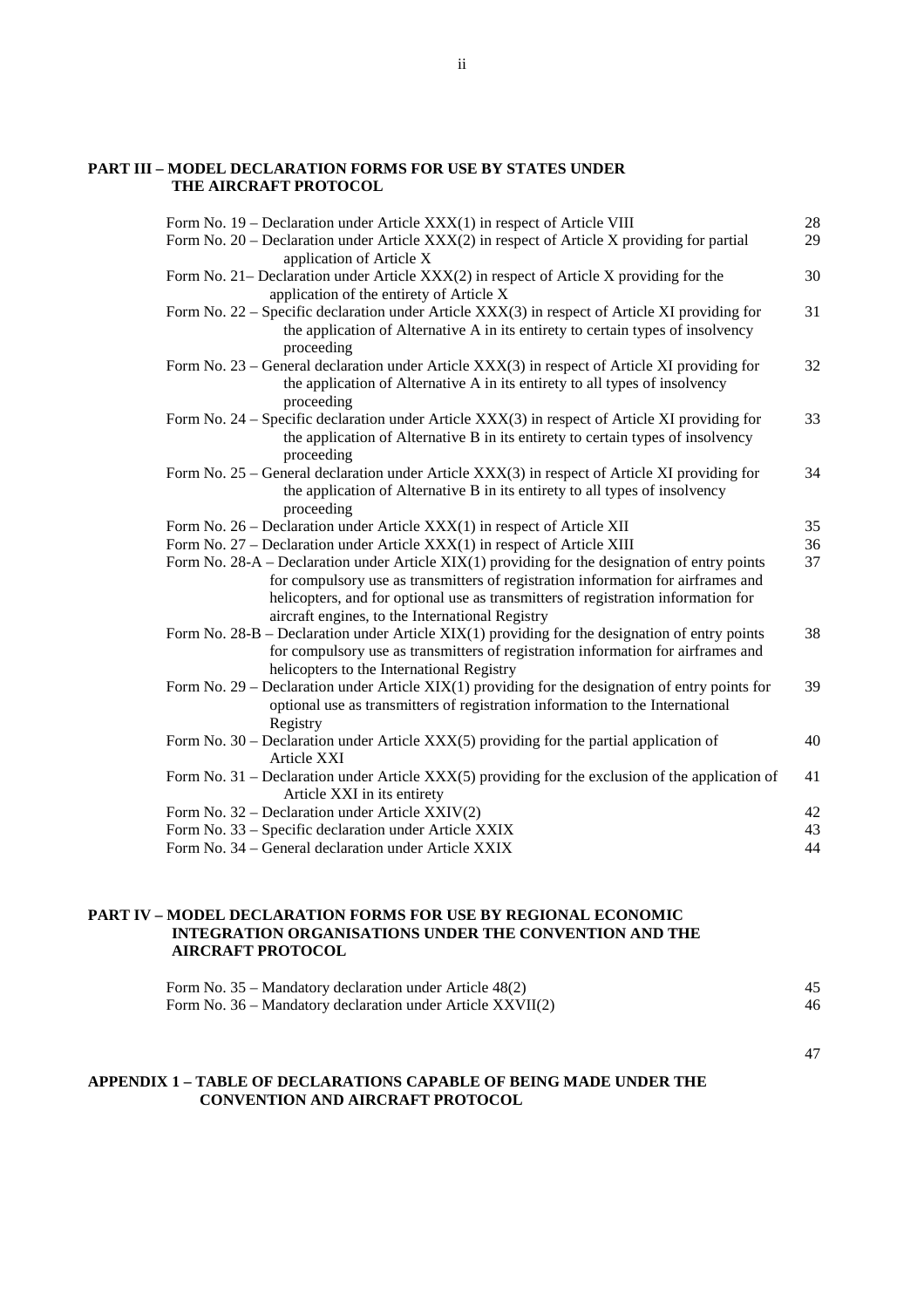# **PART I - COMMENTARY**

# **Introduction**

1. This Memorandum has been prepared by the UNIDROIT Secretariat to assist States and Regional Economic Integration Organisations in their preparation of declarations under the *Convention on International Interests in Mobile Equipment* (the Convention) and the *Protocol to the Convention on International Interests in Mobile Equipment on Matters Specific to Aircraft Equipment* (the Aircraft Protocol).

2. The Convention and Aircraft Protocol provide for the making of declarations by Contracting States and Regional Economic Integration Organisations.<sup>1</sup> The complexity of the system of declarations, and the fact that declarations affect the rights and obligations of Contracting States, mean that particular care must be exercised by Contracting States in making their declarations. This Memorandum is intended to ensure that Contracting States are able to make their declarations in full compliance with the terms of the Convention and the Aircraft Protocol. A table of all of the declarations that may be made by Contracting States and Regional Economic Integration Organisations under the Convention and Aircraft Protocol is found at **Appendix 1**.

### **Background**

3. During the development of the Convention and the Aircraft Protocol it became clear that the solutions advocated for some of their provisions might run so counter to the legal traditions of certain States as to make those provisions potentially unacceptable to those States. One example was the default provisions permitting the exercise of extra-judicial remedies, although these provisions were also generally seen as crucial to making the benefits of asset-based financing and leasing more widely available under the new international system. The solution adopted was to give Contracting States the possibility of making choices in respect of these matters under the Convention and the Aircraft Protocol through a system of declarations.

4. The system of declarations provided for under the Convention and the Aircraft Protocol is an essential element in the decisions to be taken by Contracting States regarding the policy objectives, and in particular the commercial policy objectives, that they see fit to pursue in the matter of the acquisition of aircraft equipment.

# **Types of declarations**

#### *Introduction*

5. The declarations provided for under Article 54(2) of the Convention, and Articles 48(2) of the Convention and  $XXVII(2)$  of the Aircraft Protocol,<sup>2</sup> are mandatory declarations. All

 1 Except where the context indicates otherwise, references in this Memorandum to Contracting States also includes Regional Economic Integration Organisations.

<sup>&</sup>lt;sup>2</sup> The declarations provided for under Article 48(2) of the Convention and Article XXVII(2) of the Aircraft Protocol are addressed to Regional Economic Integration Organisations.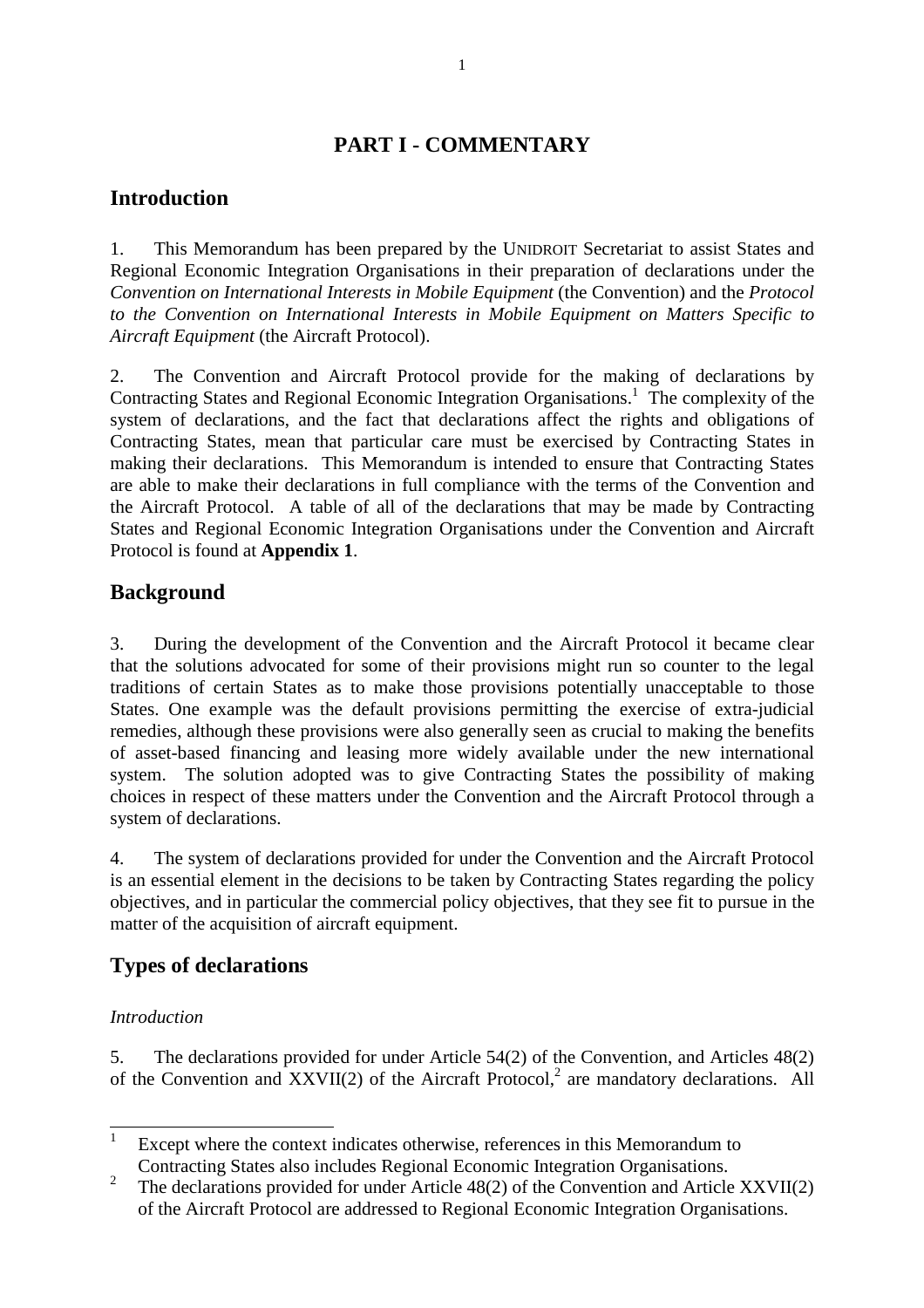other declarations provided for under the Convention and the Aircraft Protocol are optional in nature.

#### *Mandatory declaration (Contracting States)*

6. The Convention provides for one mandatory declaration to be made by Contracting States. This is the declaration, provided for by Article 54(2) of the Convention, as to whether or not certain remedies may only be exercised with leave of the court. Article 54(2) of the Convention provides that this declaration *must* be made at the time of a Contracting State's ratification, acceptance, approval of, or accession to, the Aircraft Protocol. For this reason, instruments of ratification, acceptance, approval of, or accession to, the Aircraft Protocol will not be able to be accepted by the Depositary unless they are accompanied by the mandatory declaration under Article 54(2) of the Convention.

7. However, a Contracting State that has previously deposited a declaration under Article 54(2) of the Convention upon its ratification of, or accession to, the Luxembourg Protocol, $3$  is not required to deposit another declaration under Article 54(2) upon its subsequent ratification of, or accession to, the Aircraft Protocol. <sup>4</sup>

#### *Opt-in declarations*

8. Opt-in declarations are those declarations which must be lodged by a Contracting State in order for a provision of the Convention, as implemented by the Aircraft Protocol, to have effect in relation to that State. The provisions of the Convention and Aircraft Protocol in respect of which opt-in declarations may be made are:

- Convention: Article 60; and
- Aircraft Protocol: Articles VIII, X, XI, XII, and XIII.

#### *Opt-out declarations*

9. Opt-out declarations are those declarations which must be lodged by a Contracting State in order for a provision of the Convention, as implemented by the Aircraft Protocol, *not* to have effect within that State. The provisions of the Convention and Aircraft Protocol in respect of which opt-out declarations may be made are:

- Convention: Articles  $8(1)(b)$ , 13, 43, and 50; and
- Aircraft Protocol: Articles XXI and XXIV(2).

#### *Declarations relating to a Contracting State's Own Laws*

10. Certain optional declarations, which relate to a Contracting States own laws, are neither opt-in nor opt-out. These are the declarations which may be made in respect of the following provisions:

 $\overline{3}$ <sup>3</sup>The *Luxembourg Protocol to the Convention on International Interests in Mobile Equipment on Matters Specific to Railway Rolling Stock*, signed in Luxembourg on 23 February 2007.

<sup>&</sup>lt;sup>4</sup> Article XXXI of the Aircraft Protocol provides that declarations made under the Convention shall be deemed to have been also made under the Aircraft Protocol unless stated otherwise.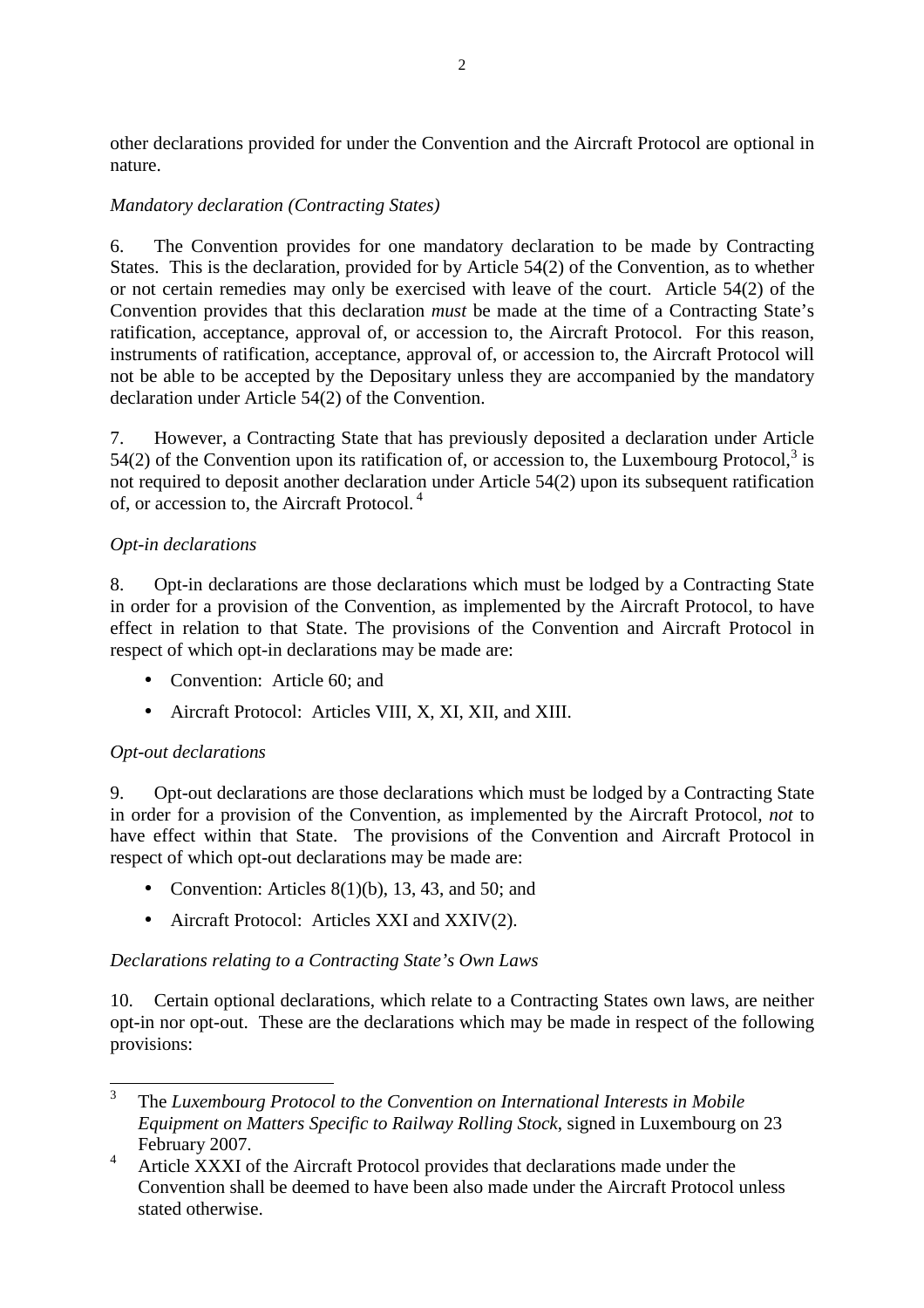- Convention: Articles 39, 40, and 53; and
- Aircraft Protocol: Articles XIX and XXIX.

#### *Declaration relating to territorial units*

11. There is one declaration relating to the application of the Convention to territorial units which does not fall within any of the above categories, namely:

• Convention: Article 52.

#### *Mandatory declarations (Regional Economic Integration Organisations)*

12. Article 48(2) of the Convention provides for a mandatory declaration to be made by Regional Economic Integration Organisations, at the time of their signature, acceptance, approval or accession, specifying the matters governed by the Convention in respect of which competence has been transferred to that Organisation by its Member States. Article XXVII(2) of the Aircraft Protocol provides for a mandatory declaration to be made by Regional Economic Integration Organisations, at the time of their signature, acceptance, approval or accession, specifying the matters governed by the Aircraft Protocol in respect of which competence has been transferred to that Organisation by its Member States.

### **Guide to the use of declaration forms**

#### *Role of Depositary, Supervisory Authority and Registrar*

13. Under Article 62 of the Convention and Article XXXVII of the Aircraft Protocol, instruments of ratification, acceptance, approval or accession are to be deposited with UNIDROIT, which is designated the Depositary. Under Article 56(2) of the Convention and Article XXXII(2) of the Aircraft Protocol, any declaration or subsequent declaration or any withdrawal of a declaration made under the Convention or the Aircraft Protocol is to be notified in writing to UNIDROIT, as Depositary.

14. Under Article 62 of the Convention and Article XXXVII of the Aircraft Protocol, UNIDROIT, as Depositary, has the duty *inter alia* of providing the Supervisory Authority and the Registrar (established in accordance with Article 17 of the Convention) with a copy of each instrument of ratification, acceptance, approval or accession and each declaration or withdrawal or amendment of a declaration. UNIDROIT further has the duty of informing the Supervisory Authority and the Registrar of the date on which each such instrument and each such declaration or withdrawal or amendment of a declaration are deposited, so that the information contained therein may be easily and fully available.<sup>5</sup>

15. Under Article 23 of the Convention, the Registrar is required to maintain a list of declarations, withdrawals of declaration and the categories of non-consensual right or interest communicated to the Registrar by the Depositary as having been declared by Contracting States in conformity with Articles 39 and 40, and the date of each such declaration or withdrawal of a declaration.

<sup>5</sup> <sup>5</sup>Convention, Article 62(2)(c); Aircraft Protocol, Article XXXVII(2).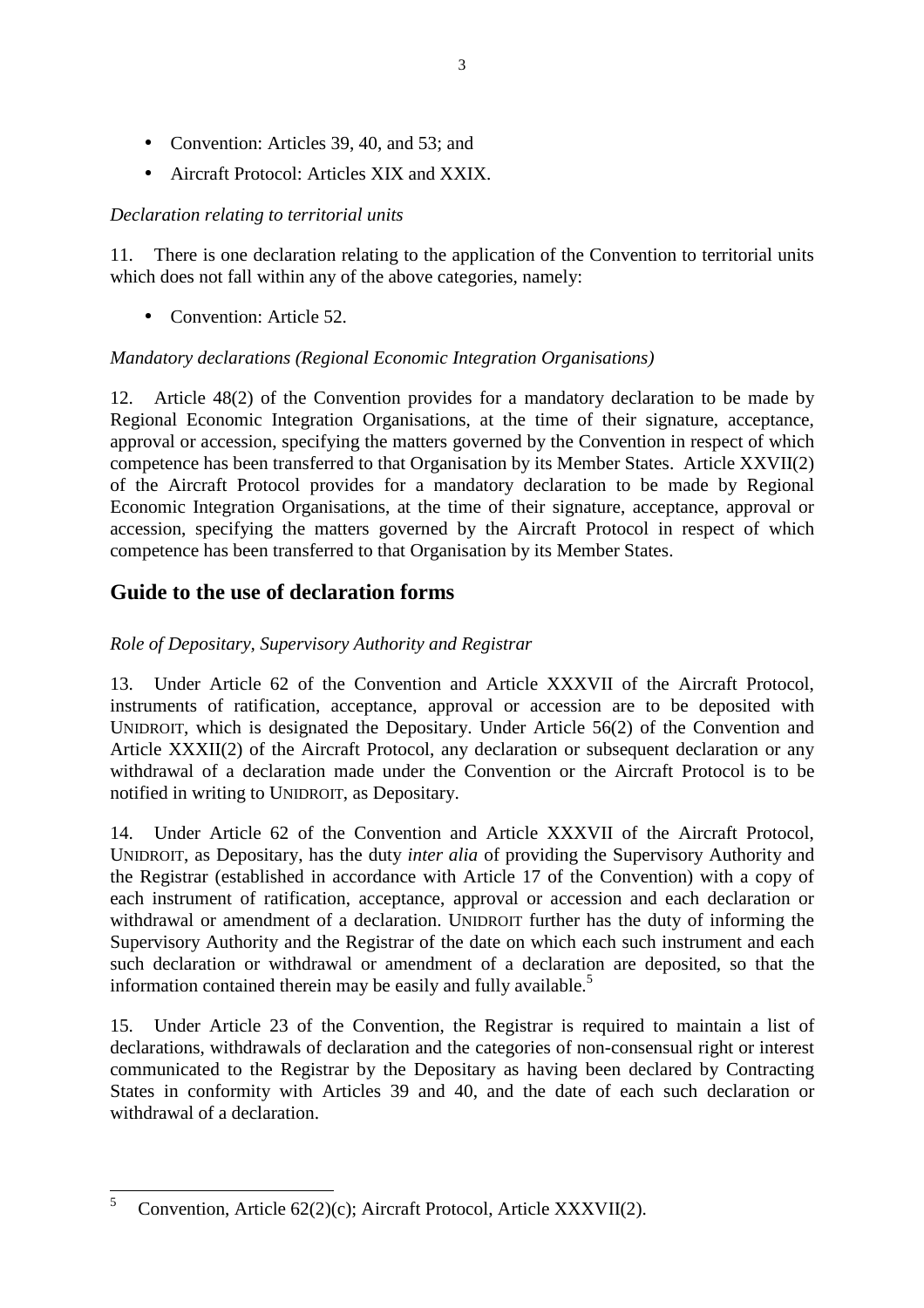#### *Declaration forms for Contracting States: introduction*

16. Article 56 of the Convention provides that no reservations may be made thereto but that declarations authorised by Articles 39, 40, 50, 52, 53, 54, 55, 57, 58 and 60 may be made in accordance with those provisions. Article XXXII of the Aircraft Protocol provides that no reservations may be made thereto but that declarations authorised by Articles XXIV, XXIX, XXX, XXXI, XXXIII and XXXIV may be made in accordance with those provisions. Declaration forms are provided for all of these declarations, except declarations authorised by Articles 57 and 58 of the Convention and Articles XXXIII and XXXIV of the Aircraft Protocol.<sup>6</sup>

#### *Use of the declaration forms*

17. Contracting States may lodge declarations in any form that complies with the requirements of the Convention and Aircraft Protocol. However UNIDROIT, as Depositary, encourages all Contracting States to base their declarations on the declaration forms in this memorandum so as to ensure that their declarations comply with the requirements of the Convention and Aircraft Protocol.

18. Except for the *mandatory* declaration provided for under Article 54(2) of the Convention, all the declarations under the Convention and Aircraft Protocol are optional, so that Contracting States are under no *obligation* to complete any of the forms relating to these declarations.

#### *Selection of alternative forms*

 $\overline{a}$ 

19. Contracting States that choose to make one or more of the optional declarations under the Convention and the Aircraft Protocol should consider that for the declarations in respect of some of the Articles there are *alternative* forms, reflecting the different possibilities permitted under the provisions in question.

20. For example, Form No. 1 deals with the case where a State wishes to make a *specific* declaration in relation to Article  $39(1)(a)$  of the Convention (that is, declaring specific categories of non-consensual right or interest). Form No. 2 deals with the case where a State wishes to make a *general* declaration in relation to Article 39(1)(a) of the Convention. It follows that a State wishing to make a declaration in relation to Article 39(1)(a) should select only one of the alternative forms.

21. Another example arises in relation to Forms Nos. 20 and 21. Form No. 20 deals with the case where a State wishes to make a declaration that it will apply Article X of the Aircraft Protocol only in part. Form No. 21 deals with the case where that State wishes to make a declaration that it will apply Article X in its entirety. It follows that a State wishing to make a declaration in relation to Article X should select only one of the alternative forms.

<sup>6</sup> Declarations under Article 57 of the Convention and Article XXXIII of the Aircraft Protocol relate to declarations which are made after the entry into force of the Convention and Aircraft Protocol for a Contracting State – Contracting States making subsequent declarations should use the relevant forms provided in this memorandum. Article 58 of the Convention and Article XXXIV of the Aircraft Protocol provide for the notification of withdrawal of a declaration (except a declaration under Article 60 of the Convention, which may not be withdrawn): there is no standard form for such withdrawals.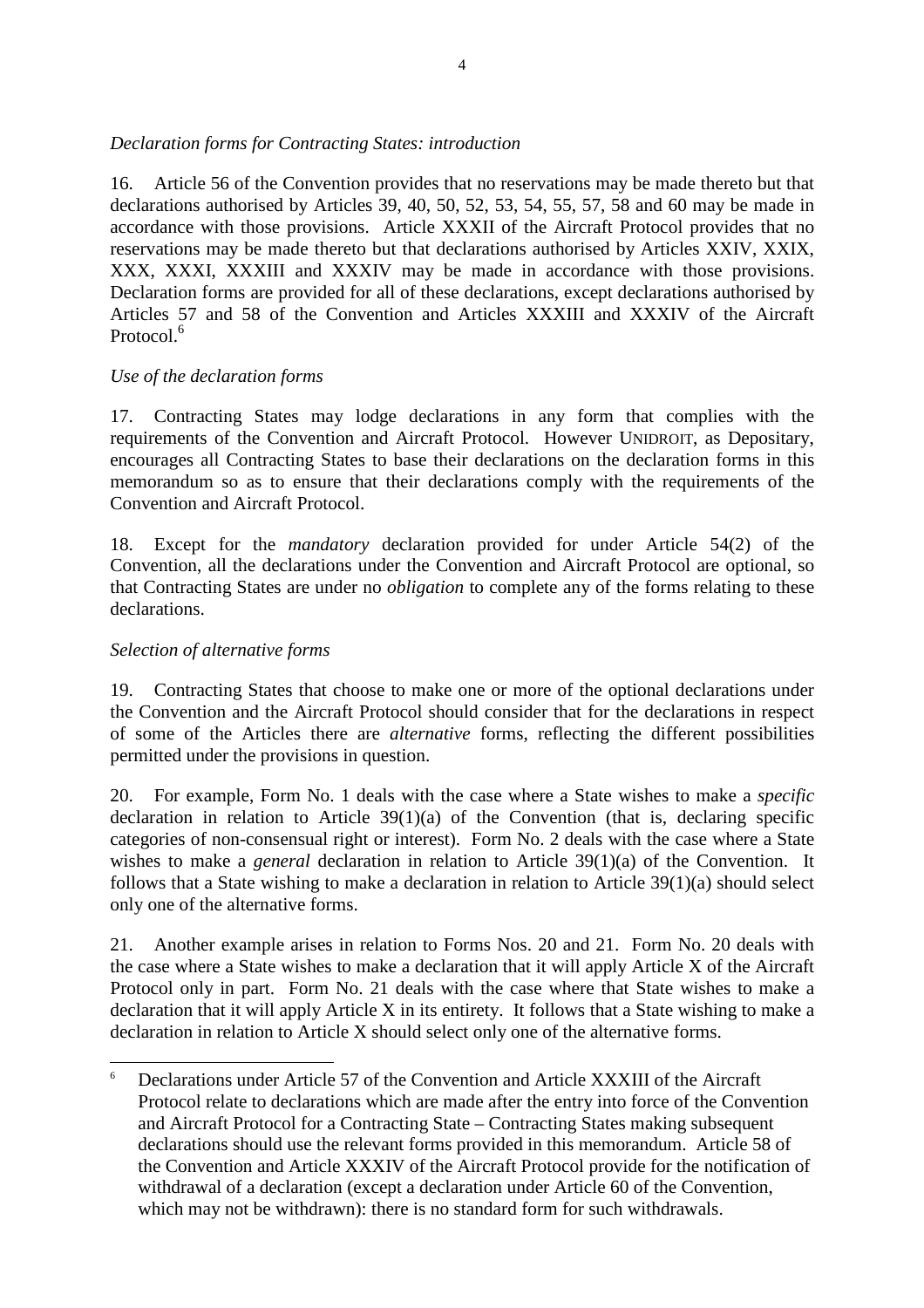#### *Compatibility of declarations*

22. Contracting States should ensure that their declarations are compatible with each other. For example, a non-consensual right or interest may be the subject of a declaration in relation to either Article 39 of the Convention (when its effects do not depend on registration) or under Article 40 of the Convention (where registration is required) but not both. Contracting States should therefore ensure that the specific categories of non-consensual right or interest that are included in any declaration that is made in relation to Article 39(1)(a) (Form No. 1 or No. 2) are exclusive of any categories of non-consensual right or interest that are included in any declaration under Article 40 (Form No. 6).

23. Another example arises in relation to the declaration that a Contracting State may make in relation to Article 55 of the Convention (not to apply the provisions of Article 13 or Article 43 or both, wholly or in part) (Forms No. 14-17). If a Contracting State were to make a declaration under Article 55 that excluded Article 43 in its entirety but did not exclude Article 13, this would create a gap in the important issue of jurisdiction to grant relief under Article 13.

24. In relation to Article XI of the Aircraft Protocol (Remedies on insolvency), a Contracting State wishing to make a declaration in relation to that Article may opt for Alternative A in its entirety or Alternative B in its entirety; however, a declaration may not be made covering only a part of either of the alternatives, and nor may a declaration be made combining selected elements of Alternative A and Alternative B. (If a Contracting State does not make a declaration in respect to Article XI of the Aircraft Protocol, its domestic insolvency law will continue to apply.)

#### *Declaration forms for Regional Economic Integration Organisations*

25. Under Article 48(1) of the Convention and Article XXVII(1) of the Aircraft Protocol, Regional Economic Integration Organisations which are constituted by sovereign States and have competence over certain matters governed by the Convention and Aircraft Protocol may sign, accept, approve or accede to those instruments in the same way as States and, where they do so, under Article 48(3) of the Convention and Article XXVII(3) of the Aircraft Protocol, all references in the Convention and Aircraft Protocol to "Contracting State" or "Contracting States" or "State Party" or "State Parties" are to apply equally to such Organisations where the context so requires.

26. Under Article 48(2) of the Convention and Article XXVII(2) of the Aircraft Protocol, such a Regional Economic Integration Organisation must lodge declarations with the Depositary at the time of its signature, acceptance, approval or accession, specifying the matters governed by the Convention and Aircraft Protocol in respect of which competence has been transferred to that Organisation by its member States. Pursuant to the same provision, such an Organisation is also under an obligation to notify the Depositary promptly of any changes to the distribution of competence, including any new transfers of competence, specified in its declaration.

27. Thus, once a Regional Economic Integration Organisation has signed, accepted, approved or acceded to the Convention and Aircraft Protocol and lodged such declarations with the Depositary in accordance with Article 48(1) and (2) of the Convention and Article XXVII(1) and (2) of the Aircraft Protocol, that Organisation may make the declarations authorised under the Convention and Aircraft Protocol as regards those matters in respect of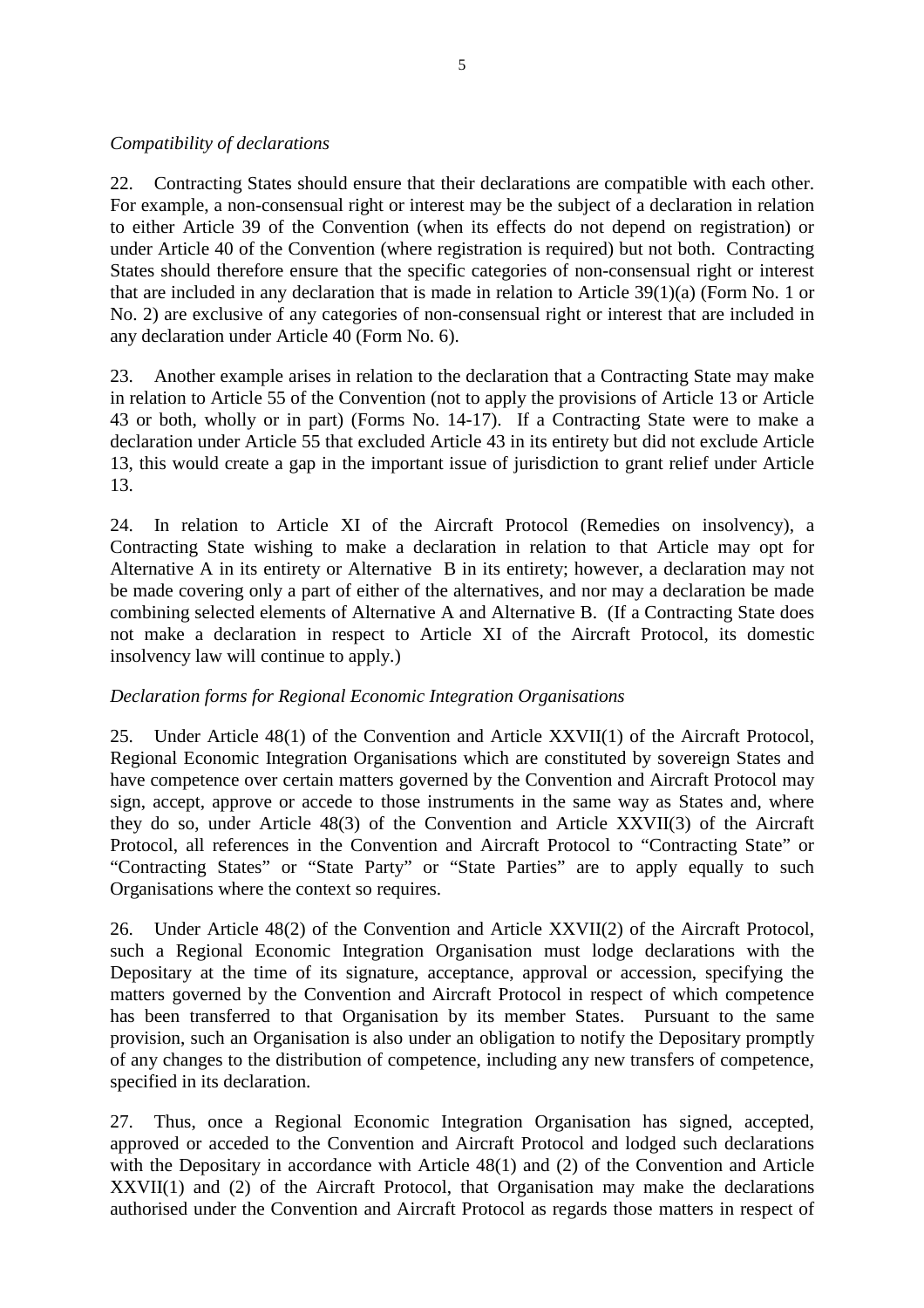which competence has been transferred to it, as specified in its declaration. The capacity of the member States of the Organisation to make the declarations as regards those matters for which competence has been transferred to the Organisation will also be affected (on this matter see also paragraphs 32-37).

28. The declarations for which declaration forms are provided in this memorandum concern the declarations that may be made under Article 48(2) of the Convention and Article XXVII(2) of the Aircraft Protocol, both of which declarations are mandatory in nature.

#### *Language of declarations*

29. Given that Contracting States' declarations under the Convention and Aircraft Protocol play an essential part in the operation of the international registration system and given the complexity of the issues involved in these declarations, and in particular the important consequences that will therefore flow from a Contracting State's precise choice of words in the framing of each such declaration, the interest of guaranteeing efficiency in the operation of the international registration system militates strongly in favour of the employment of the minimum number of languages possible in the framing of such declarations. **Especial significance therefore attaches to the decision taken by the UNIDROIT Governing Council at its 81st session (September 2002), and confirmed by resolution of the General Assembly of UNIDROIT Member States (December 2002) to urge Contracting States to the Convention and the Aircraft Protocol to ensure that, when they submit declarations under the Convention or the Aircraft Protocol, that they do so in one or other of the Institute's working languages, English and French.** 

#### *Subsequent declarations, withdrawal of declarations, and timing considerations*

30. Article 57 of the Convention and Article XXXIII of the Aircraft Protocol provide for a State Party to make subsequent declarations after the date on which the Convention and Aircraft Protocol have entered into force for that State. Article 58 of the Convention and Article XXXIV of the Aircraft Protocol provide for the withdrawal by States Parties of their declarations. The following points should be noted in relation to the making of subsequent declarations, and the withdrawal of declarations:

- (i) By virtue of the mandatory nature of the declaration under Article 54(2) of the Convention, which must be made at the time of a Contracting State's ratification of, or accession to, the Aircraft Protocol, a Contracting State would be able to withdraw its declaration under Article 54(2) of the Convention only if that withdrawal were to be accompanied by a subsequent declaration under Article 54(2) of the Convention and taking effect at the same time as withdrawal.
- (ii) One effect of Article 57 of the Convention and Article XXXIII of the Aircraft Protocol is to permit declarations, other than the mandatory declaration under Article 54(2) of the Convention, to be made at any time, even where a provision is expressed to permit declarations to be made at the time of ratification or accession to the Convention or the Aircraft Protocol.

#### *Presentation of declaration forms*

31. UNIDROIT, as Depositary to the Convention and Aircraft Protocol, has prepared model forms that Contracting States and Regional Economic Integration Organisations may refer to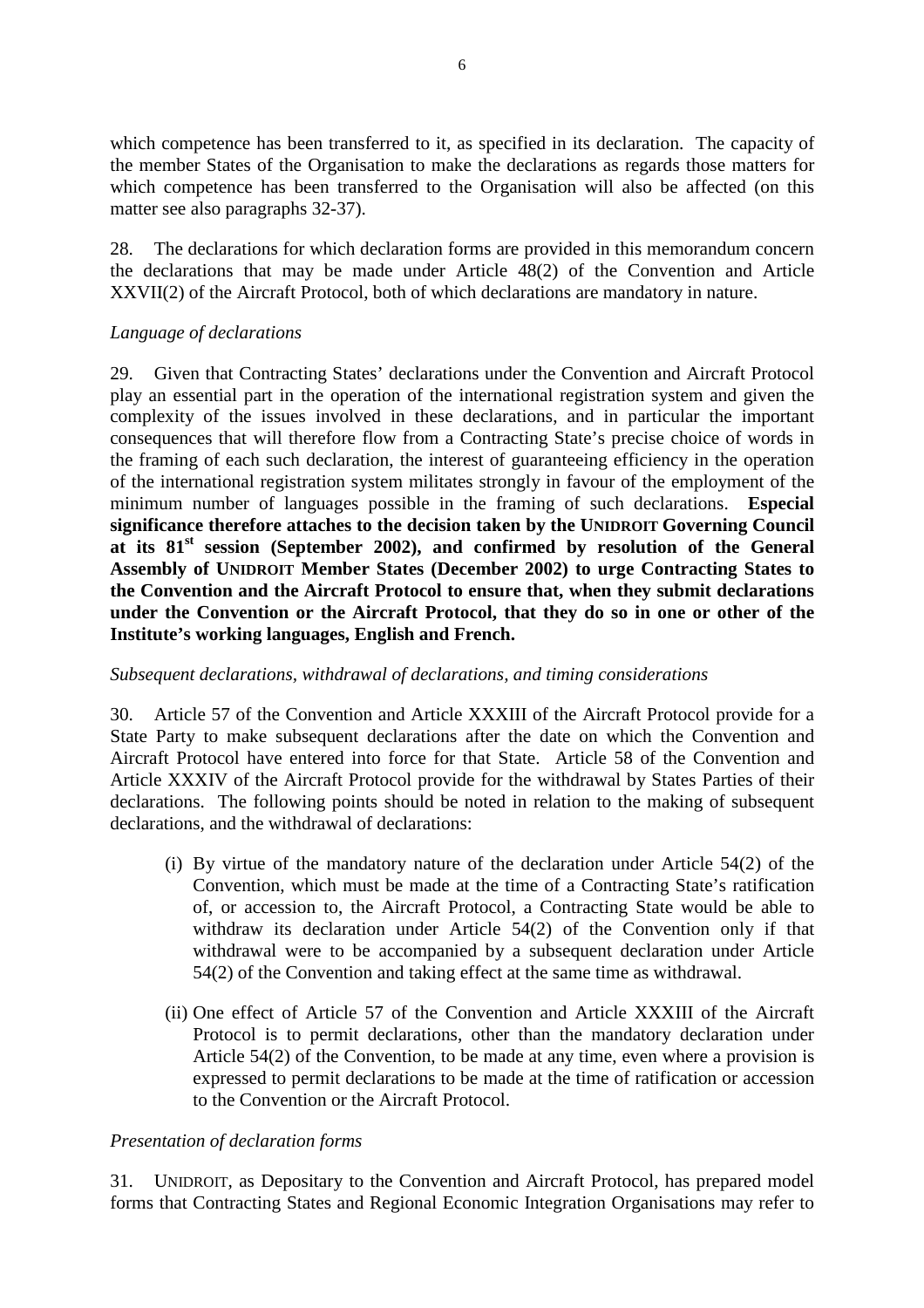when drafting their declarations under the Convention and Aircraft Protocol. These forms are organised as follows:

- Model Declaration Forms for Use by States Under the Convention (Part II);
- Model Declaration Forms for Use by States Under the Aircraft Protocol (Part III);
- Model Declaration Forms for Use by Regional Economic Integration Organisations under the Convention and Aircraft Protocol (Part IV).

### **Choices in relation to declarations**

 $\overline{a}$ 

#### *Decisions relating to declarations determined by Contracting States*

32. The question as to which declarations a Contracting State will make under the Convention and Aircraft Protocol is one for each Contracting State to determine in accordance with its own circumstances.<sup>7</sup> Further, UNIDROIT in its capacity as Depositary under the Convention and Aircraft Protocol has no role in evaluating the competence of a Contracting State (having regard, for example, to its internal constitutional arrangements) to make a declaration, and UNIDROIT will accept a declaration that is deposited with it in compliance with the requirements of the Convention and Aircraft Protocol.

33. There are many reasons why a Contracting State may decide not to make a declaration in relation to a particular article of the Convention or Aircraft Protocol. For example:

- in the case of an "opt-out" declaration a Contracting State may want the relevant article to apply to it and therefore not want to make a declaration that would exclude the application of the article;
- in the case of an "opt-in" declaration a Contracting State might regard the making of the declaration as being unnecessary if the laws and policies already applicable in the Contracting State achieve the same effect as would be achieved by the making of the declaration;
- a Contracting State may be a member of a regional economic integration organisation that has signed, accepted, or approved, or acceded to, the Convention (pursuant to Article 48 of the Convention) and the Aircraft Protocol (pursuant to Article XXVII of the Aircraft Protocol), and the internal arrangements of that organisation may affect the capacity of the Contracting State to make a declaration in relation to a particular article.

34. In respect of the latter point, and in light of the declarations made by the European Union pursuant to the Cape Town Convention and Aircraft Protocol, and the regulations referred to in those declarations, it is the understanding of the Depositary at this time that:  $8$ 

The exception is the mandatory declaration under Article 54(2) of the Convention, which must be made at the time of a Contracting State's ratification of, or accession to, the Aircraft Protocol. UNIDROIT is not able to accept the deposit of an instrument of ratification or accession in relation to the Aircraft Protocol if the relevant State has not also submitted that declaration.

This understanding reflects the conclusions drawn by UNIDROIT from a seminar ("The European Community and the Cape Town Convention") that it convened in Rome on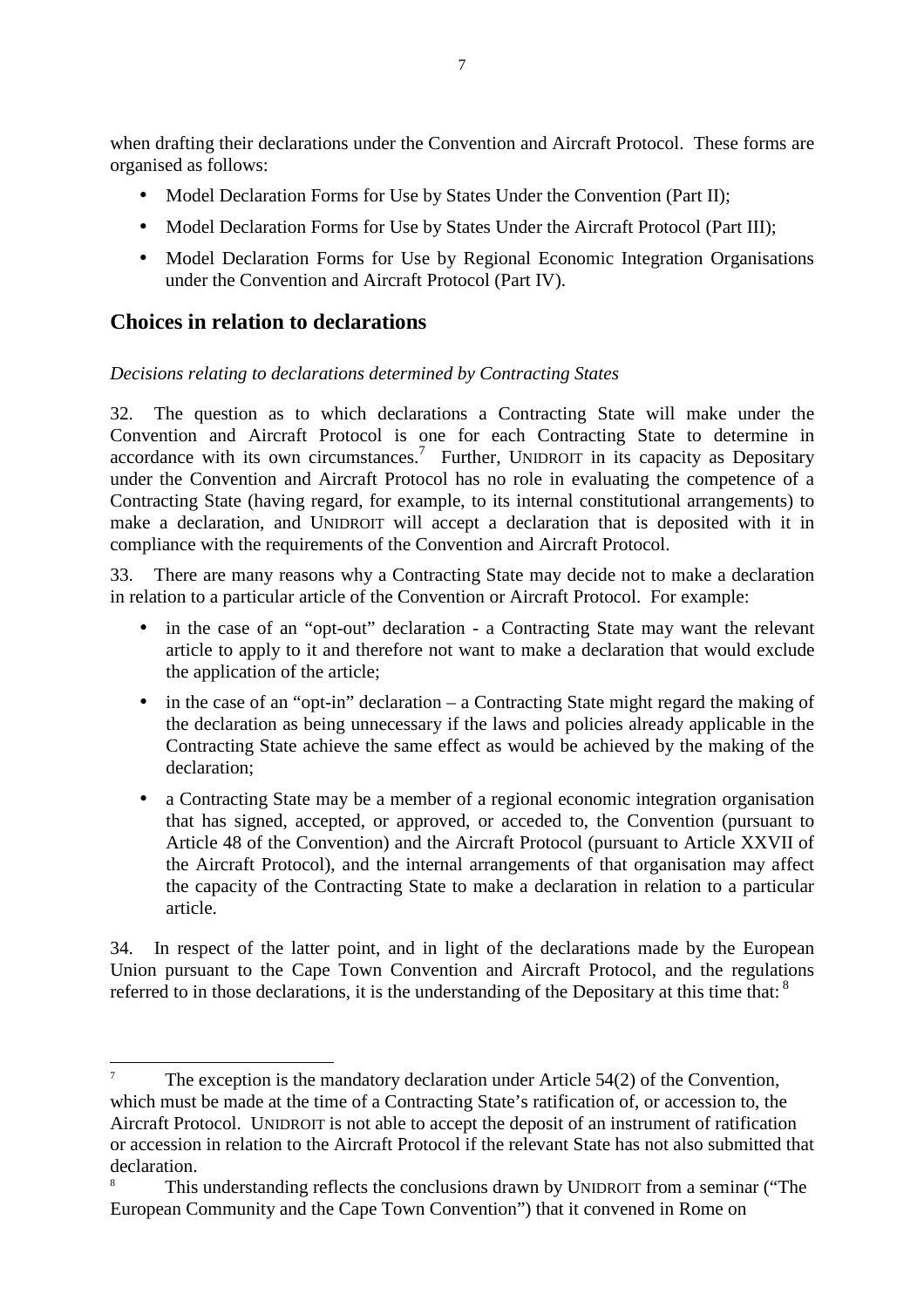- The declarations made by the European Union (EU) under the Convention and Aircraft Protocol, together with the regulations referred to in those declarations, affect the capacity of Member States to make declarations under Aircraft Protocol Articles VIII,  $X$  and  $XI$  – however, their capacity to make the other declarations under the Convention and Aircraft Protocol is not affected;
- EU Member States would neither be able to make a declaration under Aircraft Protocol Article VIII, nor to amend their national law on the subject of Article VIII;
- EU Member States would not be able to make a declaration under Aircraft Protocol Articles X and XI, but would be able to amend their national laws so as to produce the same substantive outcomes as if a declaration had been made.

#### *Information about laws and policies relating to the matters covered by the Convention and Aircraft Protocol*

35. As noted above in paragraph 13, declarations under the Convention and Aircraft Protocol must be notified in writing to the Depositary (Convention Article 56(2), Aircraft Protocol Article XXXII(2)). In accordance with Article 62(2) of the Convention and Article XXXVII(2) of the Protocol, information about the declarations made by each Contracting State under the Convention and Aircraft Protocol is formally communicated by the Depositary to all other Contracting States, to the Supervisory Authority, and to the Registrar of the International Registry. Information about the declarations is also made available on the UNIDROIT website. Other information, including information which could potentially promote understanding the application of the Convention and Aircraft Protocol in a particular Contracting State, is not required to be provided by Contracting States to the Depositary.

36. UNIDROIT welcomes information that a Contracting State may choose to provide to about their laws and policies relating to the matters covered by the Convention and Aircraft Protocol. Contracting States are not required to provide any such information which, if provided, would be provide at the discretion of that State. Any such information would be separate and distinct from any declarations that the Contracting State may make under the Convention and Aircraft Protocol. The following format is recommended for the The following format is recommended for the transmission of any such information to UNIDROIT:

> "[Name of State] makes available to UNIDROIT the following information about the laws and policies relating to the matters covered by the Convention and Aircraft Protocol:"

37. The information, which may include references to, or copies of, laws and policies and which may be either general or specific to a particular topic or issue covered by the Convention and Aircraft Protocol, is made available on the UNIDROIT website in order to provide Contracting States with an opportunity to promote understanding of the situation with respect to their rights and obligations under the Convention and Aircraft Protocol.

 $\overline{a}$ 

<sup>26</sup> November 2009. The summary of the proceedings of the seminar is available at: www.unidroit.org/english/conventions/mobile-equipment/main.htm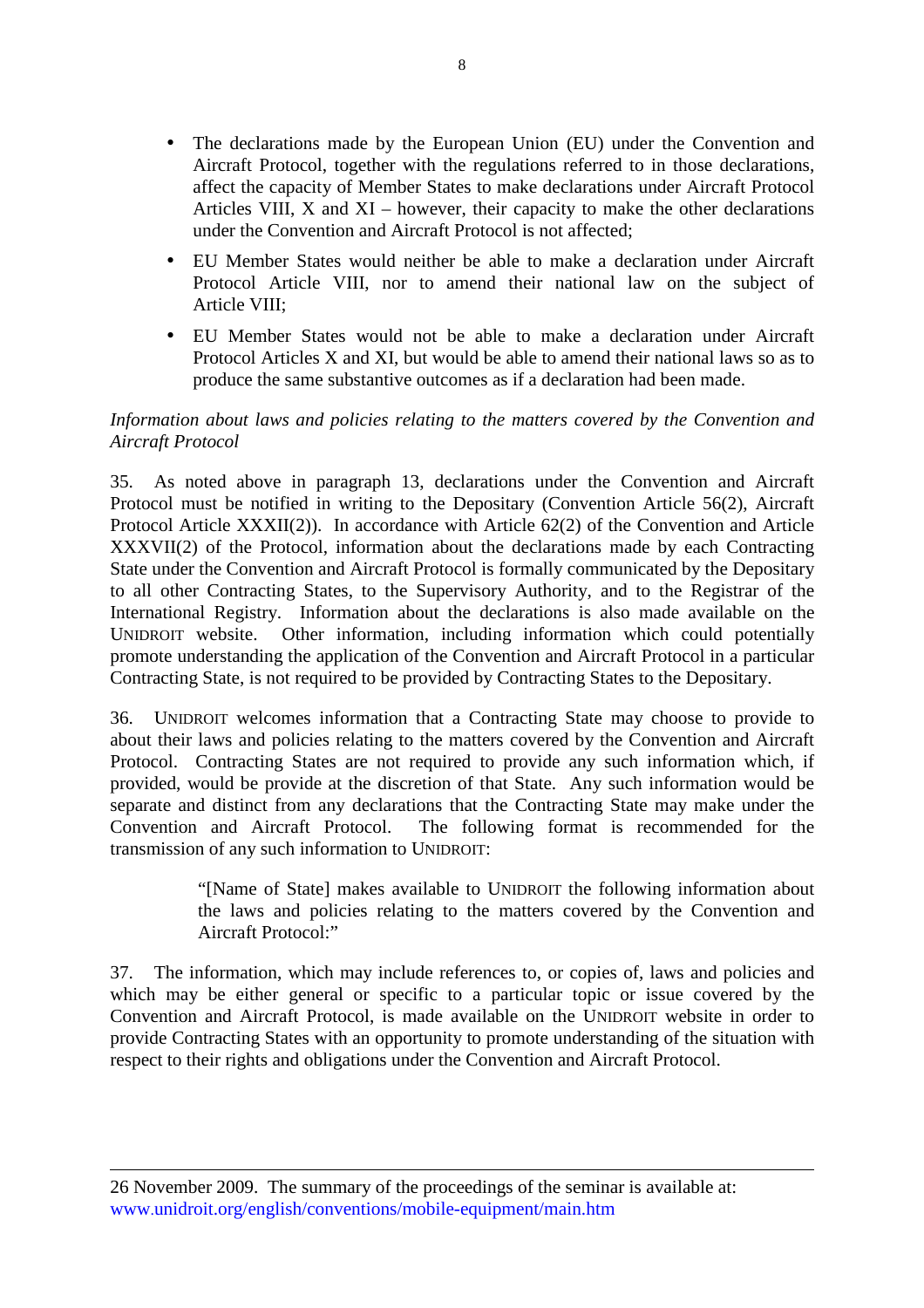### **PART II**

### **MODEL DECLARATION FORMS FOR USE BY STATES UNDER THE CONVENTION**

#### **Form No. 1 Specific declaration under Article 39(1)(a)**<sup>9</sup>

have priority under its law over an interest in an object equivalent to that of the holder of a registered international interest and shall have priority over a registered international interest, whether in or outside insolvency proceedings *[and whether registered before or after (name of the State)'s (ratification) (acceptance) (approval) (accession)]*. 13

 $\overline{9}$ <sup>9</sup>A Contracting State should use this form if it wishes to list the specific categories of nonconsensual right or interest which under its law have priority over the equivalent of a registered international interest and which are to have priority over a registered international interest, whether in or outside insolvency proceedings. For a general declaration covering all categories of non-consensual right or interest, Form No. 2 should be used.

<sup>&</sup>lt;sup>10</sup> The categories to be listed by a Contracting State cannot be broader, but may be narrower, than the categories which, under the law of the Contracting State, have priority without registration over an interest equivalent to that of the holder of an international interest.

<sup>&</sup>lt;sup>11</sup> These categories may include specific categories to be created by the relevant Contracting State after the deposit of its declaration (cf. Article 39(2)).

<sup>&</sup>lt;sup>12</sup> A Contracting State that uses this form to list specific categories of non-consensual right or interest must ensure that those specific categories of non-consensual right or interest are exclusive of any categories of non-consensual right or interest that are included in a declaration made under Article 40 (Form No. 6).

<sup>&</sup>lt;sup>13</sup> Strike out the words "and whether registered before or after (name of the State)'s (ratification) (acceptance) (approval) (accession)" if the specified categories of nonconsensual right or interest will not have priority over an international interest registered prior to the date of the ratification, acceptance, approval or accession (cf. Article 39(4)). If the words are not struck out, the name of the State and that State's mode of becoming a Contracting State (i.e. by ratification, acceptance, approval or accession) should be specified.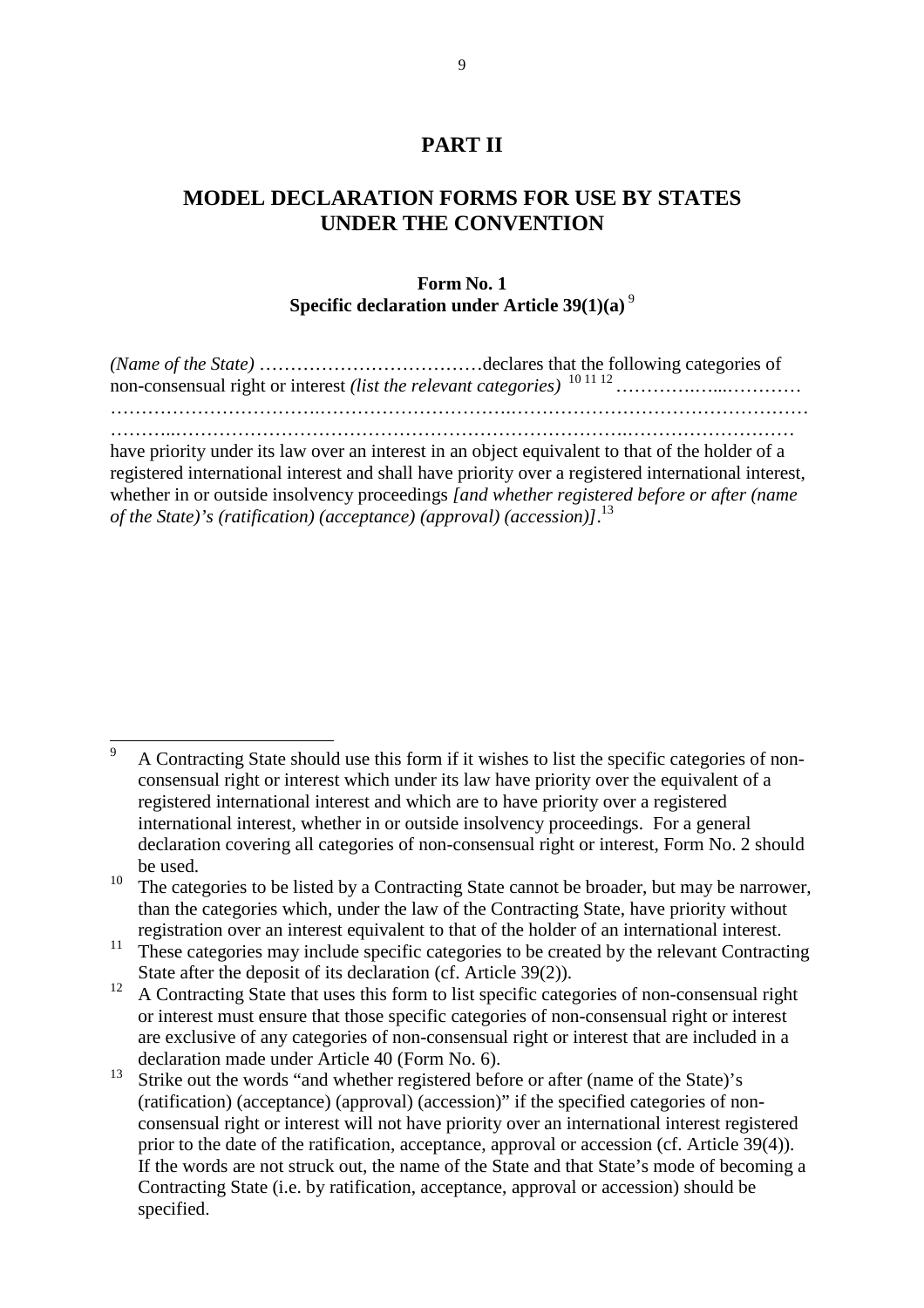#### **Form No. 2 General declaration under Article 39(1)(a)**<sup>14</sup>

*(Name of the State)* ………………………………declares that all categories of non-consensual right or interest which under its law have *[and will in the future have]<sup>15</sup>* priority over an interest in an object equivalent to that of the holder of a registered international interest shall have priority over a registered international interest, whether in or outside insolvency proceedings *[and whether registered before or after (name of the State)'s (ratification) (acceptance) (approval) (accession)]*. 16

<sup>14</sup> <sup>14</sup>A Contracting State should use this form if it wishes to lodge a general declaration that all categories of non-consensual right or interest which under its law have priority over the equivalent of a registered international interest are to have priority over a registered international interest, whether in or outside insolvency proceedings. For a declaration covering specific categories only, Form No. 1 should be used.

<sup>&</sup>lt;sup>15</sup> The words "and will in the future have" should be stuck out if the declaration is not intended to extend to categories to be created after the deposit of the declaration pursuant to Article 39(2).

<sup>&</sup>lt;sup>16</sup> Strike out the words "and whether registered before or after (name of the State)'s (ratification) (acceptance) (approval) (accession)" if the specified categories of nonconsensual right or interest will not have priority over an international interest registered prior to the date of the ratification, acceptance, approval (cf. Article 39(4)). If the words are not struck out, the name of the State and that State's mode of becoming a Contracting State (i.e. by ratification, acceptance, approval or accession) should be specified.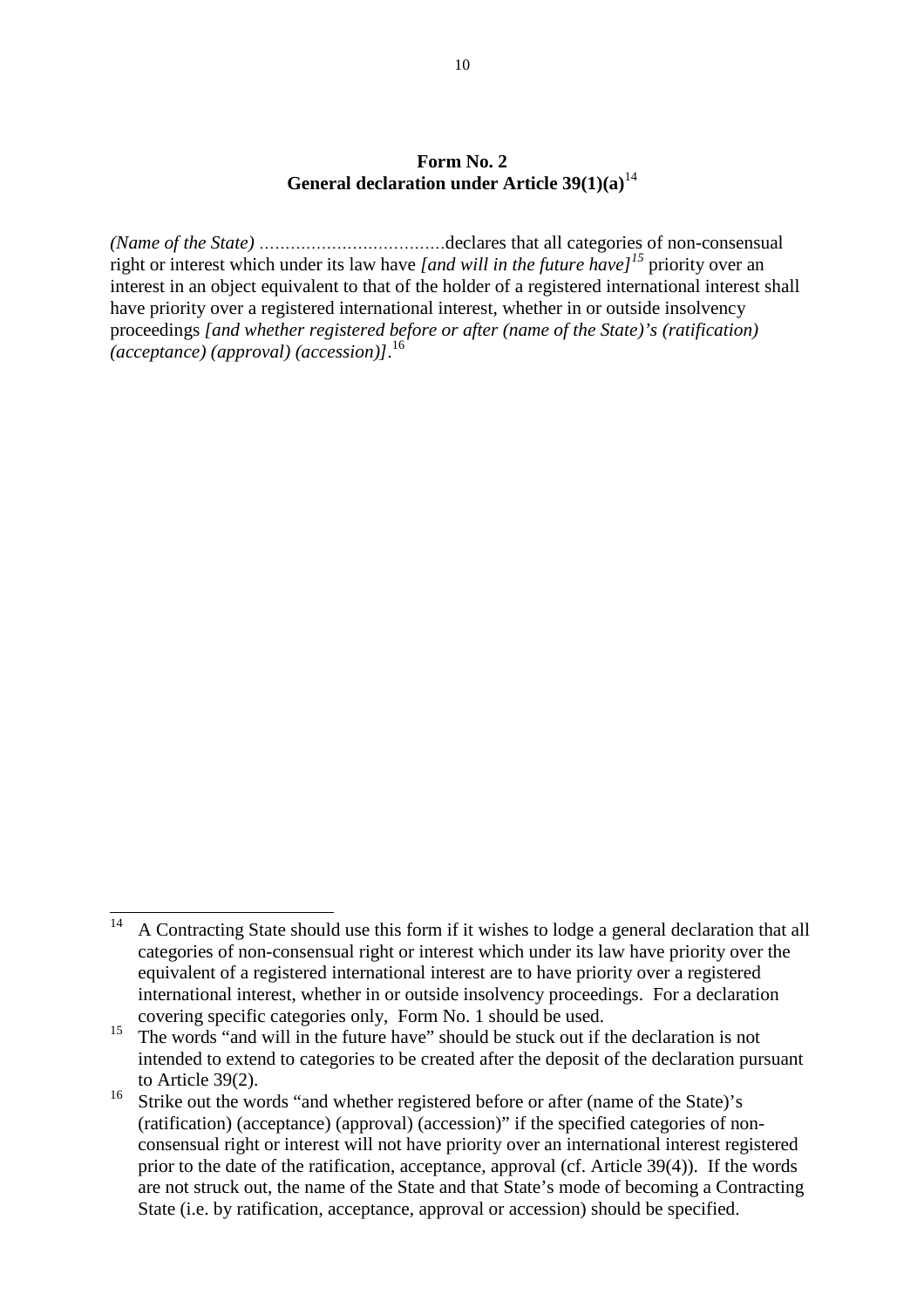#### **Form No. 3 Specific declaration under Article 39(1)(b)**<sup>17</sup>

(*Name of the State*) ………………………………………………declares that nothing in the Convention shall affect its right or that of (*list the names of any relevant State entities, intergovernmental Organisations or other private providers of public services*) ………...... ………………………………………………………………………………………………....... .………………………………………………………………………………………………….. to arrest or detain an object under its laws for payment of amounts owed to it or to any such State entity, Organisation or provider directly relating to the services provided by it in respect of that object or another object (*strike out the words "or another object" if not wishing the declaration to apply in relation to rights under the State's laws to arrest or detain an object for payment of amounts owed in respect of another object*).

<sup>17</sup> <sup>17</sup>A Contracting State should use this form if it wishes to list specific State entities, intergovernmental Organisations or other providers of public services the right of which under its laws to arrest or detain an object for payment of amounts owed to it or to such State entities, intergovernmental Organisations or providers is not to be affected by anything in the Convention. Where entities generally are to be covered, Form No. 4 should be used.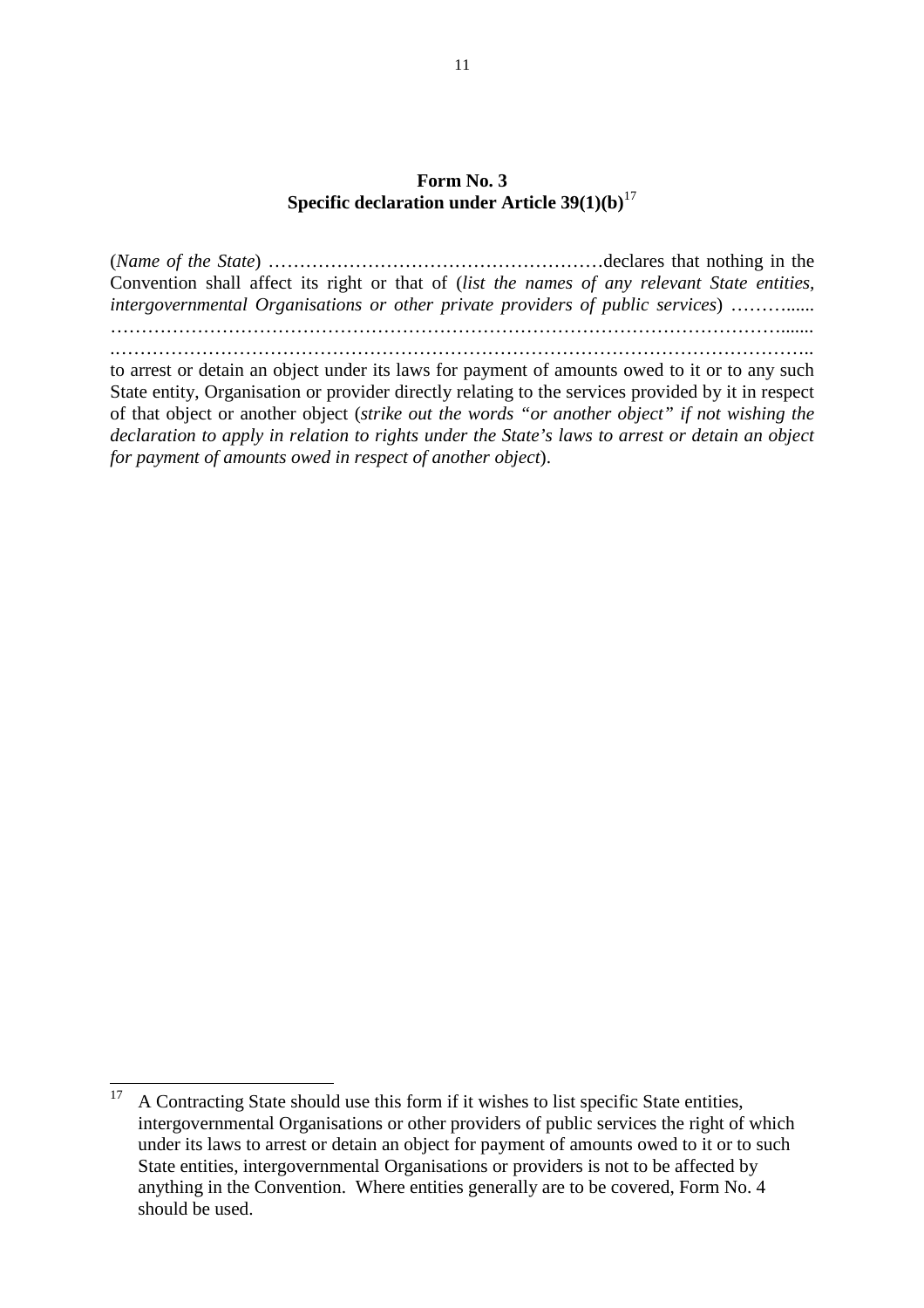#### **Form No. 4**<sup>18</sup> **General declaration under Article 39(1)(b)**<sup>19</sup>

(*Name of the State*) ………………………………………………declares that nothing in the Convention shall affect its right or that of any State entity, any intergovernmental Organisation or other private provider of public services to arrest or detain an object under its laws for payment of amounts owed to it or to any such State entity, Organisation or provider directly relating to the services provided by it in respect of that object or another object.

<sup>18</sup> <sup>18</sup> The next form in Form No. 6. There is no Form No. 5.<br><sup>19</sup> A Contracting State should use this form if it wishes go

<sup>19</sup>A Contracting State should use this form if it wishes generally to provide that nothing in the Convention is to affect its right or the right of any State entities, intergovernmental Organisations or other providers of public services under its laws to arrest or detain an object for payment of amounts owed to it or to such entities, intergovernmental Organisations or providers. If the declaration is to be confined to specific categories of State entities, intergovernmental Organisations or providers, Form No. 3 should be used.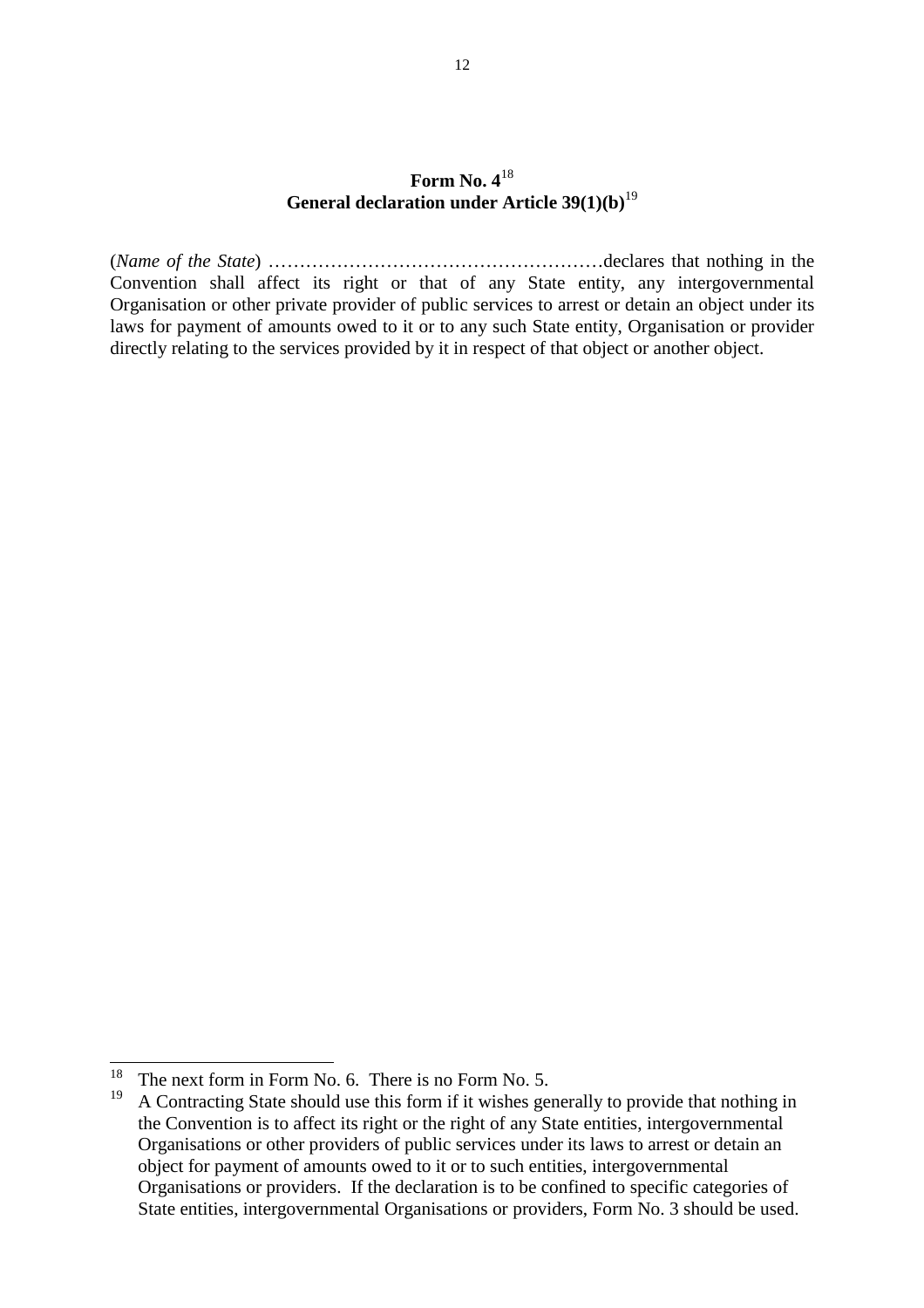### **Form No. 6**<sup>20</sup> **Declaration under Article 40**

| shall be registrable under the Convention as regards any category of object as if the right or |  |
|------------------------------------------------------------------------------------------------|--|
| interest were an international interest and shall be regulated accordingly. <sup>22</sup>      |  |

 $\overline{a}$ 

<sup>&</sup>lt;sup>20</sup> The previous form is Form No. 4. There is no Form No. 5.

<sup>&</sup>lt;sup>21</sup> A Contracting State that uses this form to list categories of non-consensual right or interest must ensure that those categories of non-consensual right or interest are exclusive of any categories of non-consensual right or interest that are included in a declaration made under Article 39(1)(a) (Form No. 1).

<sup>&</sup>lt;sup>22</sup> Such a declaration may be modified from time to time (cf. Article 40).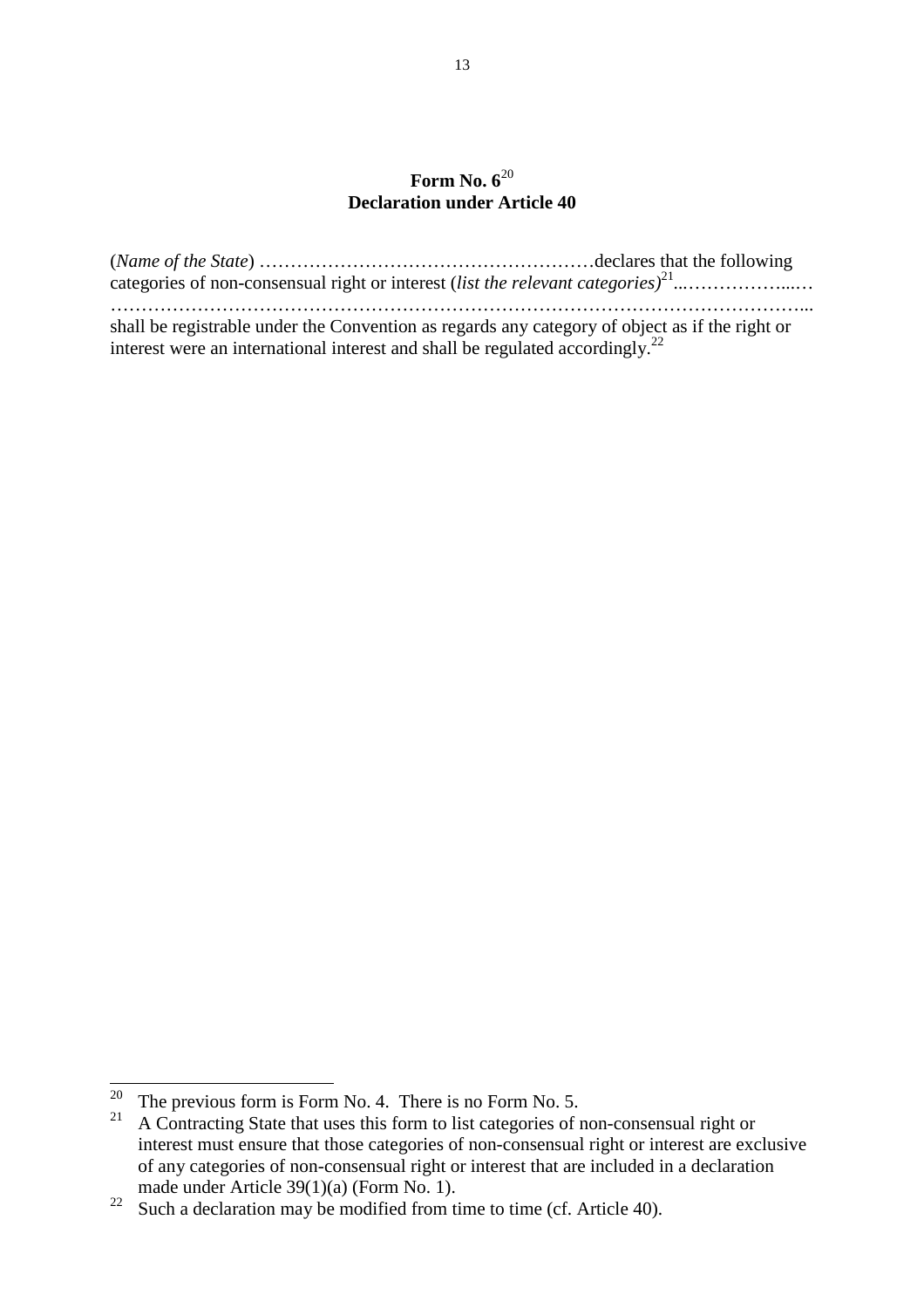### **Form No. 7 Specific declaration under Article 50**<sup>23</sup>

| shall not, subject to Article $50(2)$ thereof, apply to a transaction which is an internal        |  |
|---------------------------------------------------------------------------------------------------|--|
| transaction in relation to itself with regard to the following types of object (list the relevant |  |
|                                                                                                   |  |
|                                                                                                   |  |

<sup>23</sup> <sup>23</sup>A Contracting State should use this form if it wishes to exclude the application of the Convention, with the exception of those provisions referred to in Article 50(2), in respect of certain specific types of object that are the subject of a transaction that is an internal transaction in relation to that State. For a general declaration covering all types of objects, Form No. 8 should be used.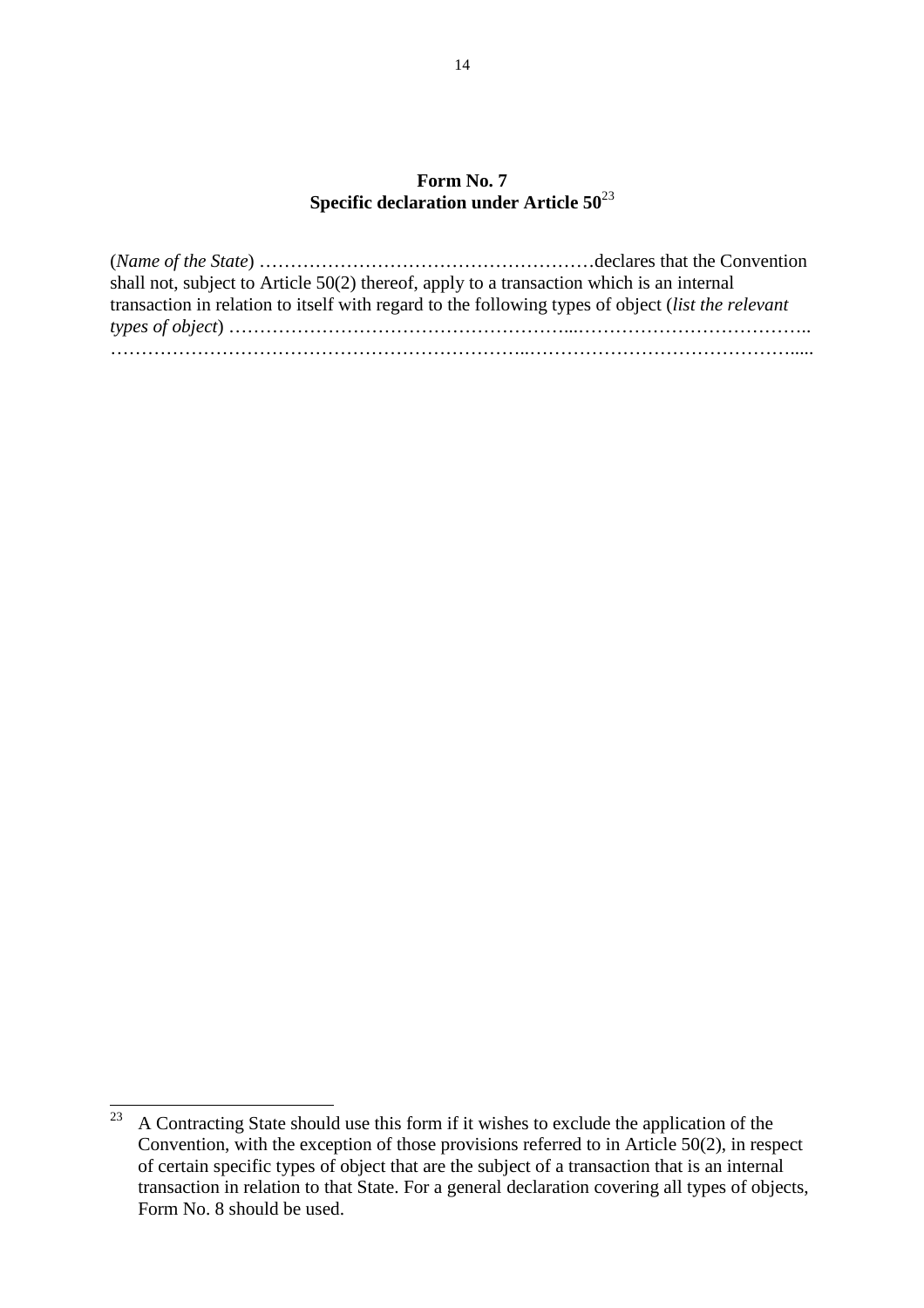#### **Form No. 8 General declaration under Article 50**<sup>24</sup>

(*Name of the State*) ………………………………………………declares that the Convention shall not, subject to Article 50(2) thereof, apply to a transaction which is an internal transaction in relation to itself with regard to all types of object.

<sup>24</sup> <sup>24</sup>A Contracting State should use this form if it wishes to exclude the application of the Convention, with the exception of those provisions referred to in Article 50(2), in respect of all objects that are the subject of a transaction that is an internal transaction in relation to that State. For a declaration covering only specific types of objects, Form No. 7 should be used.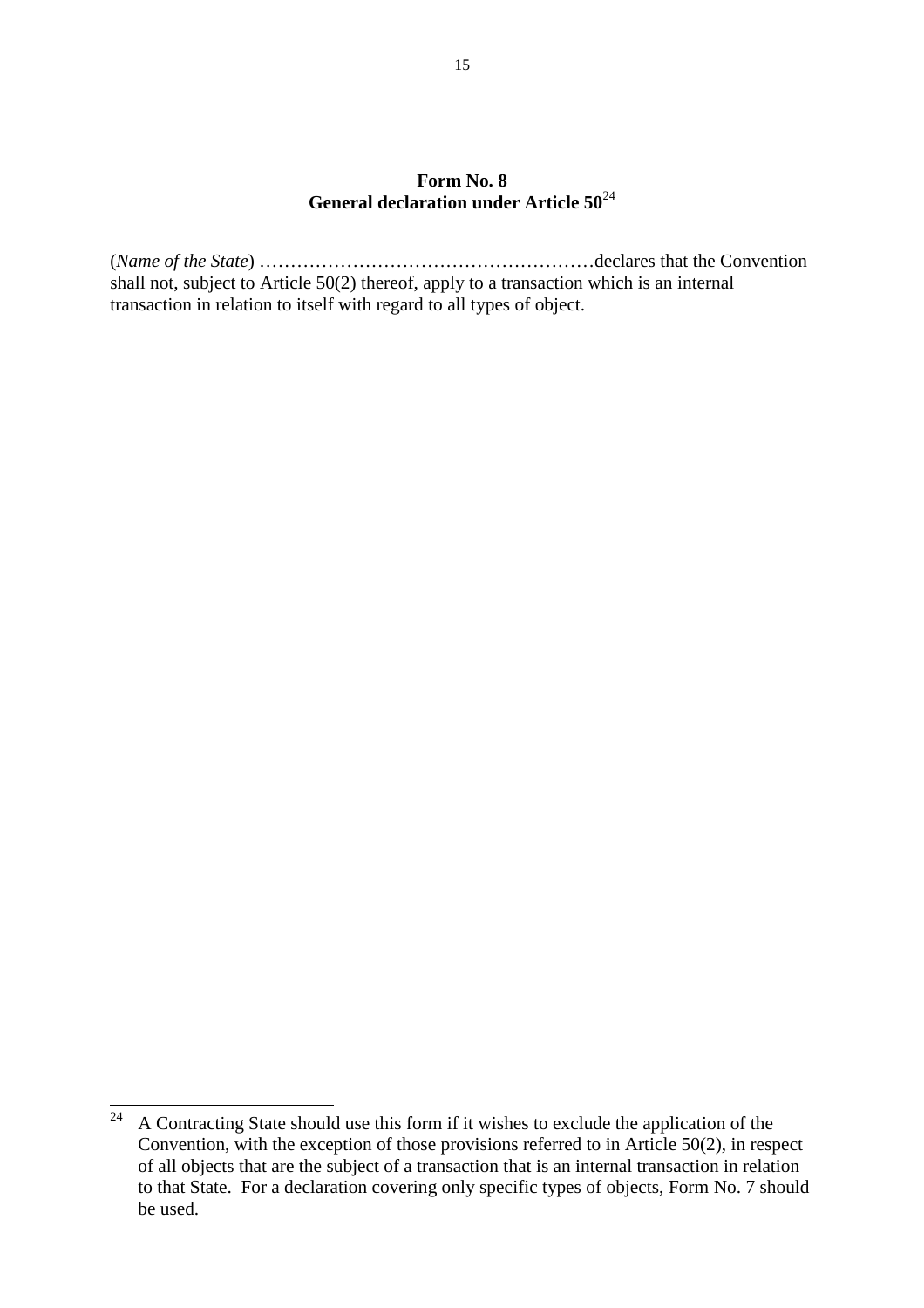#### **Form No. 9 Specific declaration under Article 52**<sup>25</sup>

| to the following of its territorial units (list the relevant territorial unit or units) <sup>26 27</sup> <sup>28</sup> |  |
|------------------------------------------------------------------------------------------------------------------------|--|
|                                                                                                                        |  |

 $25\,$ <sup>25</sup>A Contracting State should use this form if it wishes the Convention to apply to less than all its territorial units. For a declaration relating to all territorial units, Form No. 10 should be used.

<sup>&</sup>lt;sup>26</sup> A State extending the application of the Convention to territorial units other than those listed in Form No. 9 may make separate declarations for each such other units under each of the declarations authorised under the Convention; cf. Article 52(4).

<sup>&</sup>lt;sup>27</sup> A Contracting State having made a declaration under Article 52 may modify that declaration by submitting another declaration at any time; cf. Article 52(1).

<sup>&</sup>lt;sup>28</sup> Where a Contracting State has not made any declaration under Article  $52(1)$  the Convention will automatically apply to all territorial units of that State; cf. Article 52(3).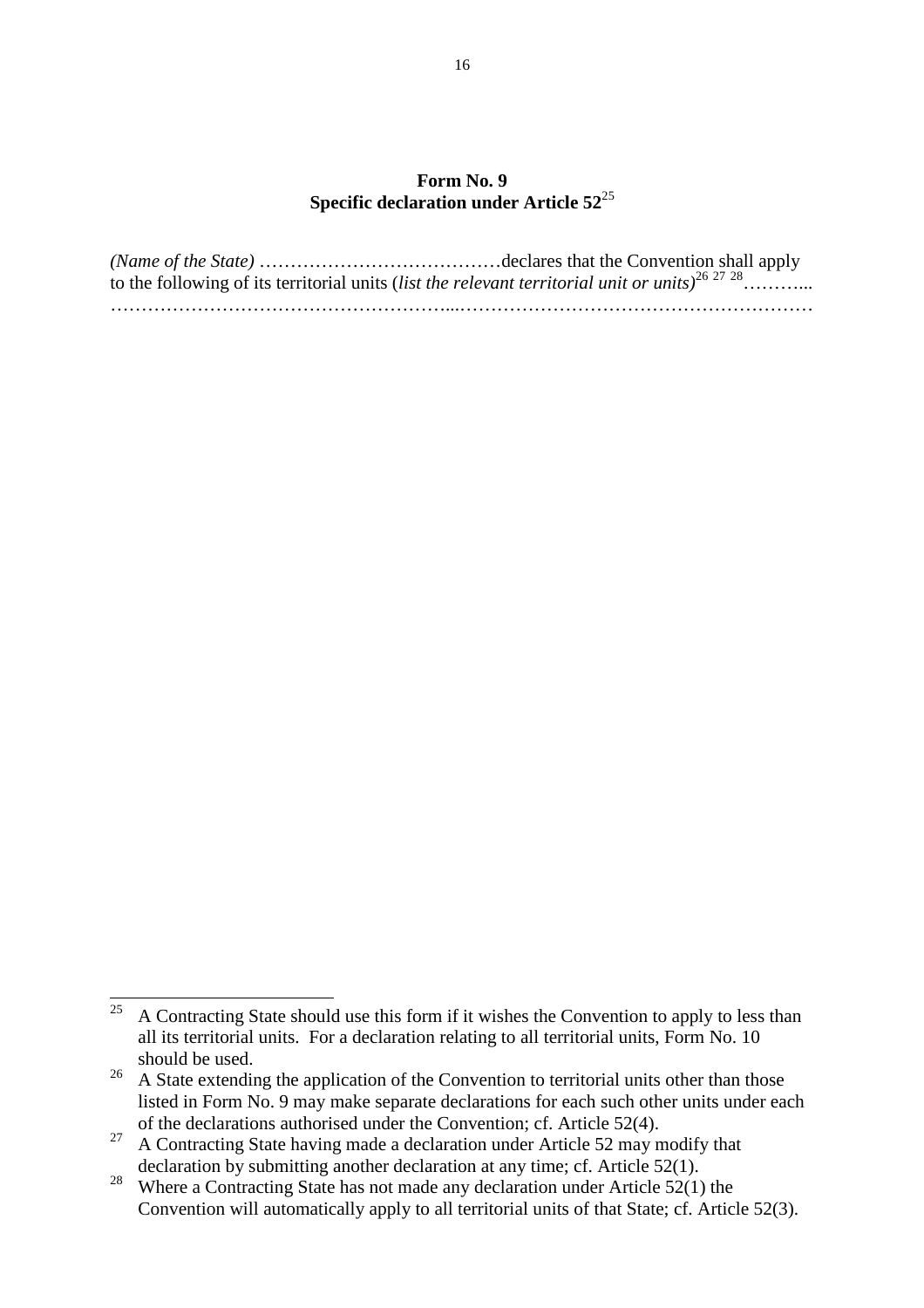#### **Form No. 10 General declaration under Article 52**<sup>29</sup>

(*Name of the State*) ……………………………………………… declares that the Convention shall apply to all its territorial units.<sup>30 31</sup>

<sup>29</sup> <sup>29</sup>A Contracting State should use this form if it wishes the Convention to apply to all its territorial units. For a declaration relating to less than all of a Contracting State's territorial units, Form No. 9 should be used.

<sup>&</sup>lt;sup>30</sup> A Contracting State having made a declaration under Article 52 may modify that declaration by submitting another declaration at any time; cf. Article 52(1).

 $31$  Where a Contracting State has not made any declaration under Article  $52(1)$  the Convention will automatically apply to all territorial units of that State; cf. Article 52(3).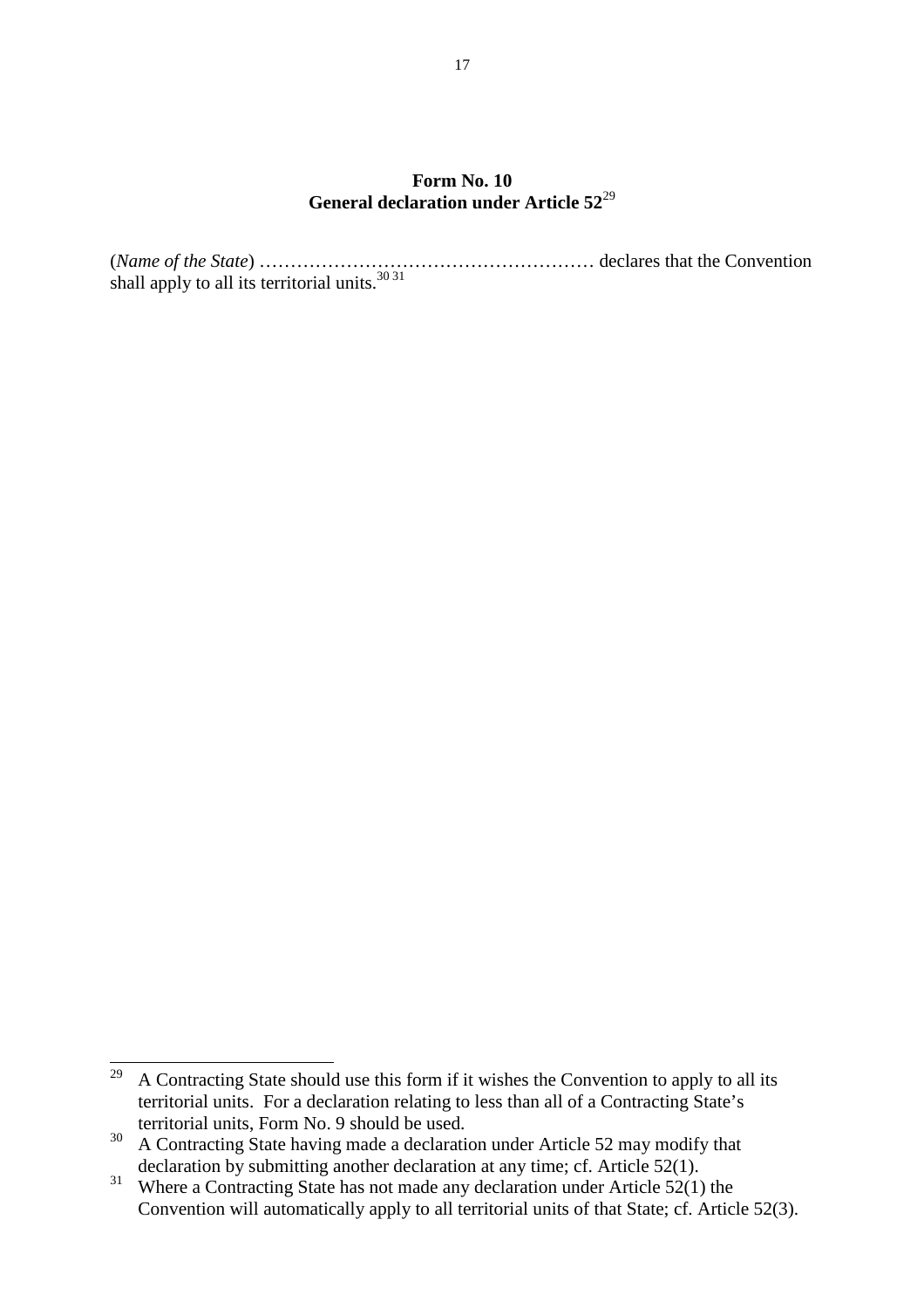### **Form No. 11 Declaration under Article 53**

| relevant court(s) for the purposes of Article 1 and Chapter XII of the Convention. |  |
|------------------------------------------------------------------------------------|--|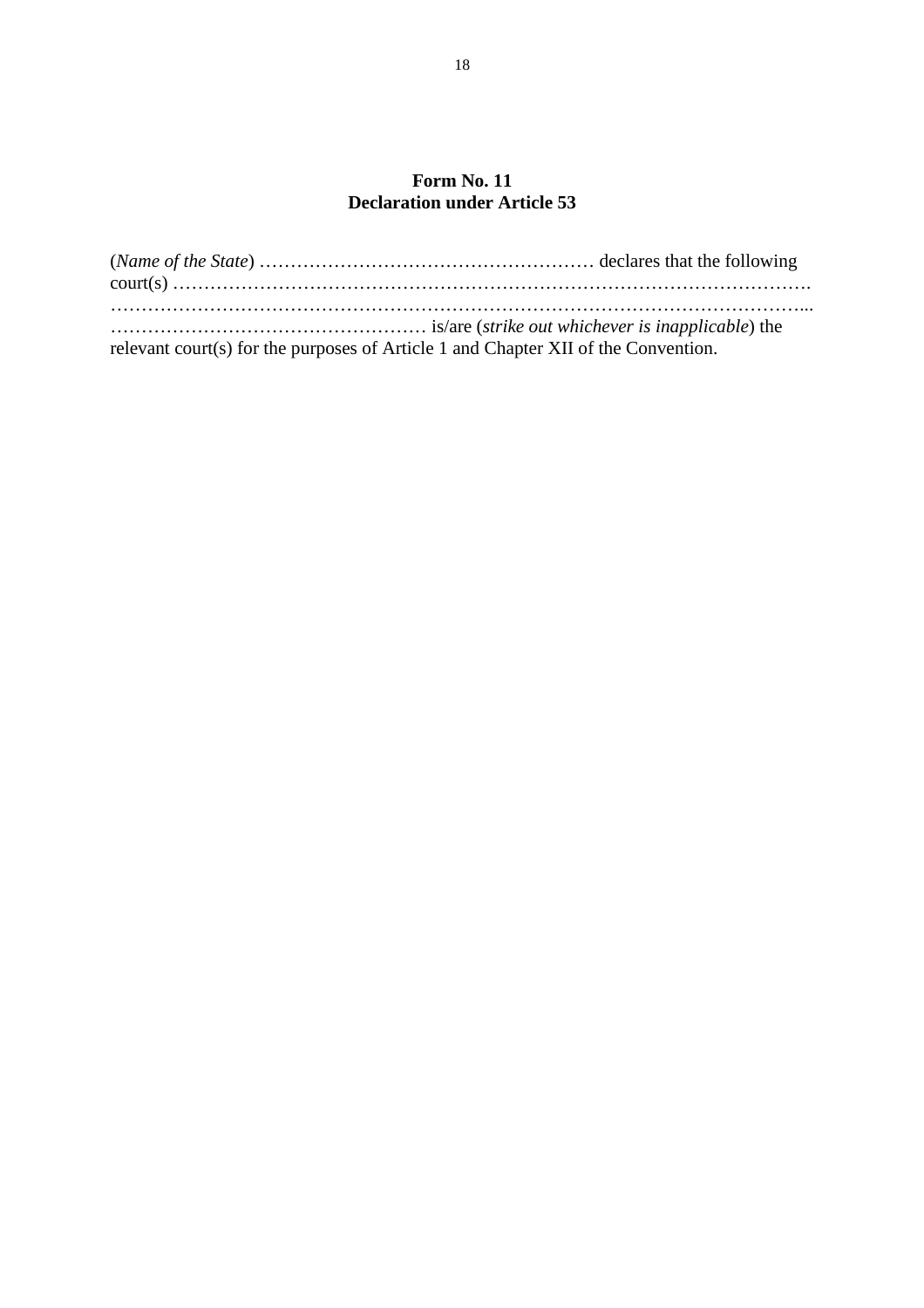### **Form No. 12 Declaration under Article 54(1)**

(*Name of the State*) ………………………………………………declares that while the charged object is situated within, or controlled from, its territory the chargee shall not grant a lease of the object in that territory.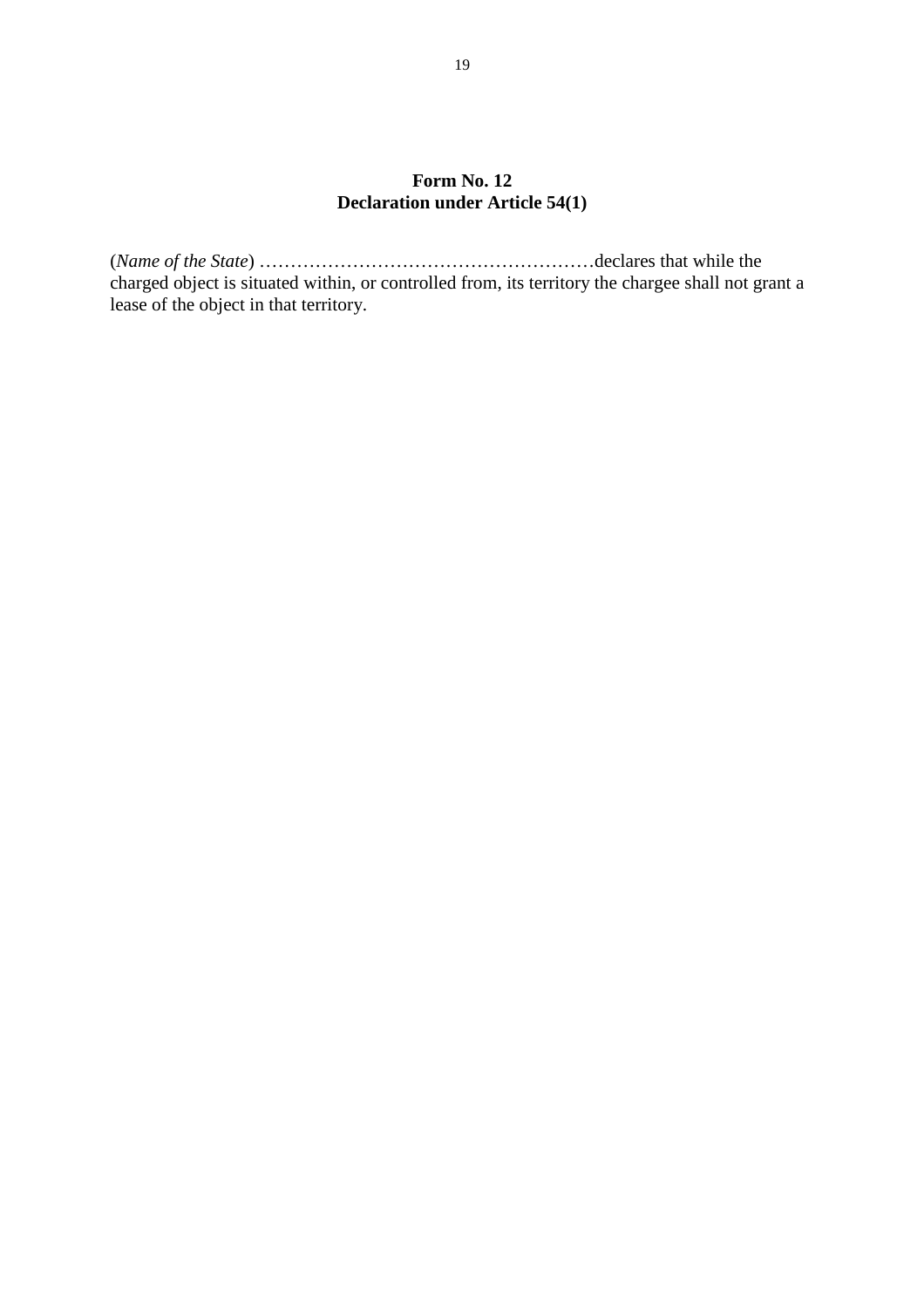#### **Form No. 13-A Mandatory declaration under Article 54(2) applicable to all relevant remedies**<sup>32</sup>

(*Name of the State*) ………………………………………………declares that all remedies available to the creditor under the Convention which are not expressed under the relevant provision thereof to require application to the court may be exercised without / only with [*strike out either the word "without" or the words "only with"*] leave of the court.<sup>33</sup>

 $32$ <sup>32</sup>A Contracting State should use this form if it wishes its declaration to apply in relation to all remedies that are available to the creditor under the Convention and which are not expressed under the relevant provision of the Convention to require application to the court. For a declaration relating to some, but not all, such remedies, Form 13-B should be used.

<sup>&</sup>lt;sup>33</sup> The declarations of some Contracting States have replaced the phrase " [without] leave of the court" with the phrase "without court action and without leave of the court".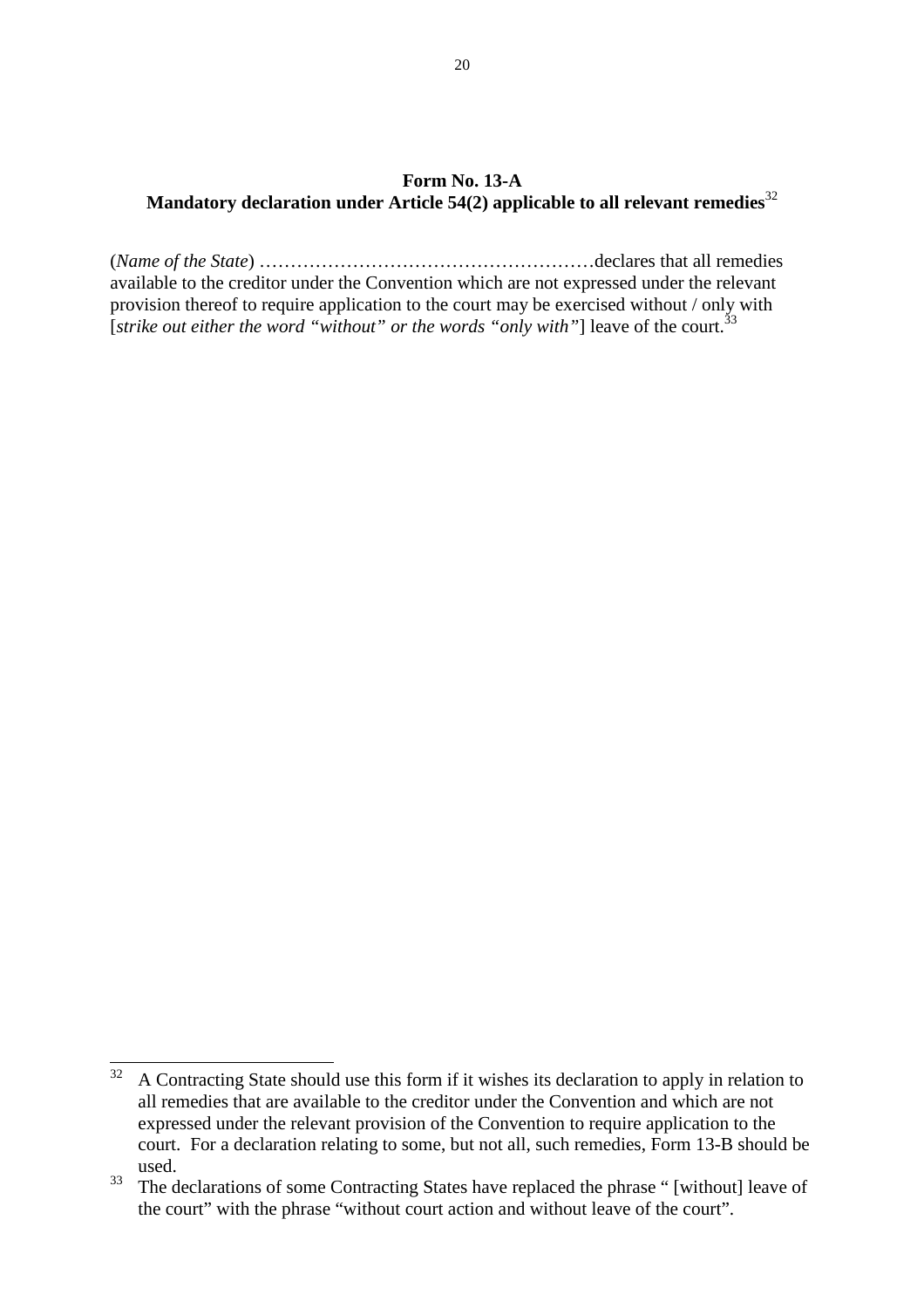#### **Form No. 13-B Mandatory declaration under Article 54(2) requiring leave of the court in relation to**  specified relevant remedies<sup>34</sup>

(*Name of the State*) ………………………………………………declares that the following remedies available to the creditor under the Convention which are not expressed under the relevant provision thereof to require application to the court may be exercised only with leave of the court<sup>35</sup> (*list the relevant remedies*) ………………………………...………………….. …………………………………………………………………………………………………...

<sup>34</sup> <sup>34</sup>A Contracting State should use this form if it wishes its declaration to apply in relation to some, but not all, of the remedies that are available to the creditor under the Convention and which are not expressed under the relevant provision of the Convention to require application to the court. For a declaration relating to all such remedies, Form 13-A should be used.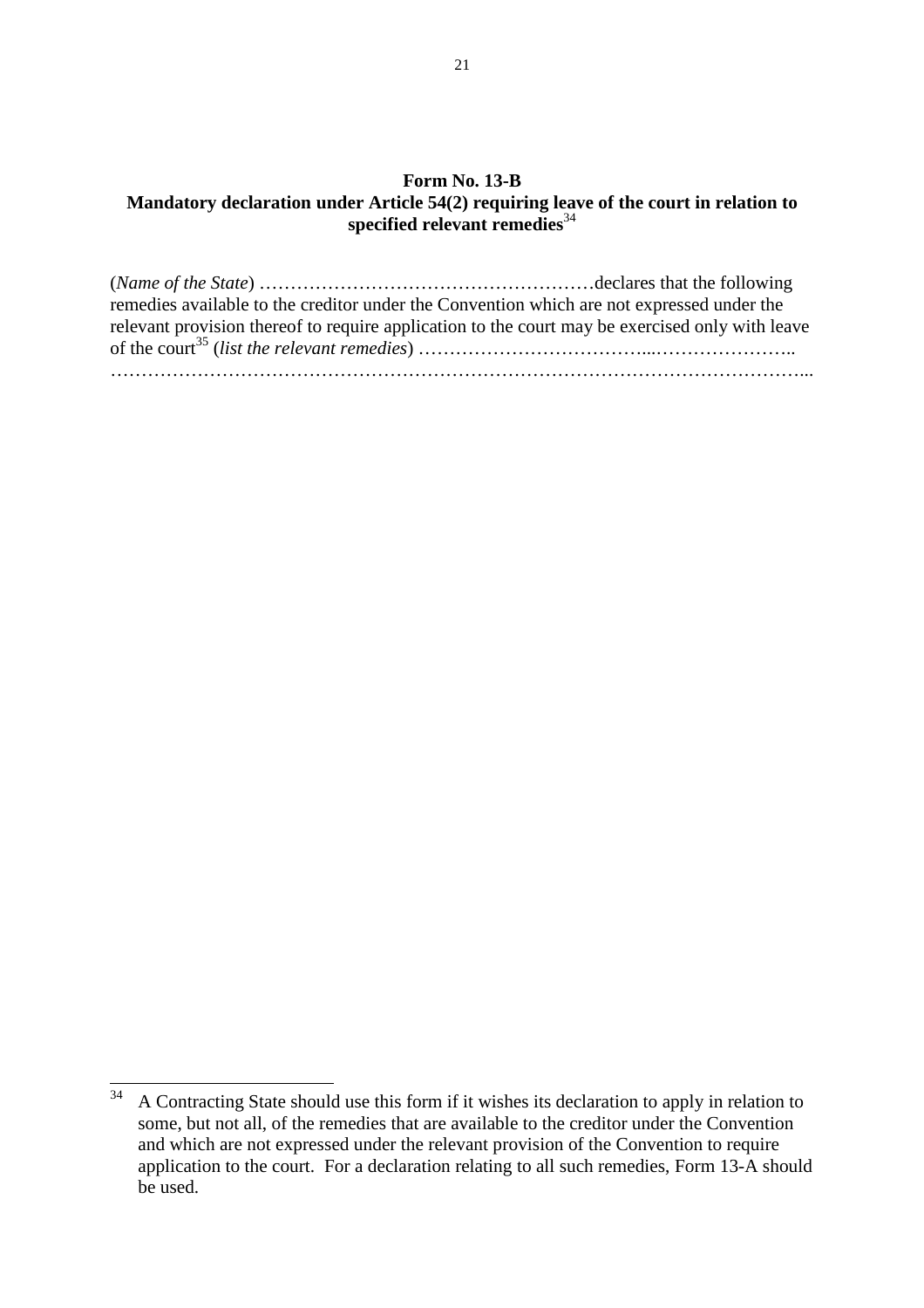### **Form No. 14 Declaration under Article 55 providing for the partial exclusion of Article 13**36 37

| and that it will apply the remaining provisions of that Article under the following conditions |  |
|------------------------------------------------------------------------------------------------|--|
|                                                                                                |  |

<sup>36</sup> <sup>36</sup>A Contracting State should use this form if it wishes Article 13 to be excluded only in part. For a declaration excluding all provisions of Article 13, Form No. 15 should be used.

<sup>&</sup>lt;sup>37</sup> A Contracting State should take care to ensure that any declaration that it may make under Article 55 concerning Article 13 is consistent with any declaration that it may make under Article 55 concerning Article 43, and vice-versa. For example, a Contracting State making a declaration excluding Article 13 would also want to exclude Article 43.

<sup>&</sup>lt;sup>38</sup>The words "under the following conditions" are intended to be interpreted as referring to the cases in which the State in question will apply Article 13.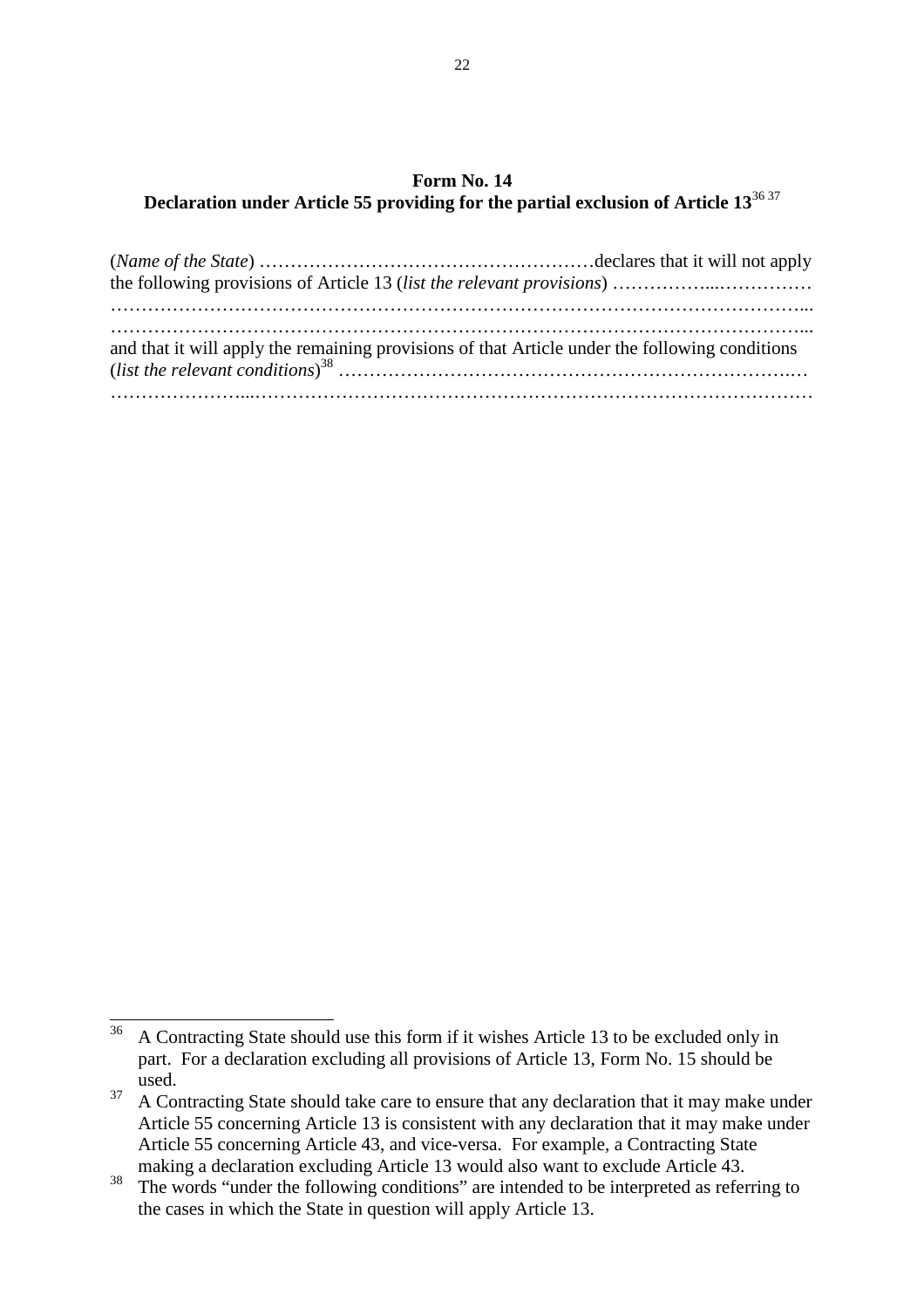#### **Form No. 15 Declaration under Article 55 providing for the total exclusion of the application of Article 13**39 40

| any of the provisions of Article 13 and that the following other forms of interim relief will be |  |
|--------------------------------------------------------------------------------------------------|--|
| available under its law (list the relevant other forms of interim relief)                        |  |
|                                                                                                  |  |

<sup>39</sup> <sup>39</sup>A Contracting State should use this form if it wishes to exclude the application of all provisions of Article 13. For a declaration relating to the partial exclusion of the provisions of Article 13, Form No. 14 should be used.

<sup>&</sup>lt;sup>40</sup> A Contracting State should take care to ensure that any declaration that it may make under Article 55 concerning Article 13 is consistent with any declaration that it may make under Article 55 concerning Article 43 and vice-versa. For example, a Contracting State making a declaration excluding Article 13 would also want to exclude Article 43.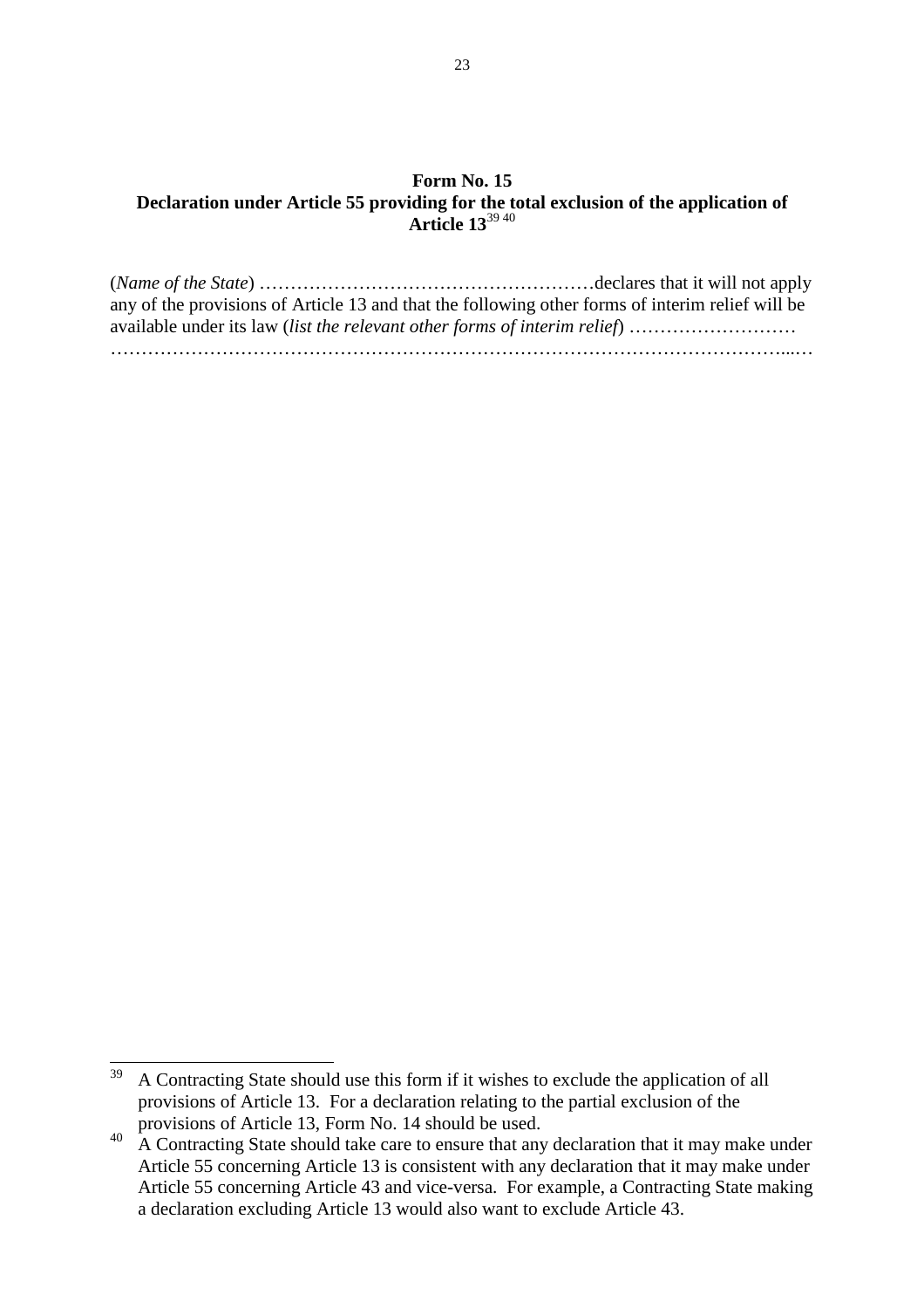### **Form No. 16 Declaration under Article 55 providing for the partial exclusion of Article 43**41 42

| apply the following provisions of Article 43 (list the relevant provisions)                    |  |
|------------------------------------------------------------------------------------------------|--|
| and that it will apply the remaining provisions of that Article under the following conditions |  |

 $41$ <sup>41</sup>A Contracting State should use this form if it wishes Article 43 to be excluded only in part. For a declaration excluding all provisions of Article 43, Form No. 17 should be used.

<sup>&</sup>lt;sup>42</sup> A Contracting State should take care to ensure that any declaration that it may make under Article 55 concerning Article 13 is consistent with any declaration that it may make under Article 55 concerning Article 43 and vice-versa. For example, a Contracting State making a declaration excluding Article 13 would also want to exclude Article 43.

<sup>&</sup>lt;sup>43</sup>The words "under the following conditions" are intended to be interpreted as referring to the cases in which the State in question will apply Article 43.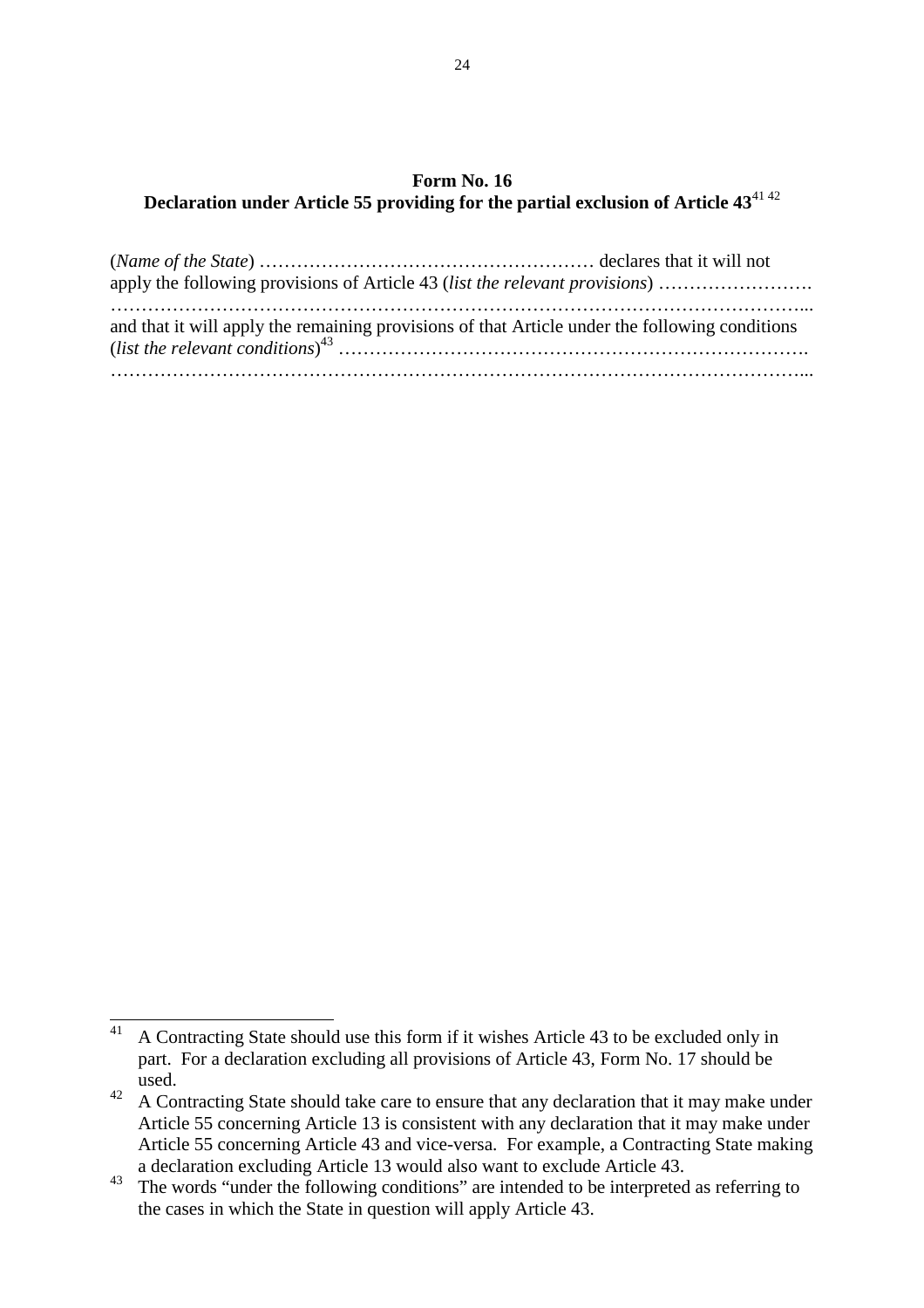#### **Form No. 17 Declaration under Article 55 providing for the total exclusion of the application of Article 43**44 45

| apply any of the provisions of Article 43 and that the following other forms of interim relief<br>will be available under its law <i>(list the relevant other forms of interim relief)</i> |  |
|--------------------------------------------------------------------------------------------------------------------------------------------------------------------------------------------|--|
|                                                                                                                                                                                            |  |

 $44$ <sup>44</sup>A Contracting State should use this form if it wishes to exclude the application of all provisions of Article 43. For a declaration relating to the partial exclusion of the provisions of Article 43, Form No. 16 should be used.

<sup>&</sup>lt;sup>45</sup> A Contracting State should take care to ensure that any declaration that it may make under Article 55 concerning Article 13 is consistent with any declaration that it may make under Article 55 concerning Article 43 and vice-versa. For example, a Contracting State making a declaration excluding Article 13 would also want to exclude Article 43.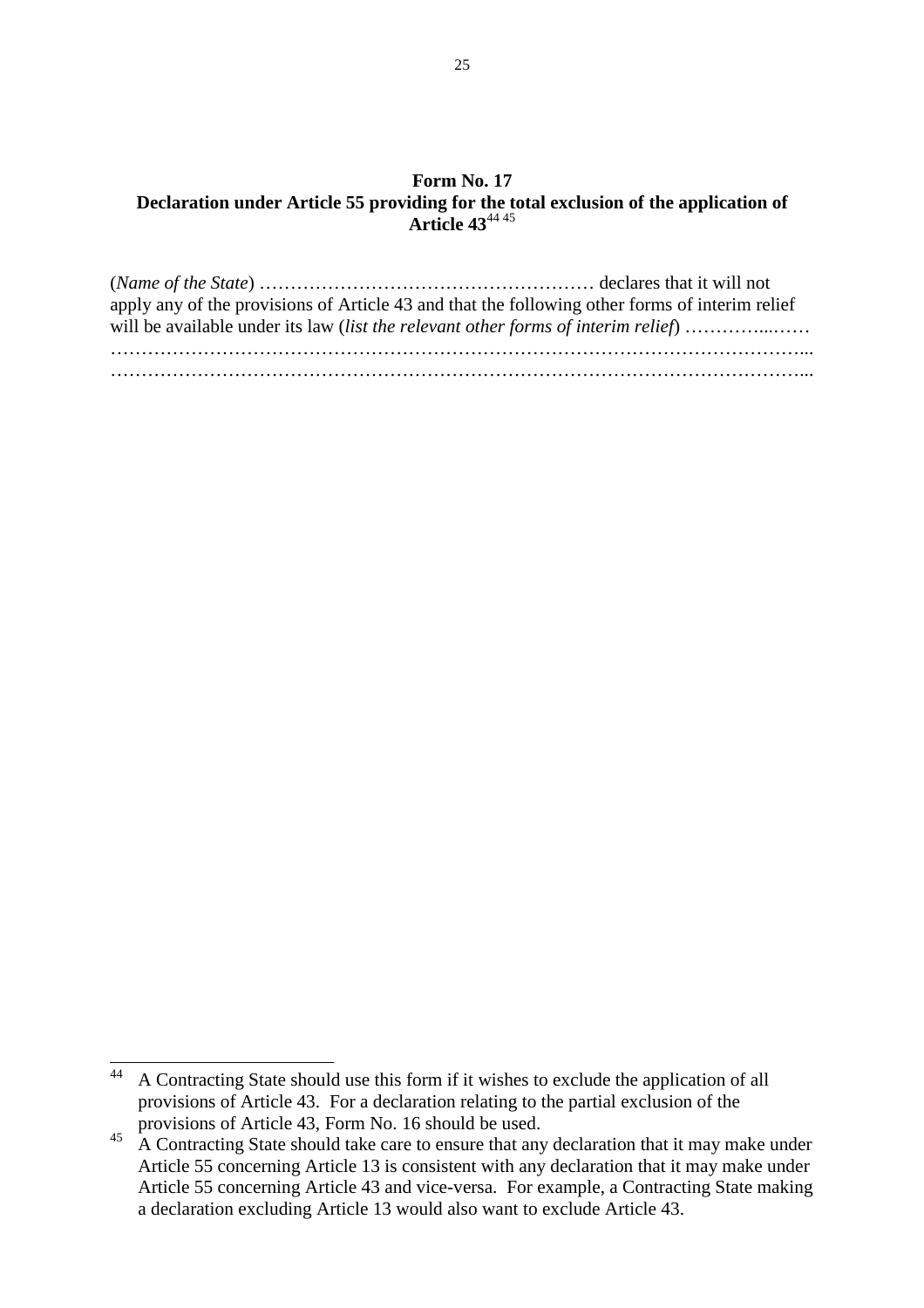#### **Form No. 18 Declaration under Article 60(1)**

| will become applicable to a pre-existing right or interest for the purpose of determining priority, including the protection of any existing priority, on $(specify the date chosen)^{46}$ |  |
|--------------------------------------------------------------------------------------------------------------------------------------------------------------------------------------------|--|
| following manner (specify the extent and the manner of the Convention's application to such a right or interest) <sup>47</sup>                                                             |  |
|                                                                                                                                                                                            |  |

 $\overline{a}$ 

 $46$  Such date cannot be earlier than three years after the date on which the declaration becomes effective; cf. Article 60(3).

 $\frac{47}{100}$  For instance, whether the declaration is limited to certain types of pre-existing right or interest or to pre-existing rights or interests that already enjoy priority under the Contracting State's law.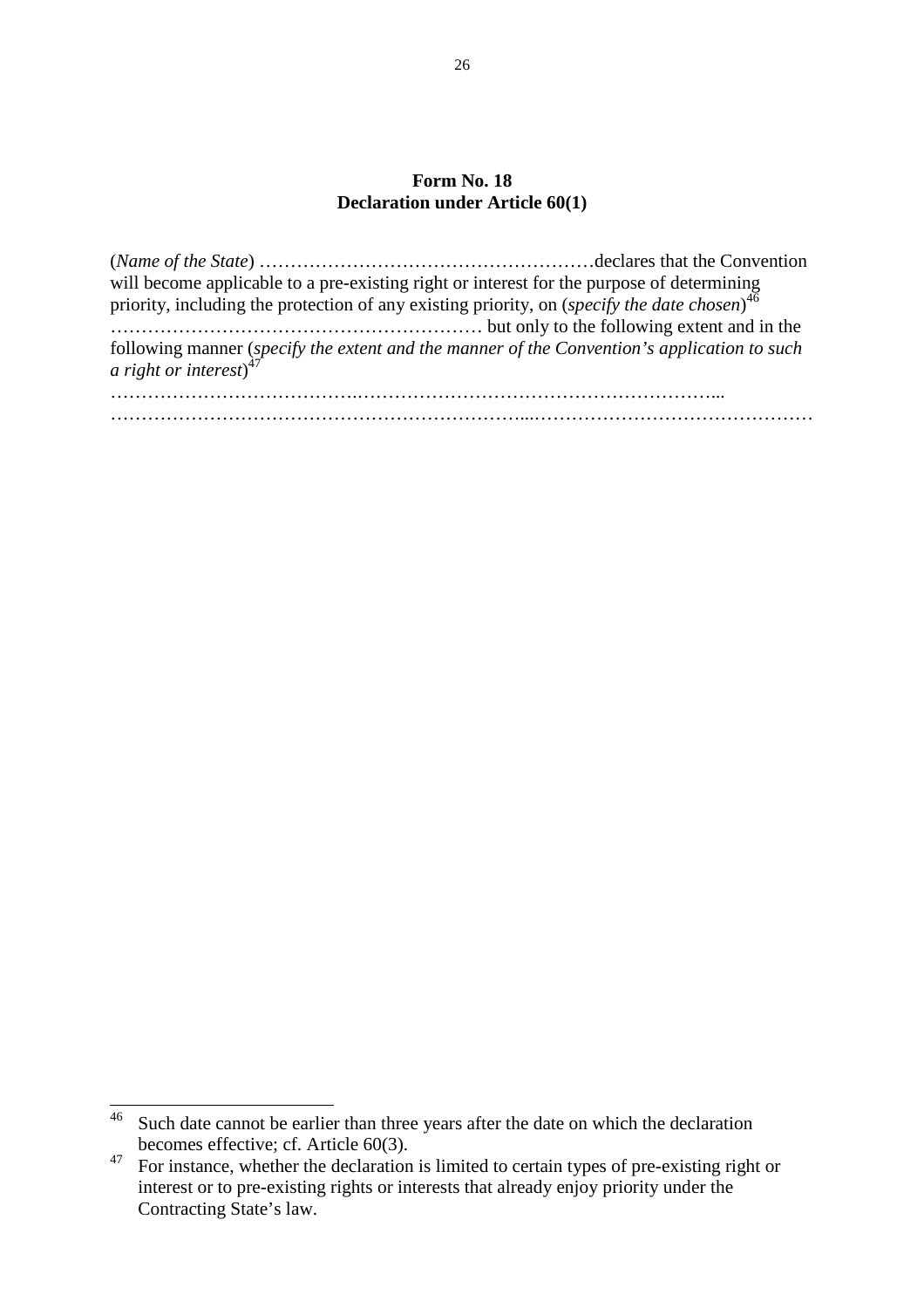### **PART III**

# **MODEL DECLARATION FORMS FOR USE BY STATES UNDER THE AIRCRAFT PROTOCOL**

### **Form No. 19**<sup>48</sup> **Declaration under Article XXX(1) in respect of Article VIII**

(*Name of the State*) ……………………………………………… declares that it will apply Article VIII.

<sup>48</sup> States that are Member States of the European Union, or of other Regional Economic Integration Organisations, are invited to refer to paragraphs 32-37 of this Memorandum and, in particular, the report referred to in the footnote to paragraph 34. The conclusions noted in that report include that the declarations made by the European Union under the Convention and Aircraft Protocol, together with the regulations referred to in those declarations, mean that Member States of the European Union would not be able to make a declaration in respect of Article VIII of the Aircraft Protocol.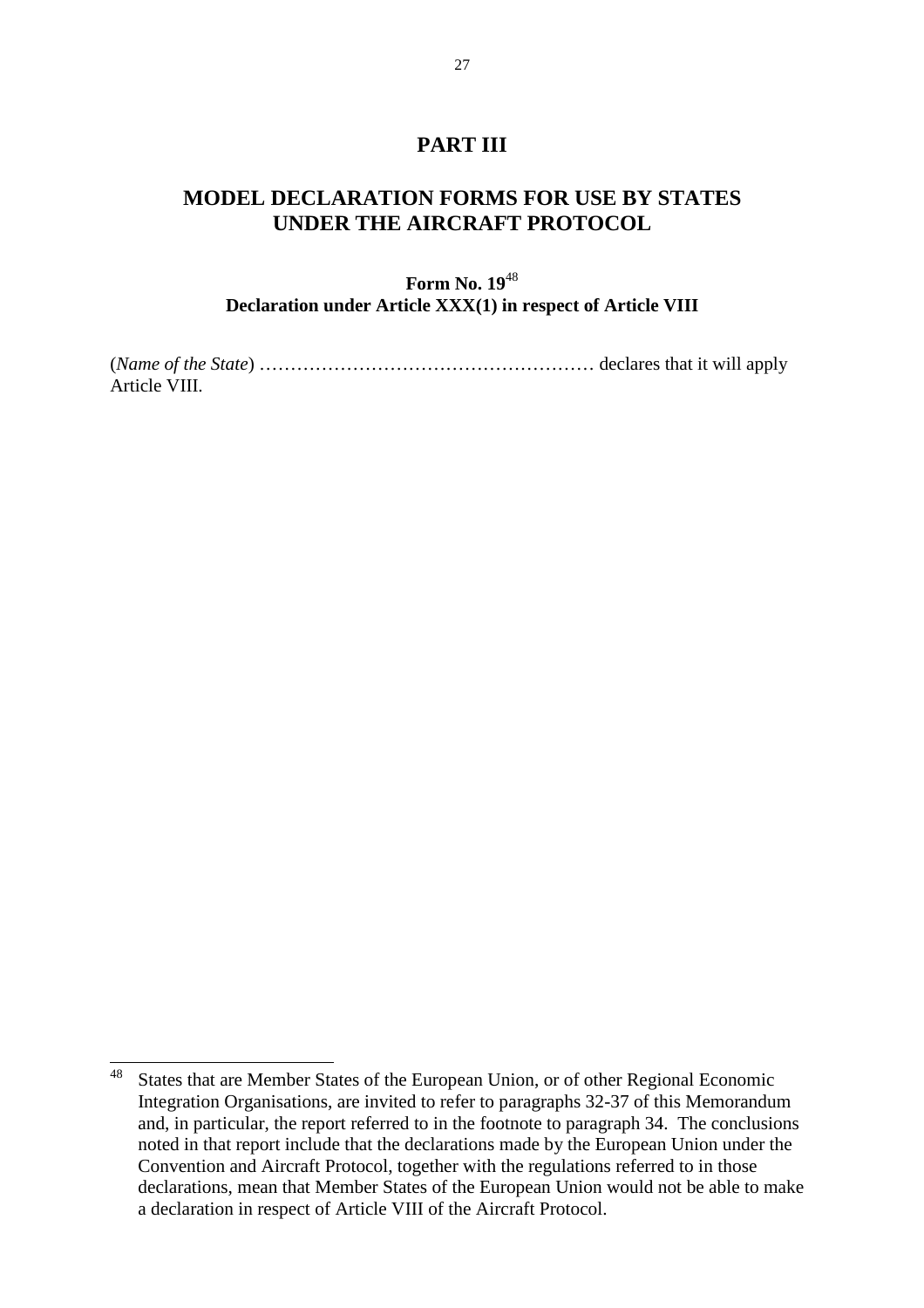### **Form No. 20**<sup>49</sup> **Declaration under Article XXX(2) in respect of Article X providing for partial application of Article X**<sup>50</sup>

(*Name of the State*) ………………………………………………declares that it will apply only the following provisions of Article X (*specify the relevant provisions*) ………………….. …………………………………………………………………………………and (*where these include Article X(2)*) that the number of working days to be used for the purposes of the timelimit laid down in Article X(2) shall be (*specify the number of working days*) 51 ……………………

<sup>49</sup> States that are Member States of the European Union, or of other Regional Economic Integration Organisations, are invited to refer to paragraphs 32-37 of this Memorandum and, in particular, the report referred to in the footnote to paragraph 34. The conclusions noted in that report include that the declarations made by the European Union under the Convention and Aircraft Protocol, together with the regulations referred to in those declarations, mean that Member States of the European Union would not be able to make a declaration in respect of Article X of the Aircraft Protocol, but would be able to amend their national laws so as to produce the same substantive outcomes as if a declaration had been made.

 $50$  A Contracting State should use this form if it wishes to apply only certain provisions of Article X. For a declaration relating to the application of Article X in its entirety, Form No. 21 should be used.

 $51$  A Contracting State that wishes to also refer to a unit of time other than working days should incorporate an explanation of the connection between working days and that other unit of time. For example, a Contracting State wishing to refer to calendar days might state in its declaration: "…the number of working days equivalent to (*insert number*) of calendar days.".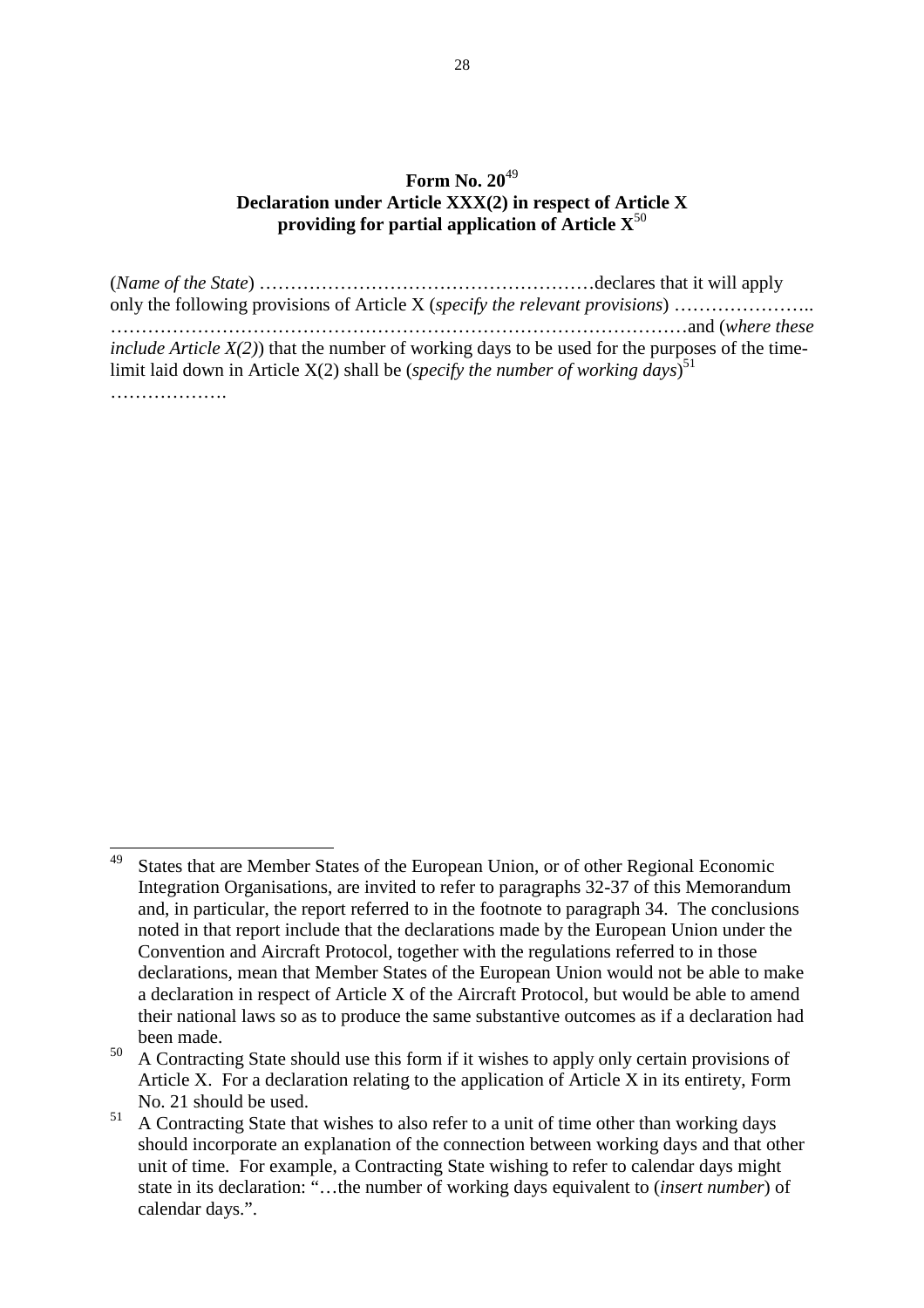### **Form No. 21**<sup>52</sup> **Declaration under Article XXX(2) in respect of Article X providing for the application of the entirety of Article X**<sup>53</sup>

(*Name of the State*) ………………………………………………declares that it will apply Article X in its entirety and that the number of working days to be used for the purposes of the time-limit laid down in Article  $X(2)$  shall be (*specify the number of working days*)<sup>54</sup>…….. ……………………...

<sup>52</sup> States that are Member States of the European Union, or of other Regional Economic Integration Organisations, are invited to refer to paragraphs 32-37 of this Memorandum and, in particular, the report referred to in the footnote to paragraph 34. The conclusions noted in that report include that the declarations made by the European Union under the Convention and Aircraft Protocol, together with the regulations referred to in those declarations, mean that Member States of the European Union would not be able to make a declaration in respect of Article X of the Aircraft Protocol, but would be able to amend their national laws so as to produce the same substantive outcomes as if a declaration had been made.

 $53$  A Contracting State should use this form if it wishes to apply all provisions of Article X. For a declaration relating to the application of only certain provisions of Article X, Form No. 20 should be used.

<sup>&</sup>lt;sup>54</sup> A Contracting State that wishes to also refer to a unit of time other than working days should incorporate an explanation of the connection between working days and that other unit of time. For example, a Contracting State wishing to refer to calendar days might state in its declaration: "…the number of working days equivalent to (*insert number*) of calendar days.".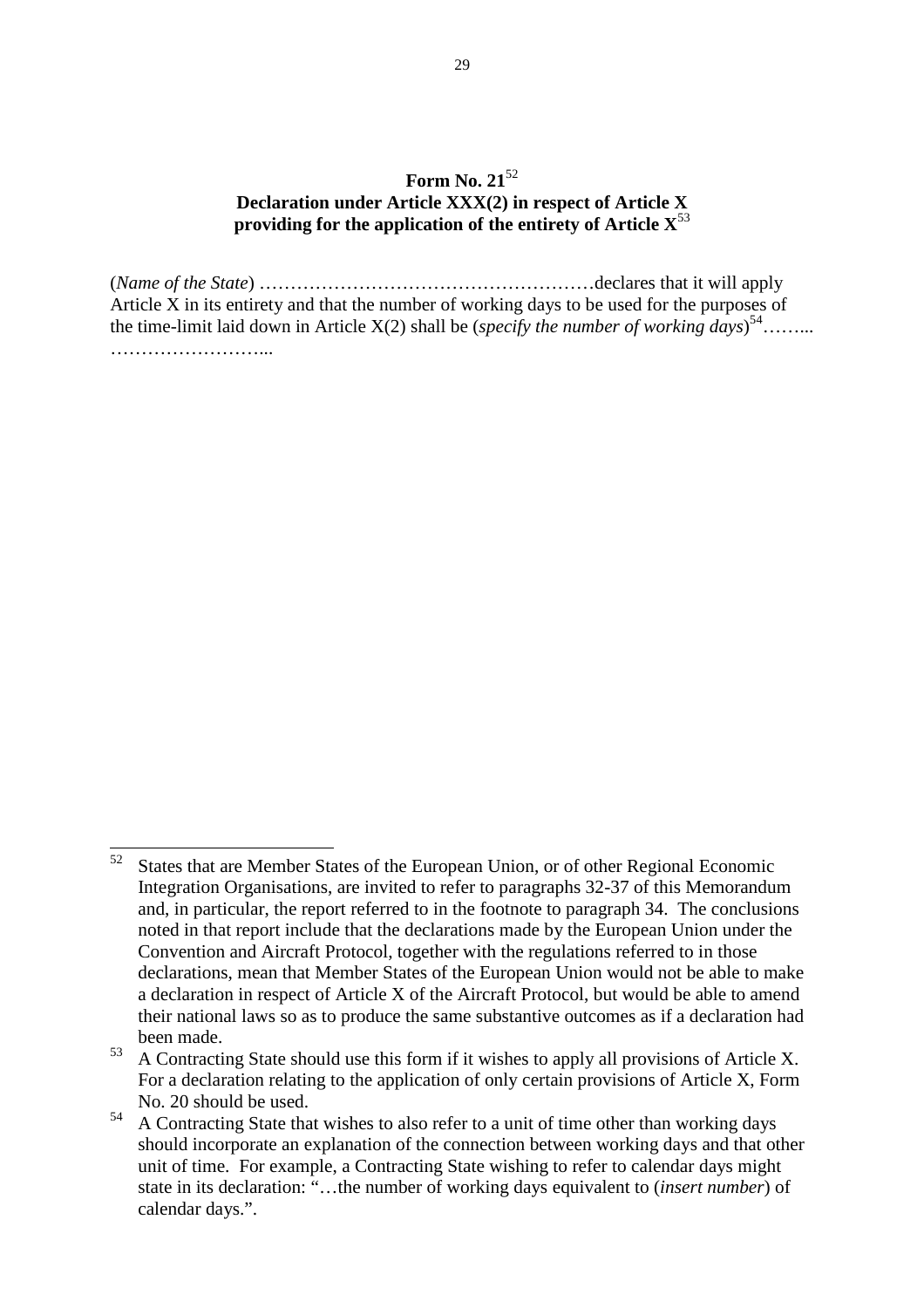#### **Specific declaration under Article XXX(3) in respect of Article XI providing for the application of Alternative A in its entirety to certain types of insolvency proceeding**<sup>56</sup>

(*Name of the State*) ………………………………………………declares that it will apply Article XI, Alternative A in its entirety to the following types of insolvency proceeding (*specify the relevant types of insolvency proceeding*) ………………………………………… …………………………………………………………………………………………………... and that the waiting period for the purposes of Article XI(3) of that Alternative shall be (*specify the waiting period*) …… …………………………………

<sup>55</sup> <sup>55</sup>States that are Member States of the European Union, or of other Regional Economic Integration Organisations, are invited to refer to paragraphs 32-37 of this Memorandum and, in particular, the report referred to in the footnote to paragraph 34. The conclusions noted in that report include that the declarations made by the European Union under the Convention and Aircraft Protocol, together with the regulations referred to in those declarations, mean that Member States of the European Union would not be able to make a declaration in respect of Article XI of the Aircraft Protocol, but would be able to amend their national laws so as to produce the same substantive outcomes as if a declaration had been made.

<sup>&</sup>lt;sup>56</sup> A Contracting State should use this form if it wishes to apply Alternative A of Article XI and if it wishes to apply that Alternative to only certain types of insolvency proceeding. For declarations relating to the application of Alternative A of Article XI to all types of insolvency proceeding, Form No. 23 should be used. For declarations relating to the application of Alternative B of Article XI, either Form No. 24 or Form No. 25 should be used.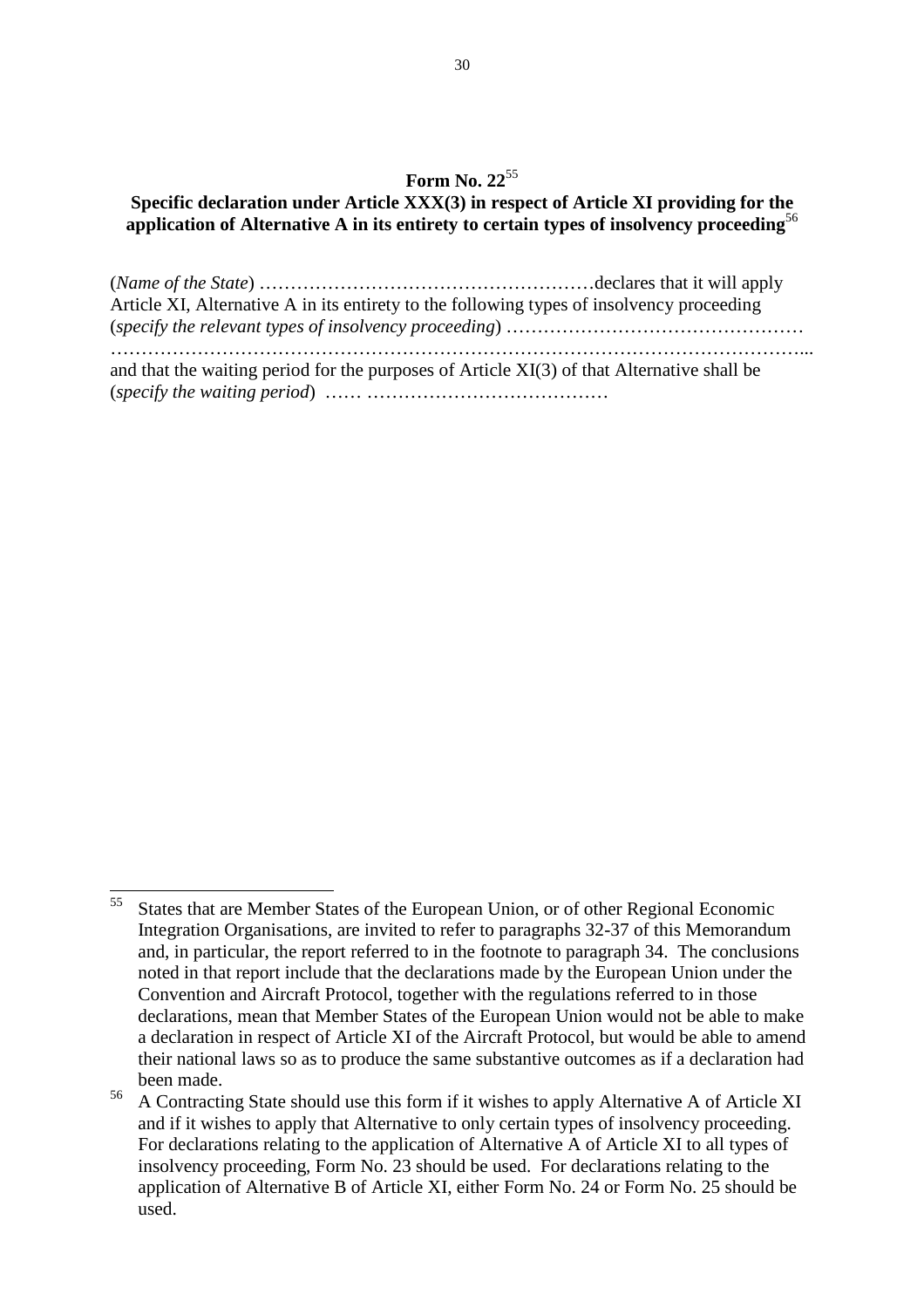#### **General declaration under Article XXX(3) in respect of Article XI providing for the application of Alternative A in its entirety to all types of insolvency proceeding**<sup>58</sup>

(*Name of the State*) ………………………………………………declares that it will apply Article XI, Alternative A in its entirety to all types of insolvency proceeding and that the waiting period for the purposes of Article XI(3) of that Alternative shall be (*specify the waiting period*) …..………… …………………

<sup>57</sup> States that are Member States of the European Union, or of other Regional Economic Integration Organisations, are invited to refer to paragraphs 32-37 of this Memorandum and, in particular, the report referred to in the footnote to paragraph 34. The conclusions noted in that report include that the declarations made by the European Union under the Convention and Aircraft Protocol, together with the regulations referred to in those declarations, mean that Member States of the European Union would not be able to make a declaration in respect of Article XI of the Aircraft Protocol, but would be able to amend their national laws so as to produce the same substantive outcomes as if a declaration had been made.

<sup>&</sup>lt;sup>58</sup> A Contracting State should use this form if it wishes to apply Alternative A of Article XI and if it wishes to apply that Alternative to all types of insolvency proceeding. For declarations relating to the application of Alternative A of Article XI to only certain types of insolvency proceedings, Form No. 22 should be used. For declarations relating to the application of Alternative B of Article XI, either Form No. 24 or Form No. 25 should be used.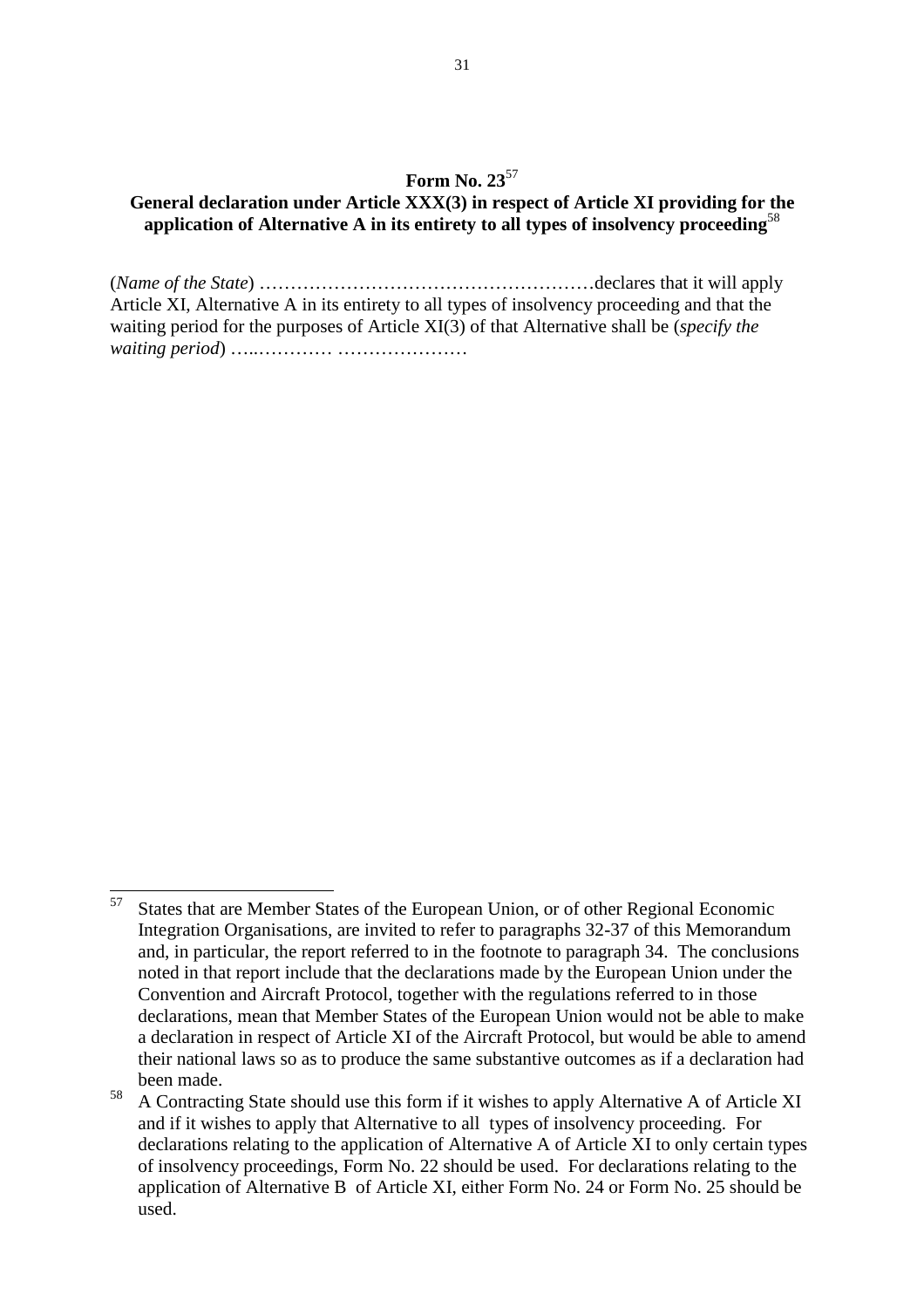#### **Specific declaration under Article XXX(3) in respect of Article XI providing for the application of Alternative B in its entirety to certain types of insolvency proceeding**<sup>60</sup>

(*Name of the State*) ………………………………………………declares that it will apply Article XI, Alternative B in its entirety to the following types of insolvency proceeding (*specify the relevant types of insolvency proceeding*) ……………………………….…….…… …………………………………………………………………………………………………... and that the time specified for the purposes of Article XI(2) of that Alternative shall be (*specify the time period*) ………………………………… and shall commence not earlier than the time when the insolvency administrator or the debtor receives the creditor's request under Article  $XI(2)$  of that Alternative.<sup>61</sup>

<sup>59</sup> States that are Member States of the European Union, or of other Regional Economic Integration Organisations, are invited to refer to paragraphs 32-37 of this Memorandum and, in particular, the report referred to in the footnote to paragraph 34. The conclusions noted in that report include that the declarations made by the European Union under the Convention and Aircraft Protocol, together with the regulations referred to in those declarations, mean that Member States of the European Union would not be able to make a declaration in respect of Article XI of the Aircraft Protocol, but would be able to amend their national laws so as to produce the same substantive outcomes as if a declaration had been made.

 $60$  A Contracting State should use this form if it wishes to apply Alternative B of Article XI and if it wishes to apply that Alternative to only certain types of insolvency proceeding. For declarations relating to the application of Alternative B of Article XI to all types of insolvency proceedings, Form No. 25 should be used. For declarations relating to the application of Alternative A of Article XI, either Form No. 22 or Form No. 23 should be used

 $61$  It is recommended that Contracting States using this form should retain the words "and" shall commence … under Article XI(2) of that Alternative", since, under Article XI(2) of Alternative B, the insolvency administrator or the debtor is not required to take any action unless and until requested to do so by the creditor.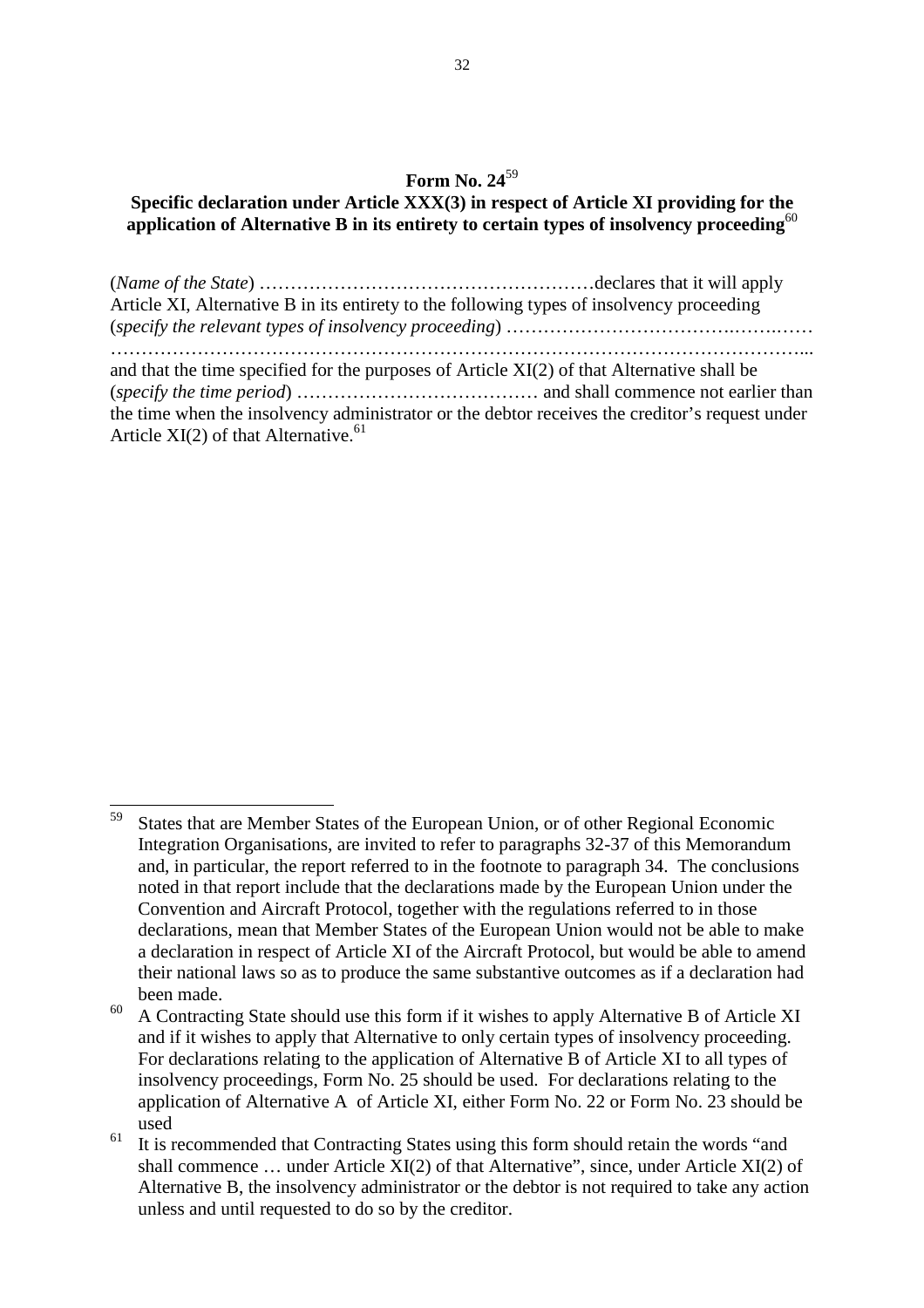#### **General declaration under Article XXX(3) in respect of Article XI providing for the application of Alternative B in its entirety to all types of insolvency proceeding**<sup>63</sup>

(*Name of the State*) ……………………………………………….. declares that it will apply Article XI, Alternative B in its entirety to all types of insolvency proceeding and that the time specified for the purposes of Article XI(2) of that Alternative shall be (*specify the time period*) ……………………………………………… and shall commence not earlier than the time when the insolvency administrator or the debtor receives the creditor's request under Article  $XI(2)$  of that Alternative.<sup>64</sup>

 $62\,$ States that are Member States of the European Union, or of other Regional Economic Integration Organisations, are invited to refer to paragraphs 32-37 of this Memorandum and, in particular, the report referred to in the footnote to paragraph 34. The conclusions noted in that report include that the declarations made by the European Union under the Convention and Aircraft Protocol, together with the regulations referred to in those declarations, mean that Member States of the European Union would not be able to make a declaration in respect of Article XI of the Aircraft Protocol, but would be able to amend their national laws so as to produce the same substantive outcomes as if a declaration had been made.

 $63$  A Contracting State should use this form if it wishes to apply Alternative B of Article XI and if it wishes to apply that Alternative to all types of insolvency proceeding. For declarations relating to the application of Alternative B of Article XI to only certain types of insolvency proceedings, Form No. 24 should be used. For declarations relating to the application of Alternative A of Article XI, either Form No. 22 or Form No. 23 should be used.

 $64$  It is recommended that Contracting States using this form should retain the words "and" shall commence … under Article XI(2) of that Alternative", since, under Article XI(2) of Alternative B, the insolvency administrator or the debtor is not required to take any action unless and until requested to do so by the creditor.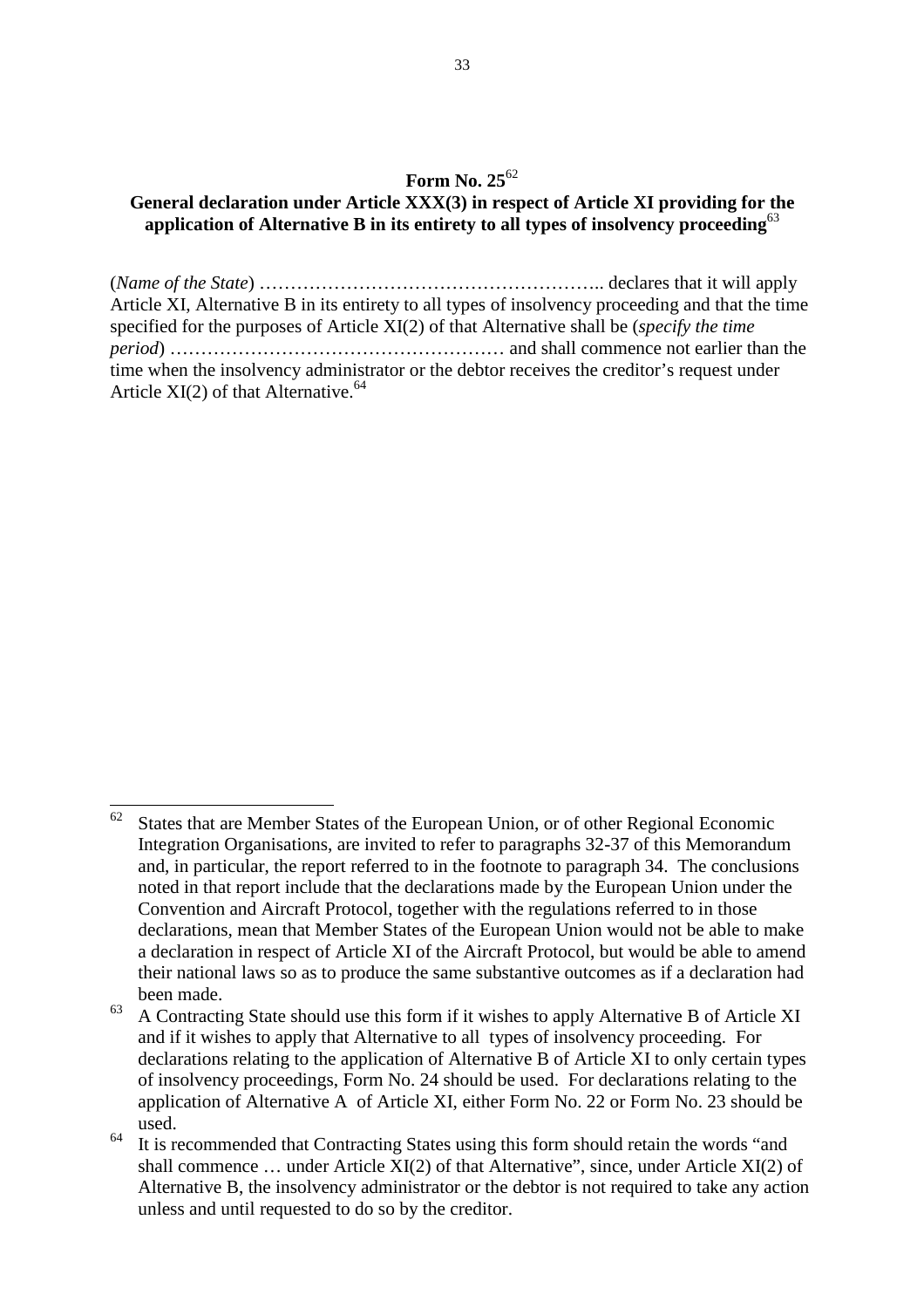### **Form No. 26 Declaration under Article XXX(1) in respect of Article XII**

(*Name of the State*) ……………………………………………….. declares that it will apply Article XII.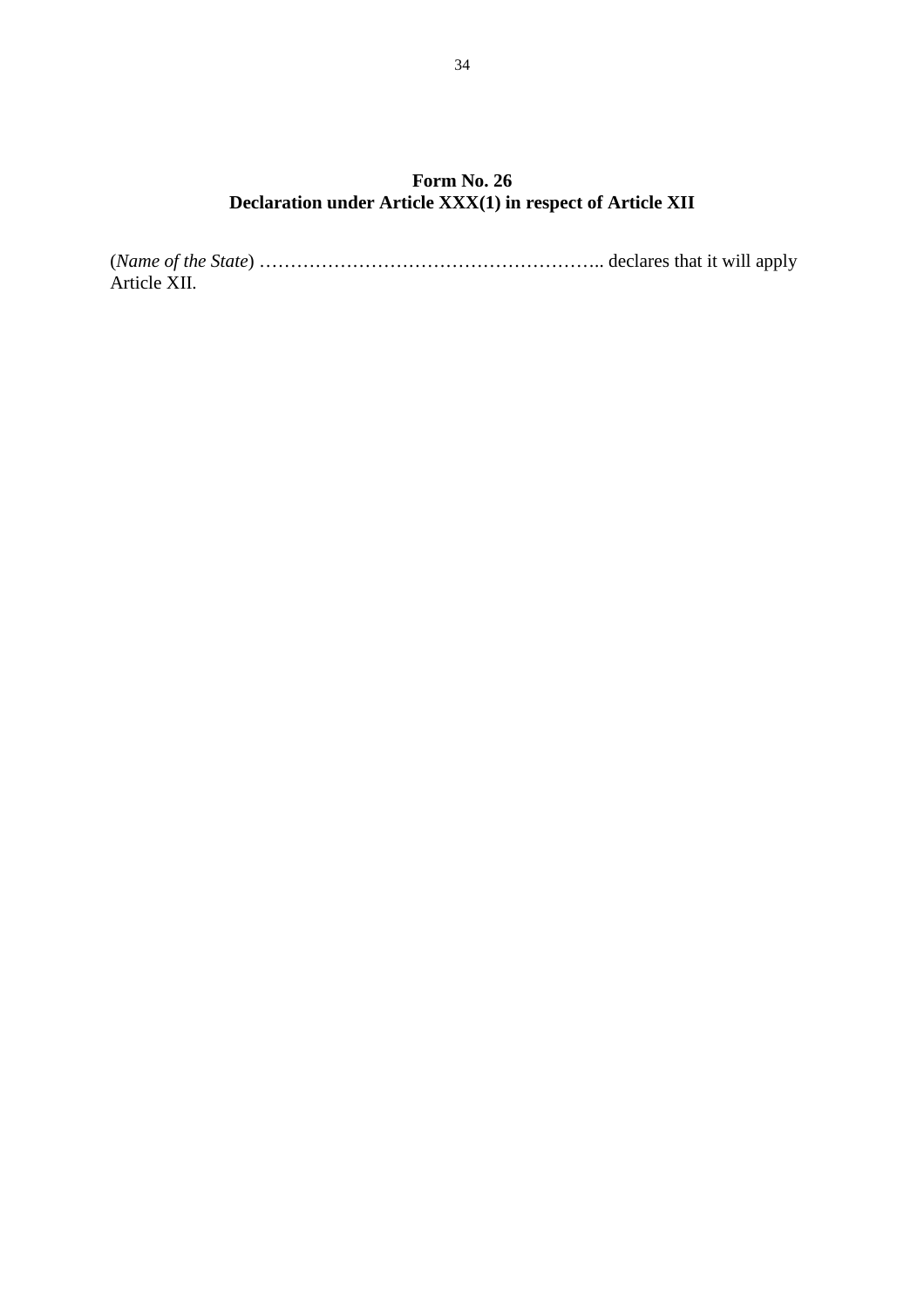### **Form No. 27 Declaration under Article XXX(1) in respect of Article XIII**

(*Name of the State*) ………………………………………………declares that it will apply Article XIII.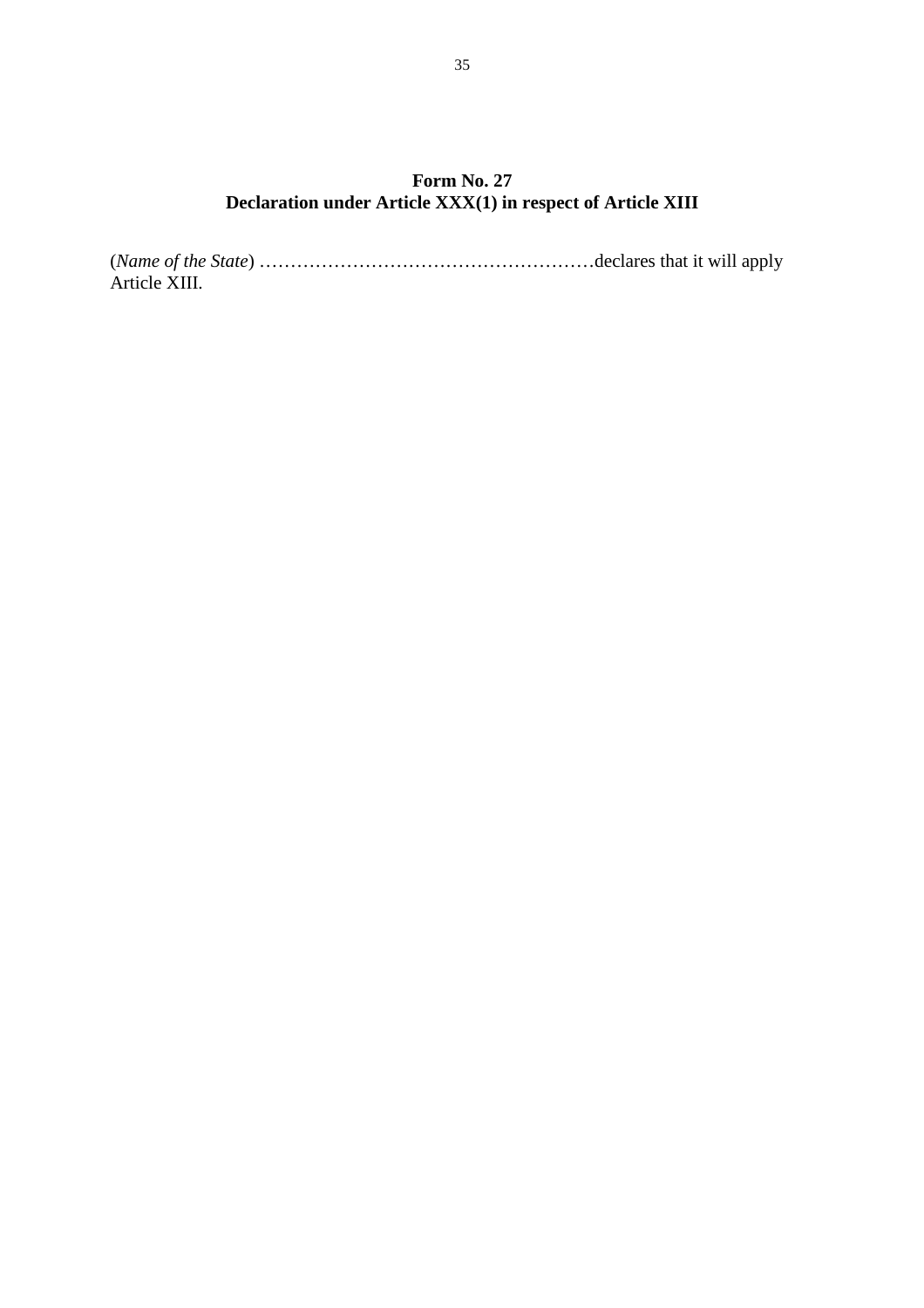#### **Form No. 28-A**

**Declaration under Article XIX(1) providing for the designation of entry points for compulsory use as transmitters of registration information for airframes and helicopters, and for optional use as transmitters of registration information for aircraft engines, to the International Registry**65 66 67 68

(*Name of the State*) ………………………………………………..designates the following entity or entities (*list the relevant entity or entities*) …………………………………………… ………………………………………………...………………………………………………… ………………………………………………...in its territory as the entry point or entry points through which there shall be transmitted, and in respect of aircraft engines may be transmitted, to the International Registry information required for registration other than registration of a notice of a national interest or a right or interest under Article 40 of the Convention in either case arising under the laws of another State.

<sup>65</sup> Article XIX(1) authorises a Contracting State at any time to "designate" an entity or entities in its territory as the entry point or points for the transmission to the International Registry of the information required for registrations, with two exceptions. Such designation was intended by the authors of the Convention and the Aircraft Protocol to be via the lodging of a declaration by the State in question and to be governed by the provisions of the Convention and the Aircraft Protocol regarding declarations in general.

 $\frac{66}{10}$  Designation by a Contracting State of an entity or entities in its territory as the entry point or points for the transmission to the International Registry of the information required for registrations may not, however, be made compulsory for aircraft engines, for which there is no system of nationality registration.

 $67$  A Contracting State should use this form only if it wishes the designated entry point or points to serve as both (a) the compulsory transmitter or transmitters to the International Registry of registration information not relating to aircraft engines, and (b) an optional transmitter or transmitter of registration information in relation to aircraft engines. If use of the designated entry point is not to cover aircraft engines Form No. 28-B should be used. If use of the designated entry point is not to be compulsory for any category of registration information, Form No. 29 should be used.

<sup>68</sup>The *Regulations and Procedures for the International Registry*, made by the International Civil Aviation Organization in its capacity as Supervisory Authority, provide in Section 12.3 of the Regulations that: "A Contracting State designating an entry point shall notify the Depositary and the Supervisory Authority thereof, indicating whether such entry point is an authorizing or direct entry point. The Supervisory Authority shall keep the Registrar informed of such designations, and the Registrar shall maintain a current list thereof that is electronically accessible to users.". The terms "authorizing entry point" and "direct entry point" are defined in Regulation 12.1 of the Regulations.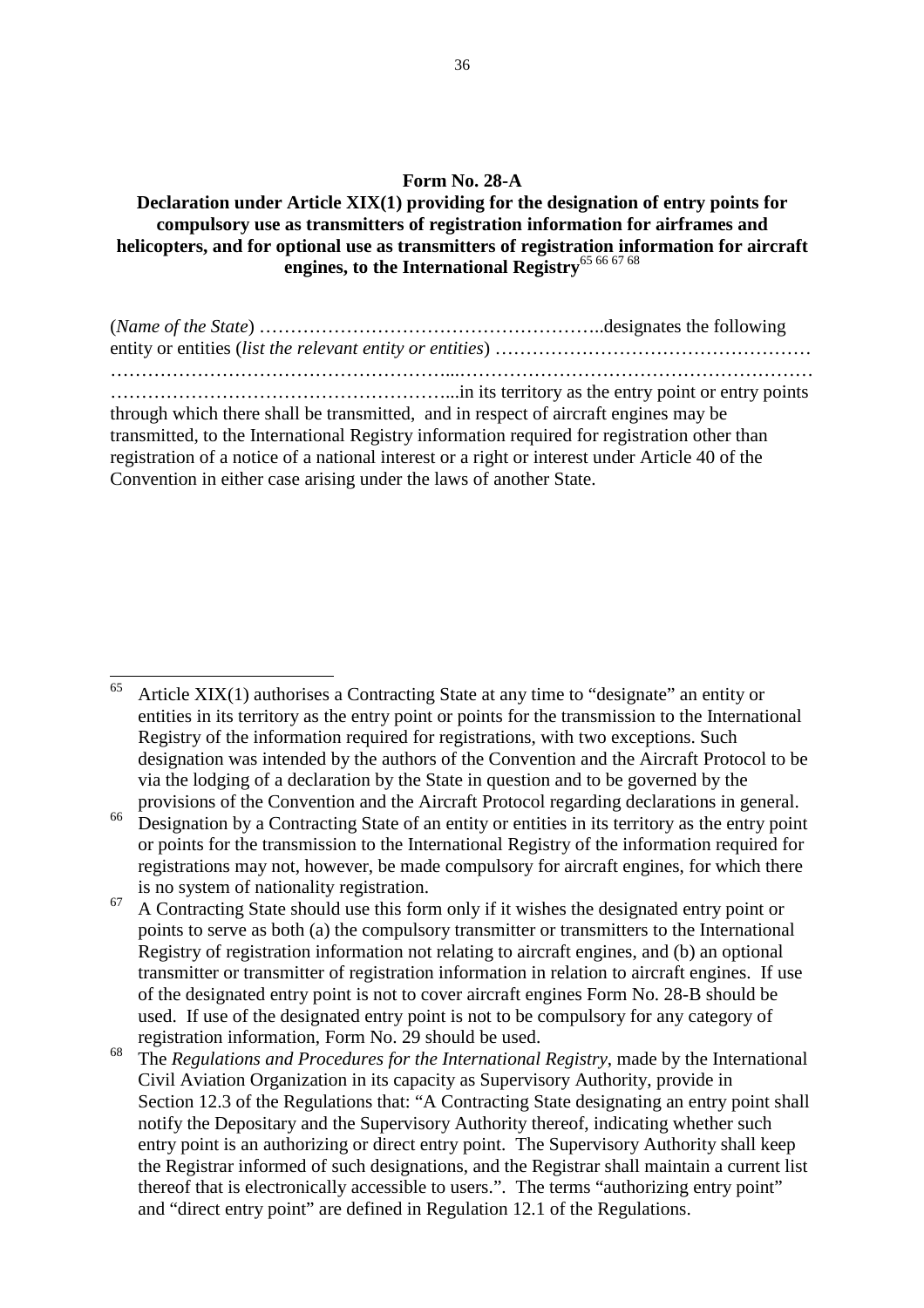#### **Form No. 28-B**

#### **Declaration under Article XIX(1) providing for the designation of entry points for compulsory use as transmitters of registration information for airframes and helicopters**  to the International Registry<sup>69 70 71</sup>

(*Name of the State*) ………………………………………………..designates the following entity or entities (*list the relevant entity or entities*) …………………………………………… …………………………………………………………………………………………………... …………………………………………in its territory as the entry point or entry points through which there shall be transmitted to the International Registry information required for registration other than registration of a notice of a national interest or a right or interest under Article 40 of the Convention in either case arising under the laws of another State, and other than information required for registration in respect of aircraft engines.

<sup>69</sup> Article XIX(1) authorises a Contracting State at any time to "designate" an entity or entities in its territory as the entry point or points for the transmission to the International Registry of the information required for registrations, with two exceptions. Such designation was intended by the authors of the Convention and the Aircraft Protocol to be via the lodging of a declaration by the State in question and to be governed by the provisions of the Convention and the Aircraft Protocol regarding declarations in general.

 $70$  A Contracting State should use this form if it wishes the designated entry point or points to serve as the compulsory transmitter or transmitters of registration information for the purposes of the relevant registrations to the International Registry, but not to serve as the optional transmitter or transmitters of registration information in relation to aircraft engines. Where the latter are to be included, Form No. 28-A should be used. Where the use of the designated entry point is not to be compulsory for any category of registration information, Form No. 29 should be used.

<sup>&</sup>lt;sup>71</sup> The *Regulations and Procedures for the International Registry*, made by the International Civil Aviation Organization in its capacity as Supervisory Authority, provide in Section 12.3 of the Regulations that: "A Contracting State designating an entry point shall notify the Depositary and the Supervisory Authority thereof, indicating whether such entry point is an authorizing or direct entry point. The Supervisory Authority shall keep the Registrar informed of such designations, and the Registrar shall maintain a current list thereof that is electronically accessible to users.". The terms "authorizing entry point" and "direct entry point" are defined in Regulation 12.1 of the Regulations.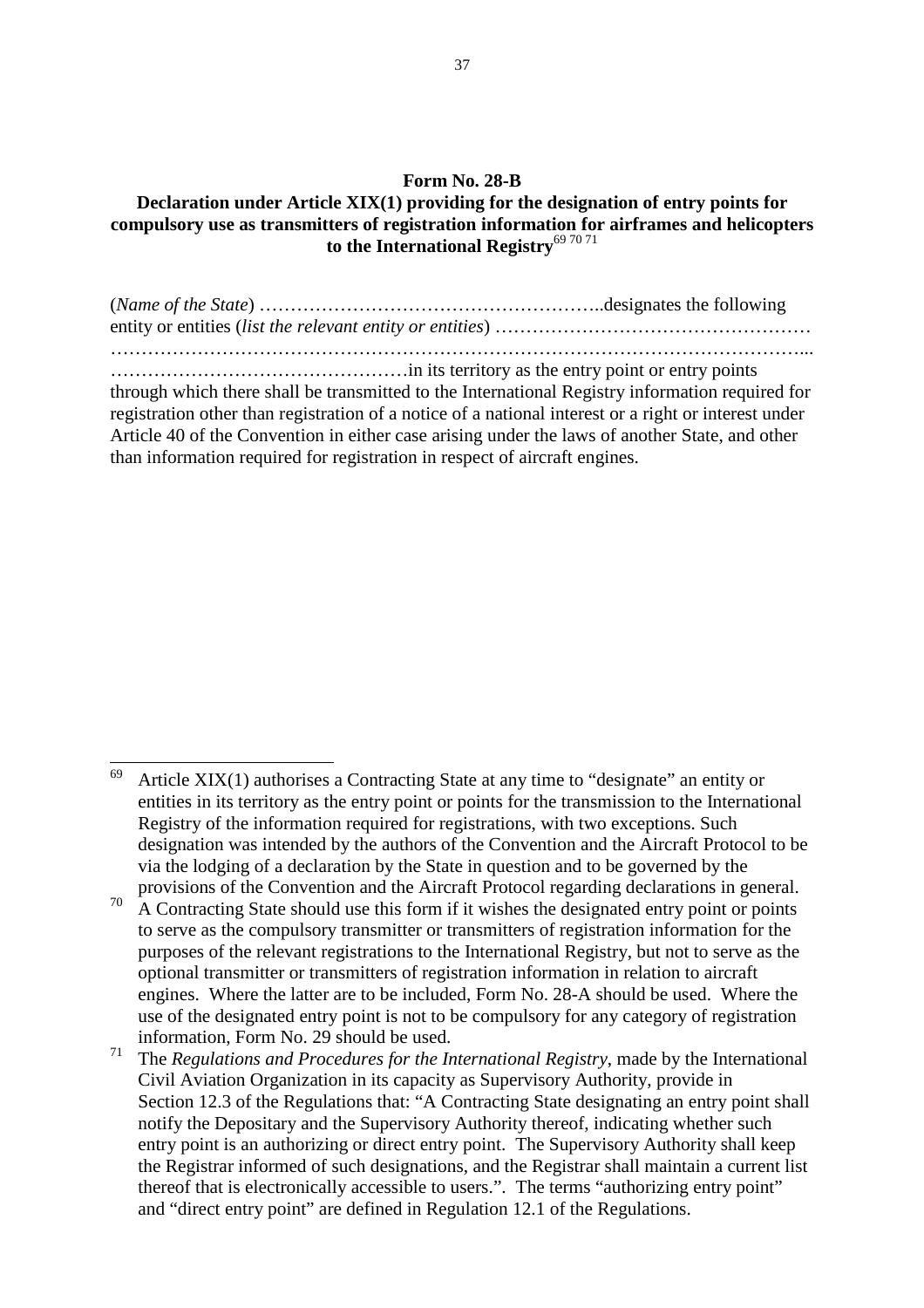#### **Form No. 29 Declaration under Article XIX(1) providing for the designation of entry points for optional use as transmitters of registration information to the International Registry**72 73 74

(*Name of the State*) ………………………………………………..designates the following entity or entities (*list the relevant entity or entities*) …………………………………………… …………………………………………………………………………………………………... …………………………………………in its territory as the entry point or entry points through which there may be transmitted to the International Registry information required for registration other than registration of a notice of a national interest or a right or interest under Article 40 of the Convention in either case arising under the laws of another State.

 $72$ Article  $XIX(1)$  authorises a Contracting State at any time to "designate" an entity or entities in its territory as the entry point or points for the transmission to the International Registry of the information required for registrations, with two exceptions. Such designation was intended by the authors of the Convention and the Aircraft Protocol to be via the lodging of a declaration by the State in question and to be governed by the provisions of the Convention and the Aircraft Protocol regarding declarations in general.

 $73\quad$ A Contracting State should use this form if it wishes the designated entry point or points to serve as an optional transmitter or as optional transmitters of registration information for the purposes of the relevant registrations to the International Registry. Where use of the designated entry point is to be both (a) compulsory for registration information not relating to aircraft engines, and (b) optional for registration information relating to aircraft engines, Form No. 28-A should be used. Where use of the designated entry point is to be compulsory but is not to cover aircraft engines, Form No. 28-B should be used.

<sup>74</sup>The *Regulations and Procedures for the International Registry*, made by the International Civil Aviation Organization in its capacity as Supervisory Authority, provide in Section 12.3 of the Regulations that: "A Contracting State designating an entry point shall notify the Depositary and the Supervisory Authority thereof, indicating whether such entry point is an authorizing or direct entry point. The Supervisory Authority shall keep the Registrar informed of such designations, and the Registrar shall maintain a current list thereof that is electronically accessible to users.". The terms "authorizing entry point" and "direct entry point" are defined in Regulation 12.1 of the Regulations.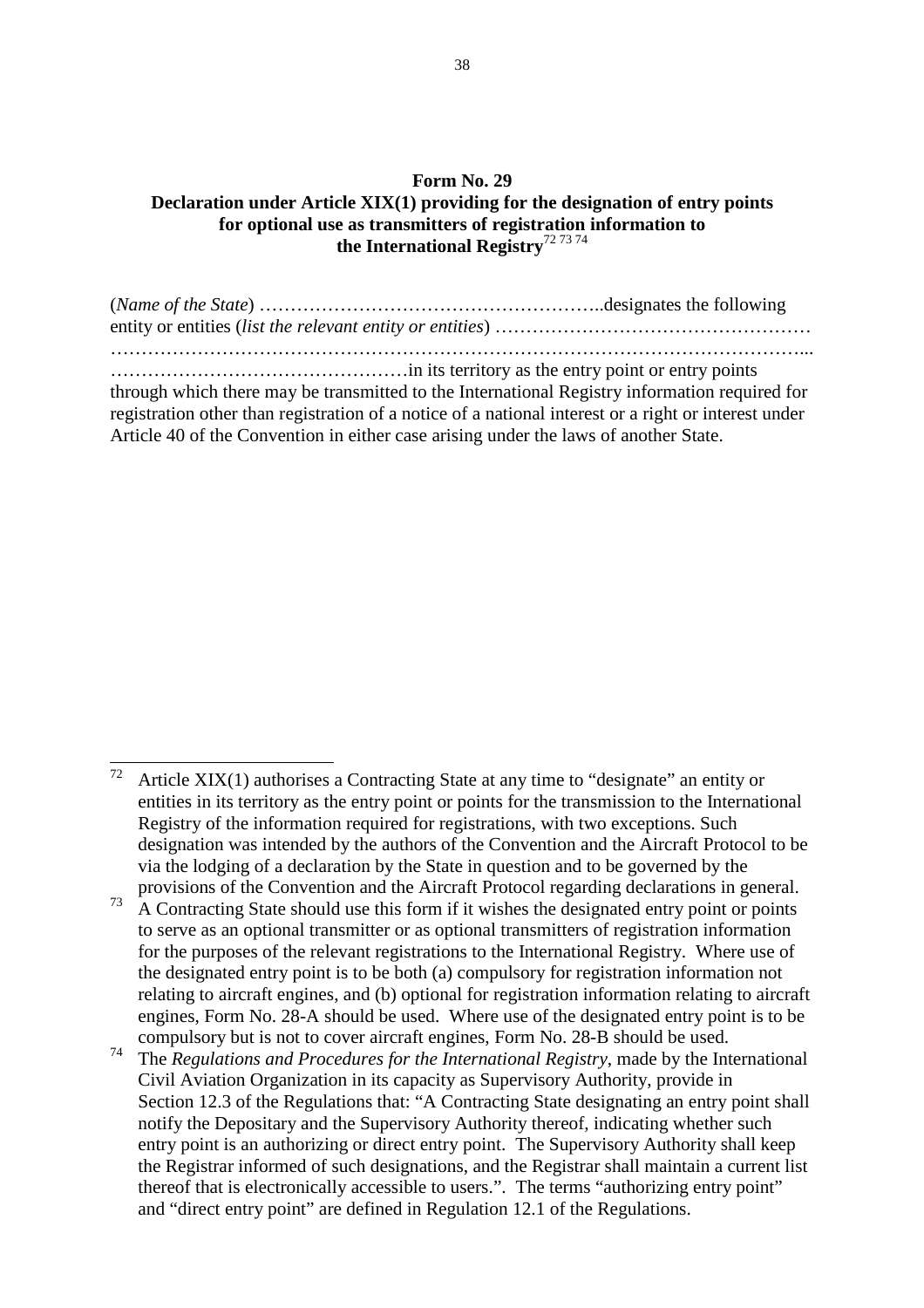### **Form No. 30 Declaration under Article XXX(5) providing for the partial application of Article XXI<sup>75</sup>**

| apply Article XXI as regards the following (specify which part of Article XXI is not to be     |  |
|------------------------------------------------------------------------------------------------|--|
| and that it will apply that Article under the following conditions (specify the relevant       |  |
| or apply the following other forms of interim relief (list the relevant other forms of interim |  |

 $\overline{a}$  $75$  A Contracting State should use this form if it wishes to apply Article XXI only in part. For a declaration to exclude in its entirety Article XXI, Form No. 31 should be used.

 $\frac{76}{100}$  The words "under the following conditions" are intended to be interpreted as referring to the cases in which the State in question will apply Article XXI.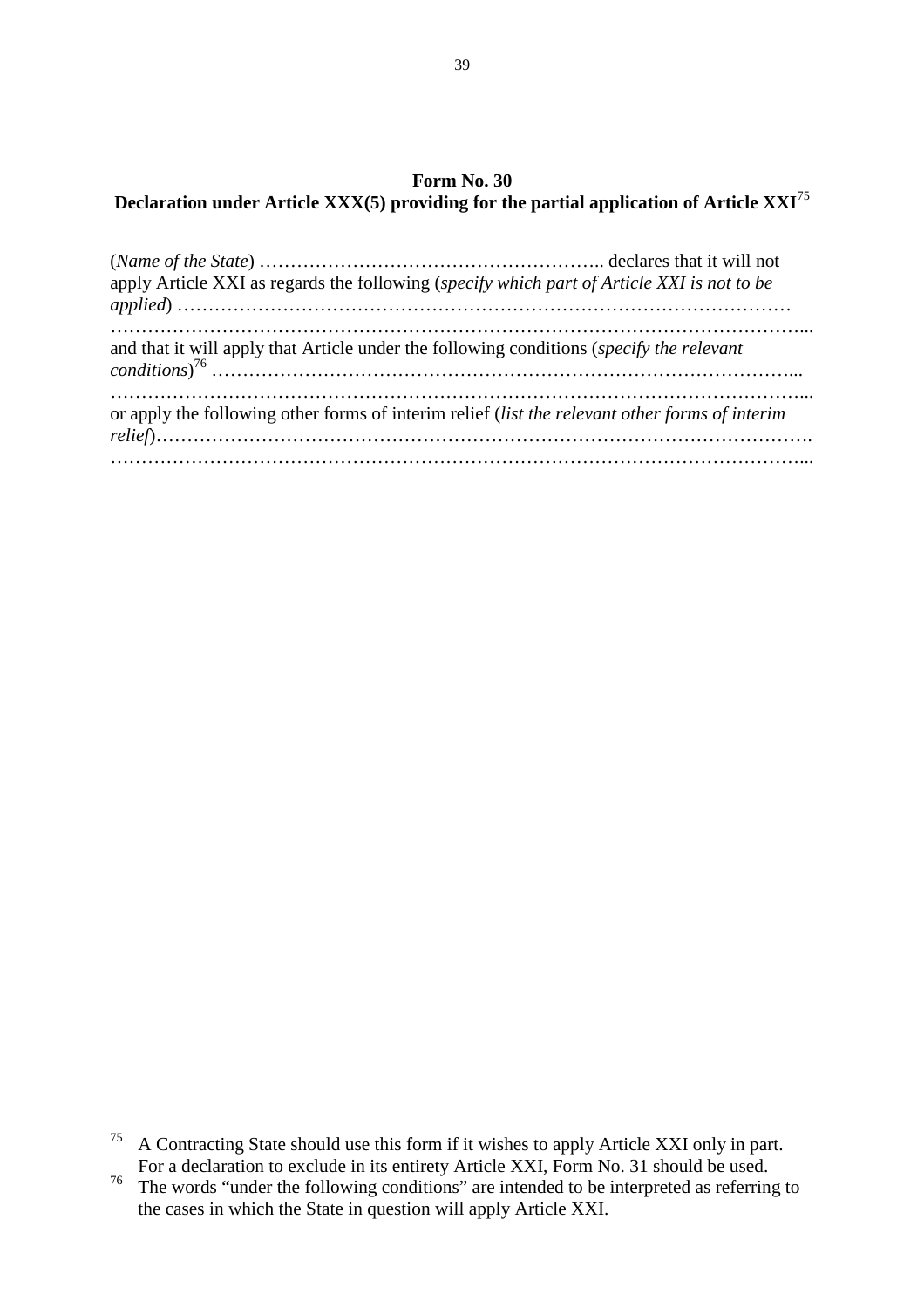### **Form No. 31 Declaration under Article XXX(5) providing for the exclusion of the application of Article XXI in its entirety**<sup>77</sup>

(*Name of the State*) ………………………………………………..declares that it will not apply Article XXI, wholly or in part.

 $77\,$ <sup>77</sup>A Contracting State should use this form if it wishes to exclude Article XXI in its entirety. For a declaration relating to the partial application of Article XXI, Form No. 30 should be used.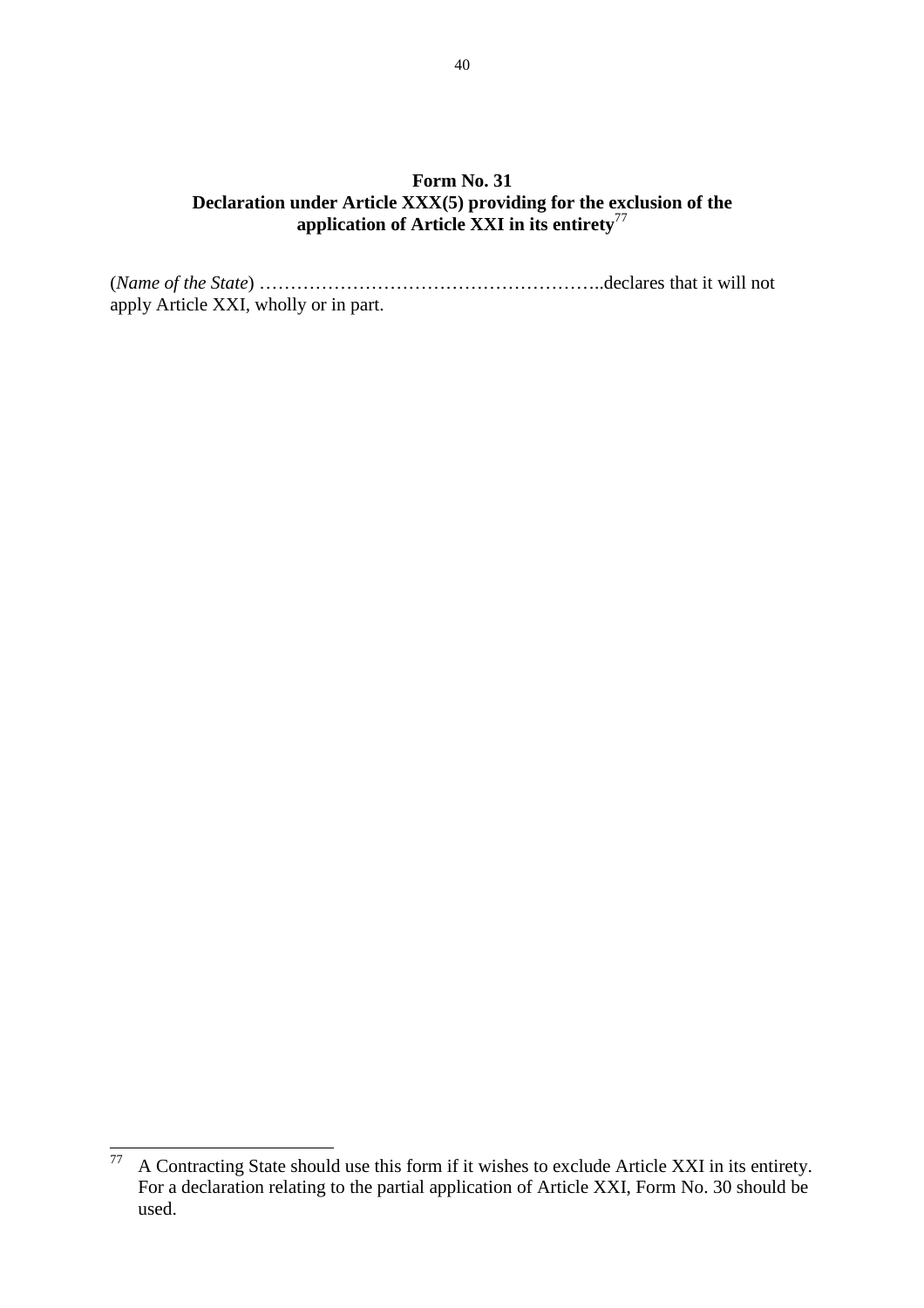### **Form No. 32 Declaration under Article XXIV(2)**

(*Name of the State*) ……………………………………………….. declares that it will not apply Article XXIV.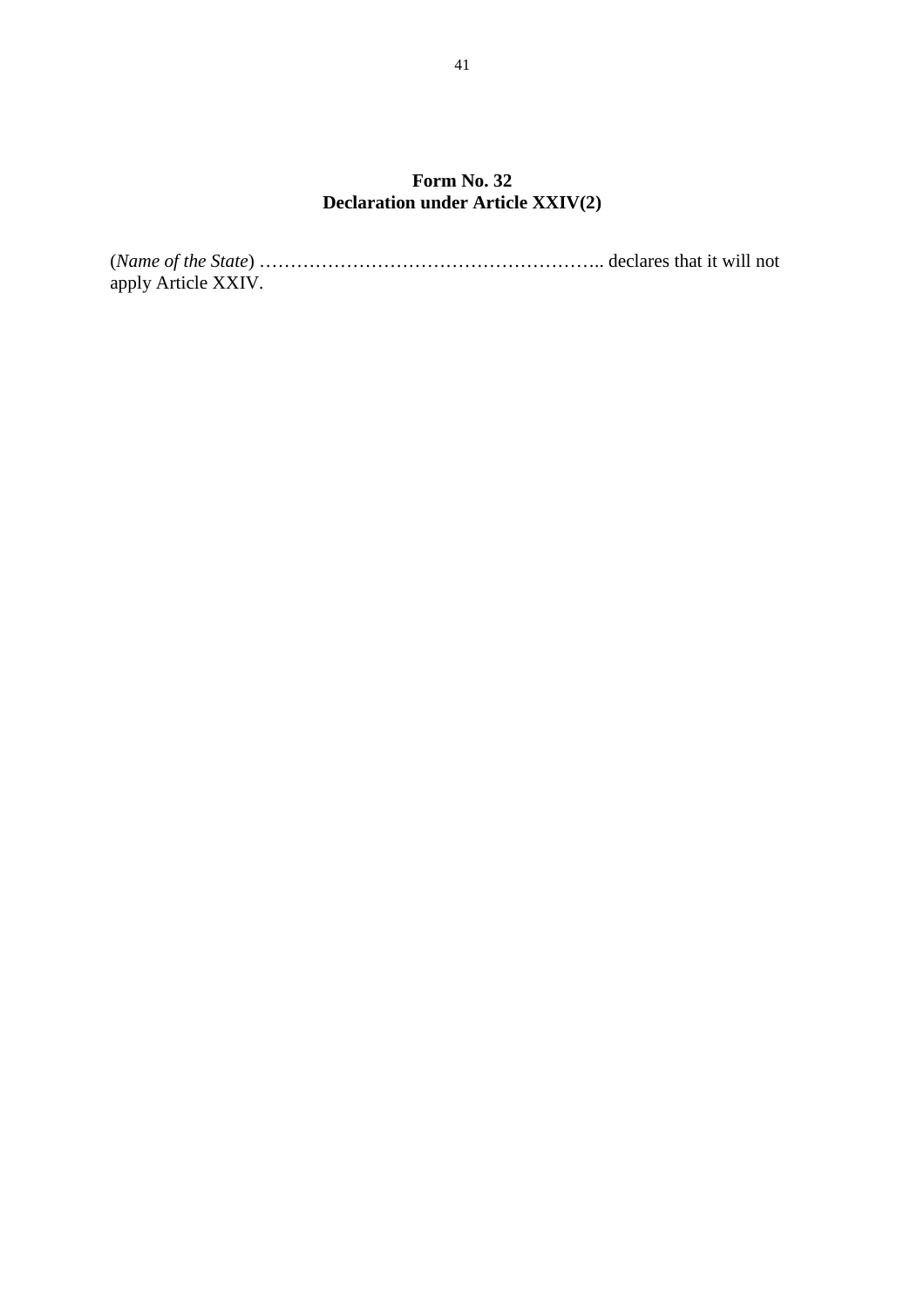#### **Form No. 33 Specific declaration under Article XXIX**<sup>78</sup>

| Protocol shall apply to the following of its territorial units <i>(list the relevant territorial unit or</i> |  |
|--------------------------------------------------------------------------------------------------------------|--|
|                                                                                                              |  |
|                                                                                                              |  |

<sup>78</sup> <sup>78</sup>A Contracting State should use this form if it wishes the Aircraft Protocol to apply to less than all its territorial units. For declarations relating to the application of the Aircraft Protocol to all territorial units, Form No. 34 should be used.

 $79$  A State extending the application of the Aircraft Protocol to others of its territorial units than those listed in Form No. 33 may make separate declarations for each such other unit or units under each of the declarations authorised under the Aircraft Protocol; cf. Article  $XXIX(4)$ .

<sup>80</sup> Where a Contracting State has not made any declaration under Article  $XXIX(1)$  the Aircraft Protocol will automatically apply to all territorial units of that State; cf. Article  $XXIX(3)$ .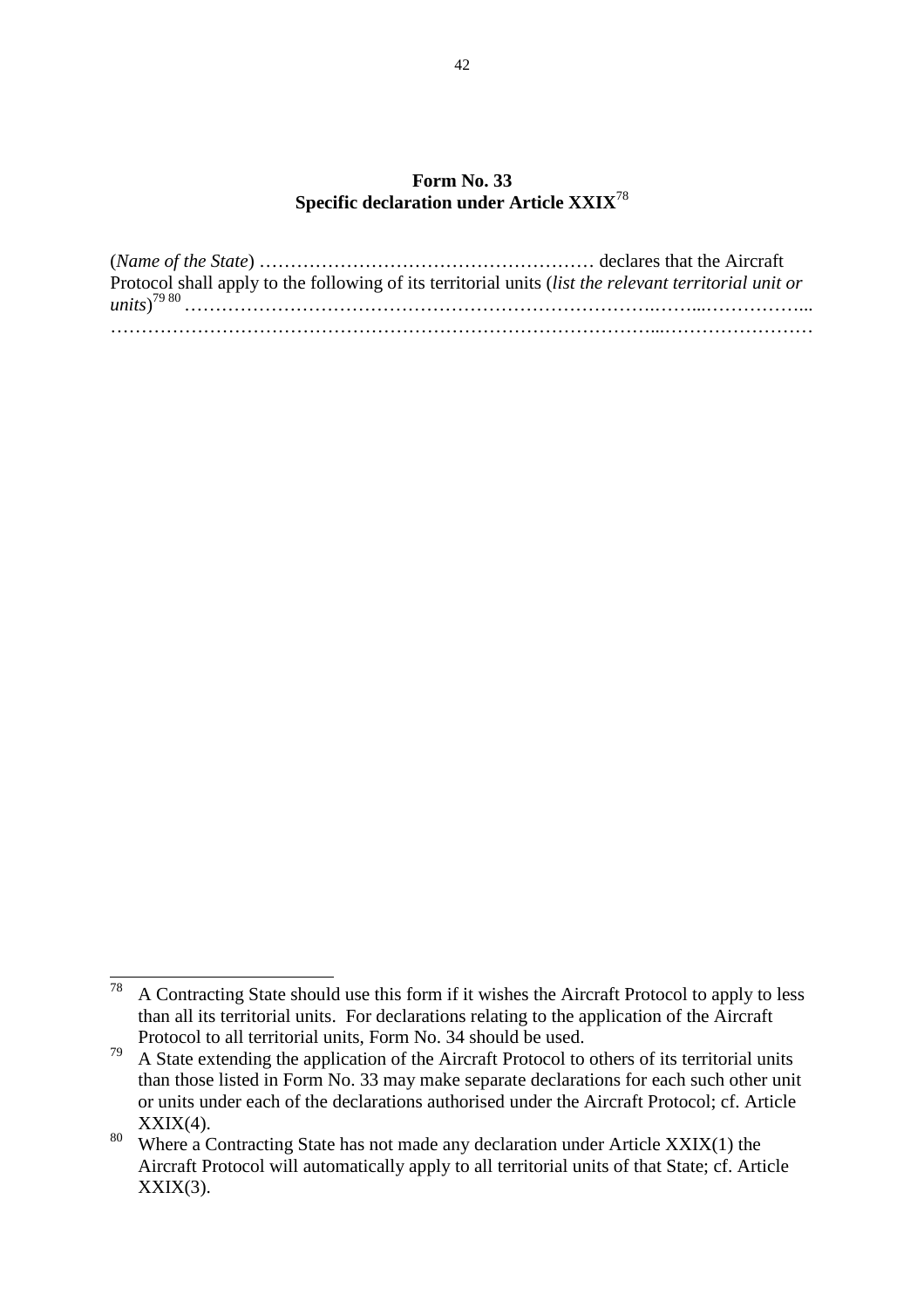#### **Form No. 34 General declaration under Article XXIX**<sup>81</sup>

(*Name of the State*) ……………………………………………… declares that the Aircraft Protocol shall apply to all its territorial units.<sup>82 83</sup>

 $81\,$ <sup>81</sup>A Contracting State should use this form if it wishes to make a declaration that the Aircraft Protocol will apply to all its territorial units. For a declaration relating to the application of the Aircraft Protocol to less than all of a Contracting State's territorial units, Form No. 33 should be used.

<sup>82</sup> A Contracting State having made such a declaration may modify the latter by submitting another declaration at any time; cf. Article XXIX(1).

<sup>&</sup>lt;sup>83</sup> Where a Contracting State has not made any declaration under Article XXIX(1) the Aircraft Protocol will automatically apply to all territorial units of that State; cf. Article  $XXIX(3)$ .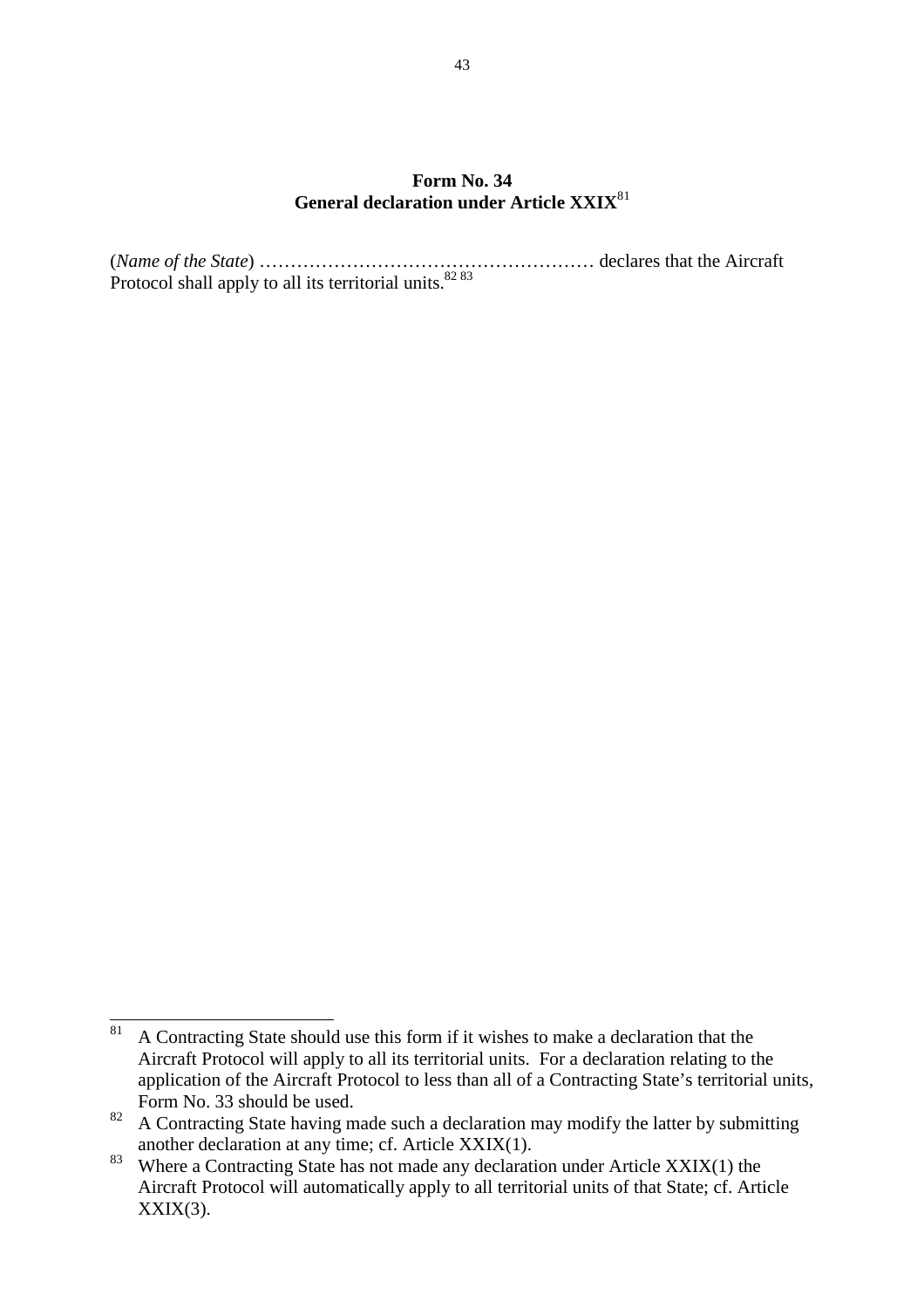### **PART IV**

# **MODEL DELCARATION FORMS FOR USE BY REGIONAL ECONOMIC INTEGRATION ORGANISATIONS UNDER THE CONVENTION AND THE AIRCRAFT PROTOCOL**

#### **Form No. 35 Mandatory declaration under Article 48(2)**

| competence has been transferred to it by its member States in respect of the following matters |  |
|------------------------------------------------------------------------------------------------|--|
|                                                                                                |  |
|                                                                                                |  |
|                                                                                                |  |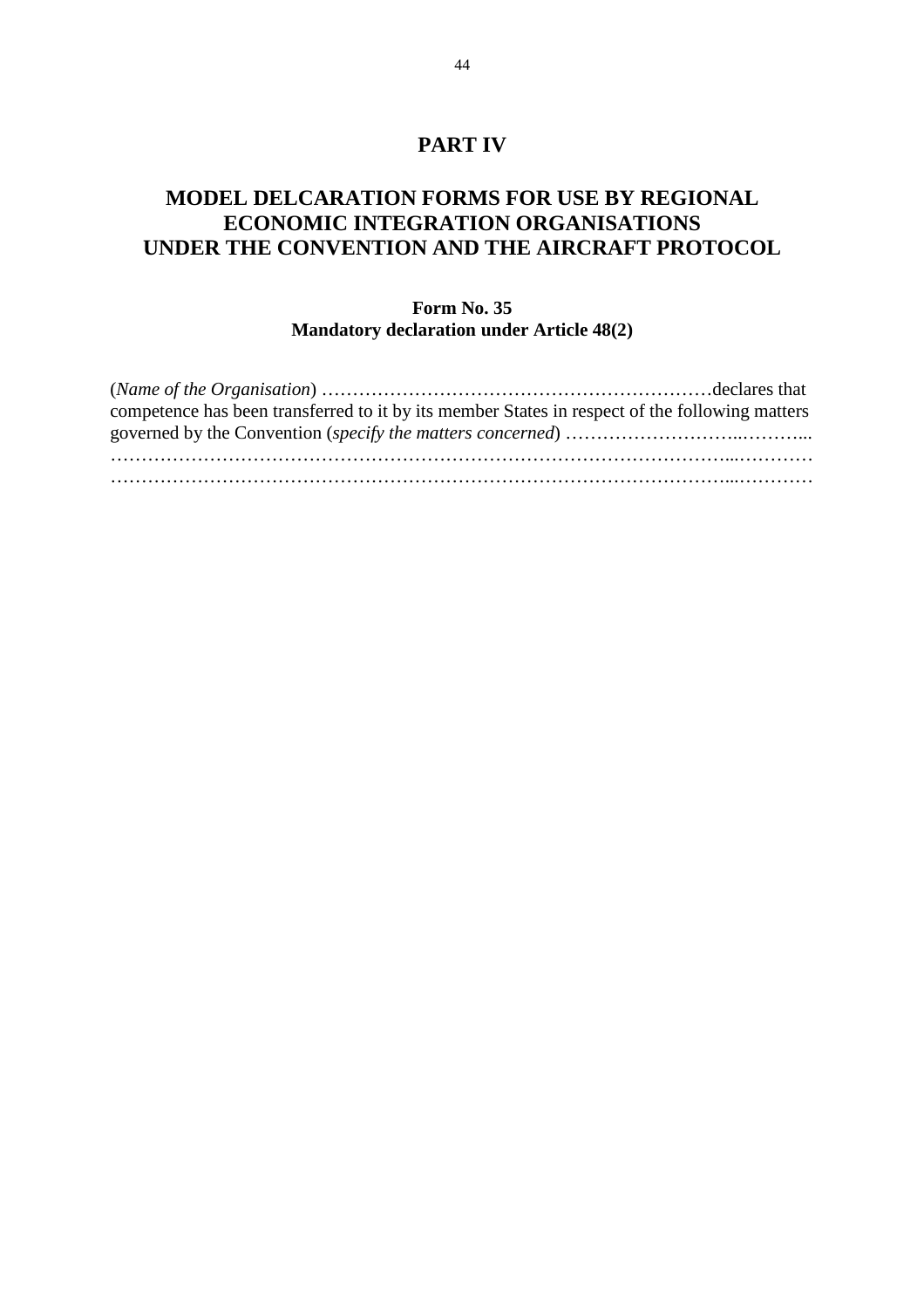### **Form No. 36 Mandatory declaration under Article XXVII(2)**

| competence has been transferred to it by its member States in respect of the following matters |  |
|------------------------------------------------------------------------------------------------|--|
|                                                                                                |  |
|                                                                                                |  |
|                                                                                                |  |